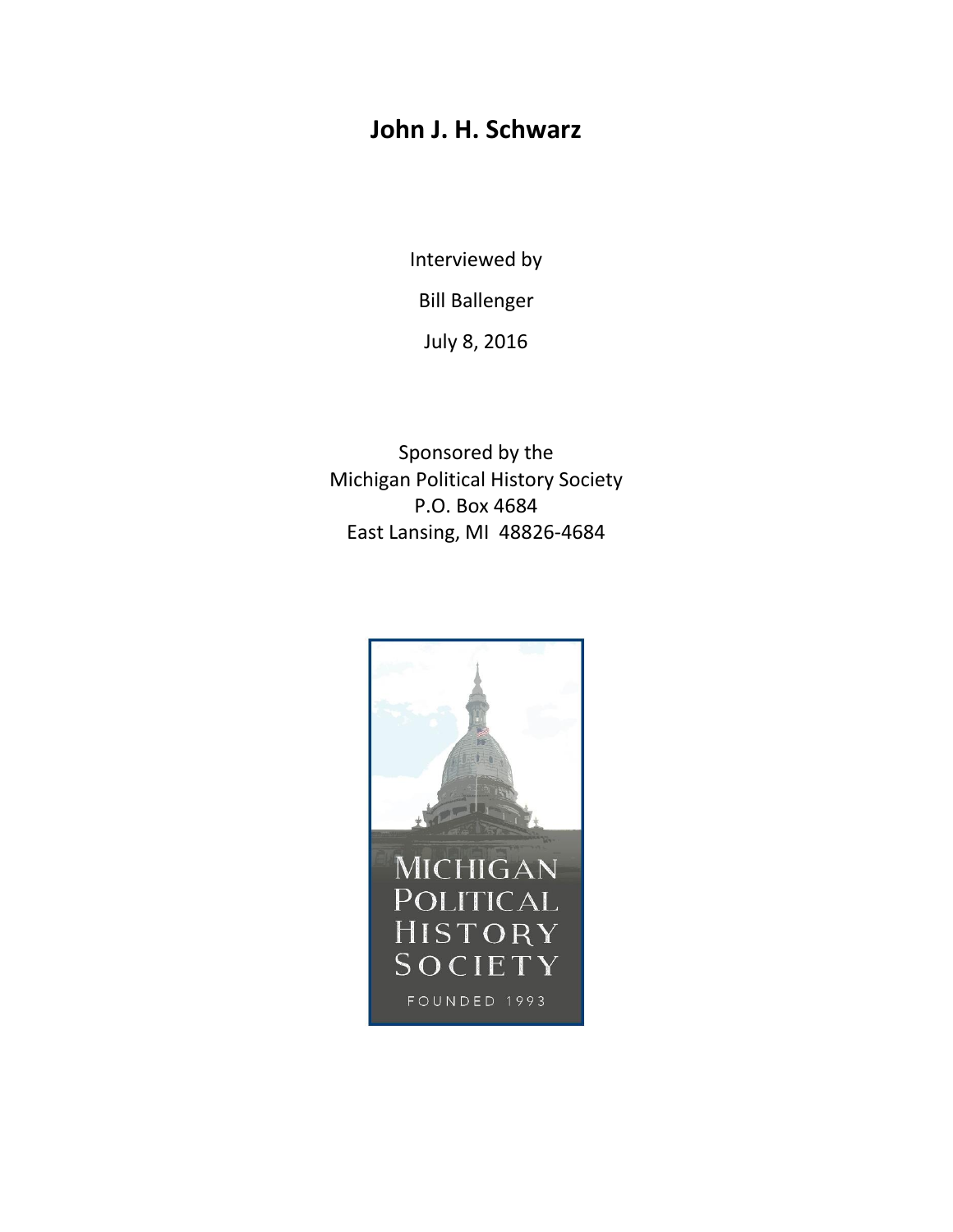This interview is sponsored by the James J. Blanchard Living Library on behalf of the Michigan Political History Society.

- Bill Ballenger: I am here today as Bill Ballenger with John J.H. Schwarz, better known to most people as Joe Schwarz. This man has been many things: doctor, mayor, state senator, congressman. You name it, he's been it. And we're going to talk about it. Joe Schwarz nice to have you here for the Michigan Political History Society.
- Joe Schwarz: Thanks Bill, nice to be with you.
- Bill Ballenger: Let's start with something I can hardly believe this. Your grandfather fought in the Civil War?
- Joe Schwarz: Yes, Frederick Michael Schwarz, from Bavaria, Von Bayern, immigrated to the United States as a teenager, probably mid-to-late teens, and was in the Union Army in the Civil War. Fought in the wilderness battles, under Grant who was the big chief of that army that fought in the wilderness. Then after the Civil War, he went back to his home town, which was Philadelphia and became a Philadelphia policeman, and that's what he was for the remainder of his career.
- Bill Ballenger: And he was born, what in the early 1840's?
- Joe Schwarz: He was born in 1841.
- Bill Ballenger: And his wife, your grandmother, was born probably in the late 1840's or something?
- Joe Schwarz: We think so.
- Bill Ballenger: Okay, and then he had some children. She had some children, the two of them. Tell me about that.
- Joe Schwarz: They had seven children, five boys and two girls. My father was the seventh. He was born in 1887, and ultimately became a physician. And ultimately became one of the very early psychiatrists in the United States who actually studied psychiatry and was board-certified in psychiatry, and that's what he did. He was a shrink.
- Bill Ballenger: Did he have any war experience?
- Joe Schwarz: Yes, my father was in the U.S. Army in both World War I and World War II.
- Bill Ballenger: Wow. How about your mother?
- Joe Schwarz: My mother was a U.S. Army nurse in World War I and World War II.
- Bill Ballenger: Wow. So how did they get to Battle Creek?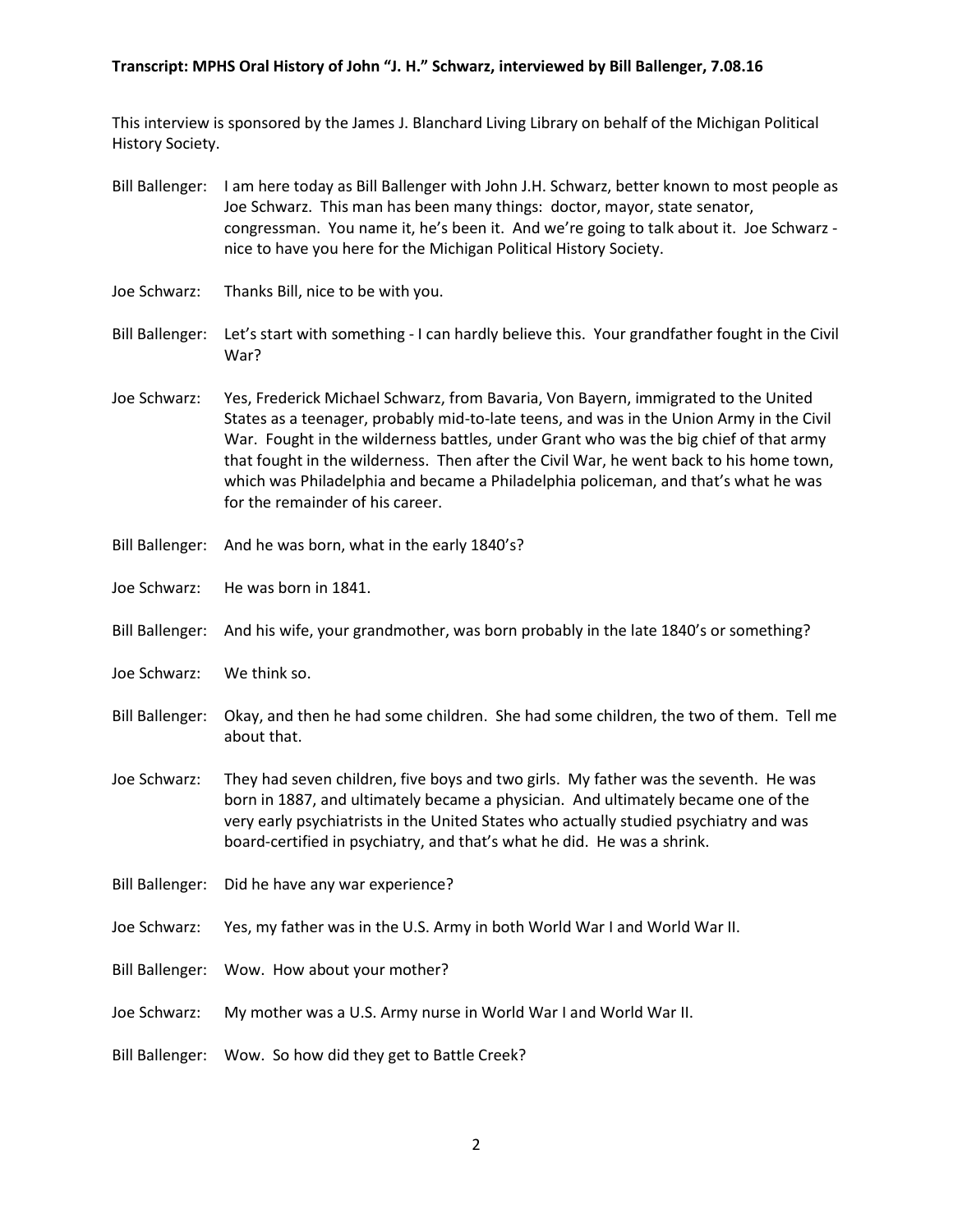- Joe Schwarz: They got to Battle Creek because he was transferred to Battle Creek by the Veterans Administration. That's what he did after World War I, was go around to various places: Arizona, Idaho, Maryland, Pennsylvania and then to Michigan and set up or expanded V.A. Hospitals. So he came to Battle Creek in 1935, and that's where he was until the beginning of World War II. Then he was brought back into the army, and because he was too old at that time to go overseas, he was stationed right at Fort Custer. So I spent World War II on Fort Custer, and then after World War II, he went into private practice in Battle Creek in psychiatry.
- Bill Ballenger: So you were born at Fort Custer?
- Joe Schwarz: I was born in Chicago. Short Story. My mother was the third cesarean section in a fortytwo year old woman in 1937. And her OB-GYN doctor in Battle Creek shipped her off to Chicago. I was born at the Passavant Hospital, which is now Passavant Pavilion, part of the Northwestern Medical Center in Chicago. And, two weeks later my parents brought me home to Battle Creek, by train, which I think is the beginning of my life-long interest in railroads.
- Bill Ballenger: You remember it even then?
- Joe Schwarz: I do, yes. Absolutely.
- Bill Ballenger: How many brothers and sisters did you have?
- Joe Schwarz: I have an older brother and an older sister.
- Bill Ballenger: Okay, so you were raised starting at Fort Custer? Fort Custer, Battle Creek?
- Joe Schwarz: In Fort Custer, during World War II. I remember riding around Fort Custer on my bicycle as a little four-year-old, five-year-old, six-year-old. Yeah, seven-year-old as well. There was a place on Fort Custer, Bill, out in the boondocks. They called it Hitlerville. And it was a mock European village, and they set up two or three infantry divisions at Fort Custer during the war. One was the  $94<sup>th</sup>$ , I can't remember what the others were, but they trained at Hitlerville and there was a lot of live ammunition around there. And, of course we loved to ride our bicycles out to Hitlerville when there wasn't training going on. And you know what our mothers would tell us: "Kids, don't you dare go to Hitlerville, don't do it." And you know what we did, we went to Hitlerville.
- Bill Ballenger: Well, were your parents absent or gone from Fort Custer in Battle Creek during the war?
- Joe Schwarz: No, they were both there. My mother was at Percy Jones Army Hospital in Battle Creek, which is now the Battle Creek Federal Center, in the building that was built by Dr. John Harvey Kellogg. But that's where they were. Neither one left the country in World War II.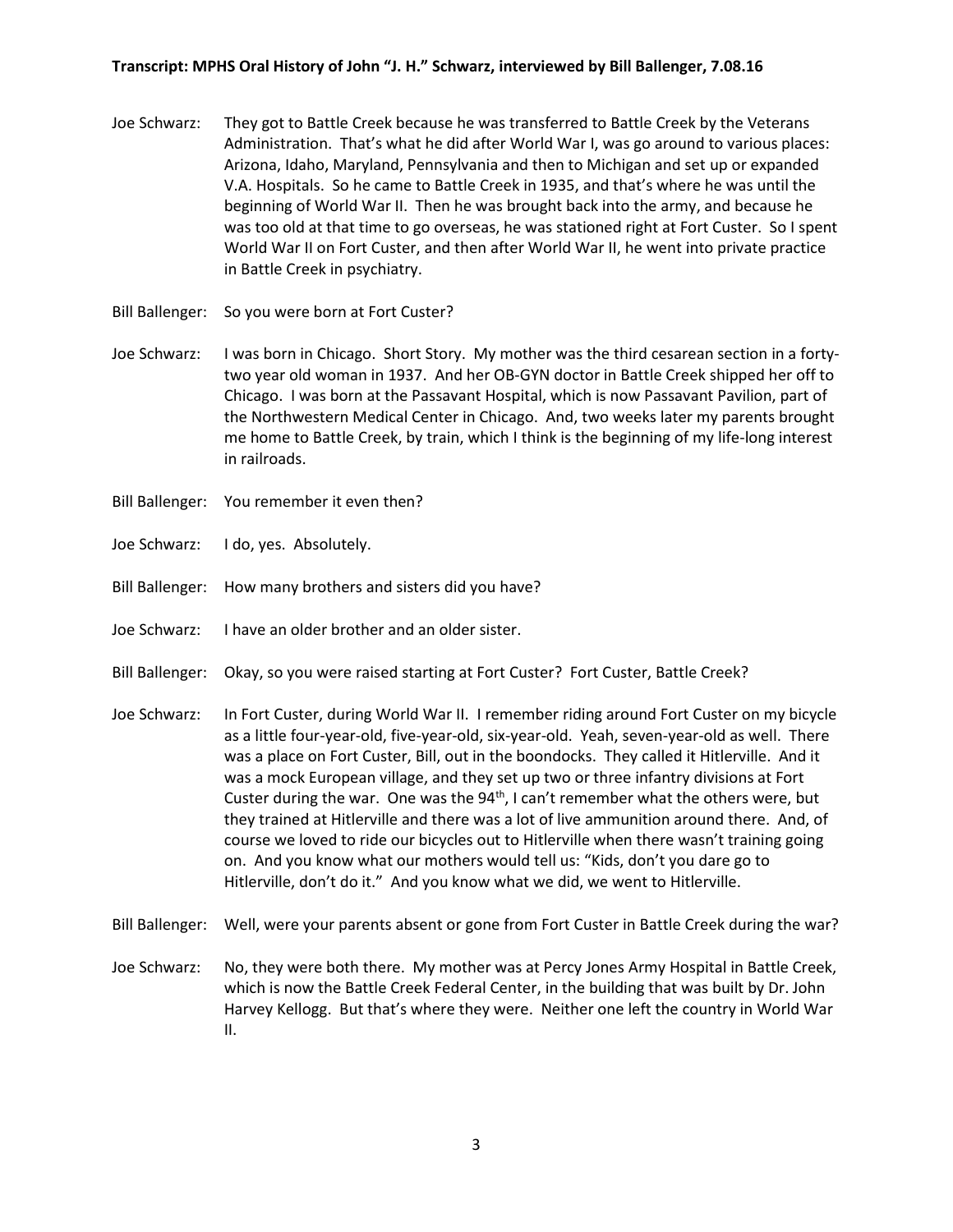- Bill Ballenger: Did your father actually know John Harvey Kellogg?
- Joe Schwarz: Yes.
- Bill Ballenger: What experience did he have with him?
- Joe Schwarz: Well, John Harvey Kellogg was interested in people's mental health as well, and the Battle Creek Sanitarium was were people would come – some of them just because it was a spa, super spa, and some because they had mental problems, whether they had psychoses or neuroses or some because of alcoholism. John Harvey Kellogg and my father befriended each other, and my father did significant work at the Battle Creek Sanitarium. John Harvey Kellogg died in I believe in 1944, but one of my earliest memories is going to his home with my parents and actually shaking his hand.
- Bill Ballenger: Wow.
- Joe Schwarz: He was an interesting fellow, all white clothes. Everything he wore was white, including a white goatee and mustache.
- Bill Ballenger: Sounds like Cornel Sanders or something.
- Joe Schwarz: Sort of.
- Bill Ballenger: That is fascinating. So, you went to the Battle Creek school system, right?
- Joe Schwarz: Yes.
- Bill Ballenger: And you graduated from?
- Joe Schwarz: Battle Creek Central.
- Bill Ballenger: Okay, like mid-fifties?
- Joe Schwarz: 1955, yes. Precisely.
- Bill Ballenger: And then you went to the University of Michigan?
- Joe Schwarz: Yes.
- Bill Ballenger: What happened at the University of Michigan? Were you a jock?
- Joe Schwarz: I went out for the football team Bill, and played on the freshman football team. And then I was on the varsity my sophomore year.
- Bill Ballenger: What position?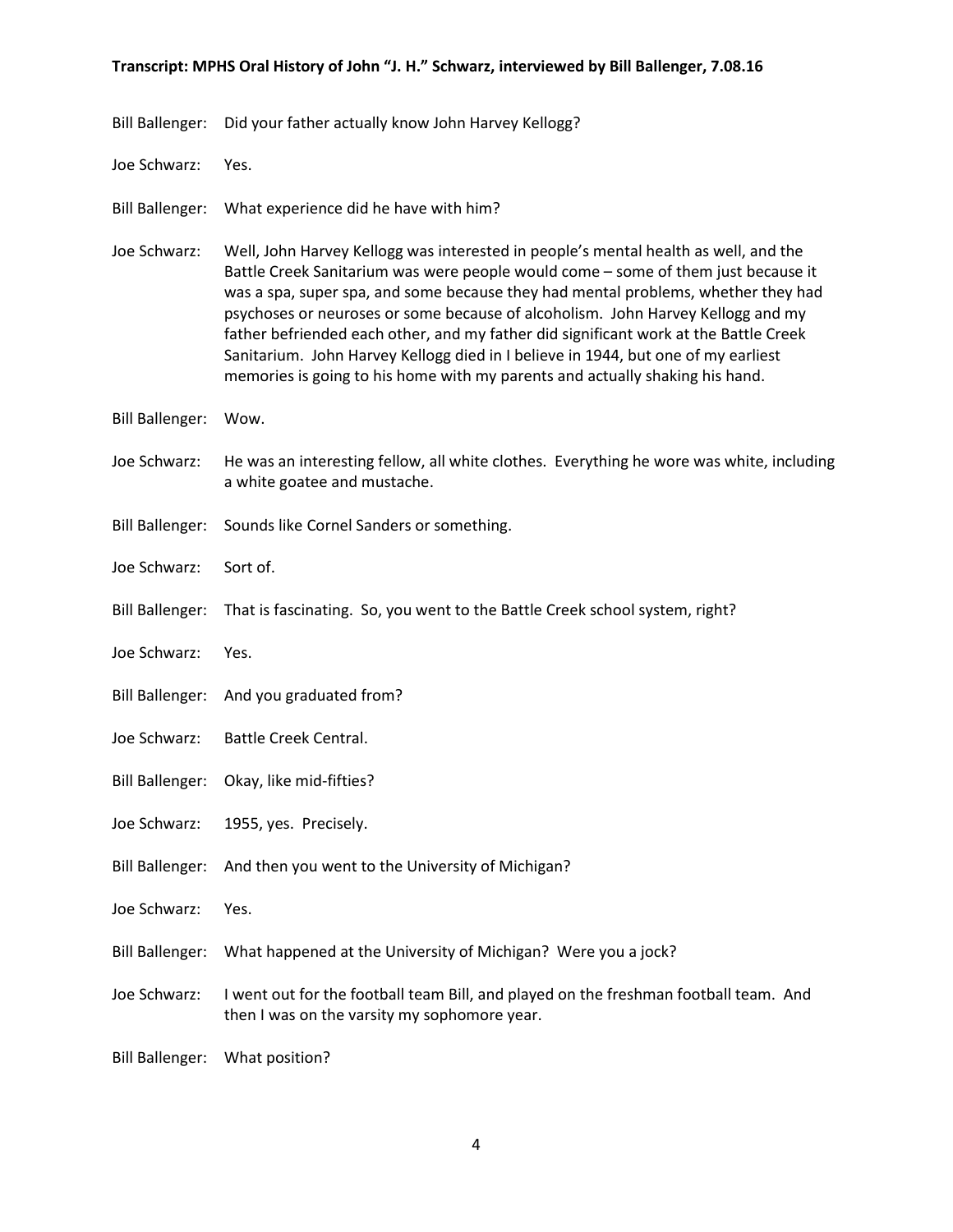Joe Schwarz: Center.

Bill Ballenger: Center? Oh, OK.

- Joe Schwarz: And that was two-way back in the day...
- Bill Ballenger: Okay, yeah, absolutely.
- Joe Schwarz: …as you can recall. I played center and a linebacker, up through spring practice of my sophomore year, and then I kind of looked at my grades, and looked at what my goals really were and said to myself, "You know what, you're never going to be the starting center at the University of Michigan. You've got a lot of friends on the football team. Great people, but I think it's time to say it's been a great run, but you better get your tail into the classroom and get serious." So I did.
- Bill Ballenger: They probably didn't redshirt much then? If they had, you could have been a fifth year senior. You probably would have started. You could have been All Big Ten.
- Joe Schwarz: Ha! All that stuff was later, believe me.
- Bill Ballenger: Okay, so, you got serious and you graduated from the University of Michigan?
- Joe Schwarz: Yes.
- Bill Ballenger: Did you go right into medical school?
- Joe Schwarz: No, my degree was in history.
- Bill Ballenger: Okay.
- Joe Schwarz: And I decided, at some point in a stroke of genius, that I wanted to be a history professor. Which is an honorable profession.
- Bill Ballenger: How about Sidney Fine, wasn't he a professor at Michigan then?
- Joe Schwarz: Sidney Fine was one of my professors.
- Bill Ballenger: He was probably one of your inspirations, wasn't he?
- Joe Schwarz: He and a gentleman named Karl Reichenbach, at the University of Michigan, professors of history. They were wonderful. And I did one year of graduate school…
- Bill Ballenger: In Ann Arbor?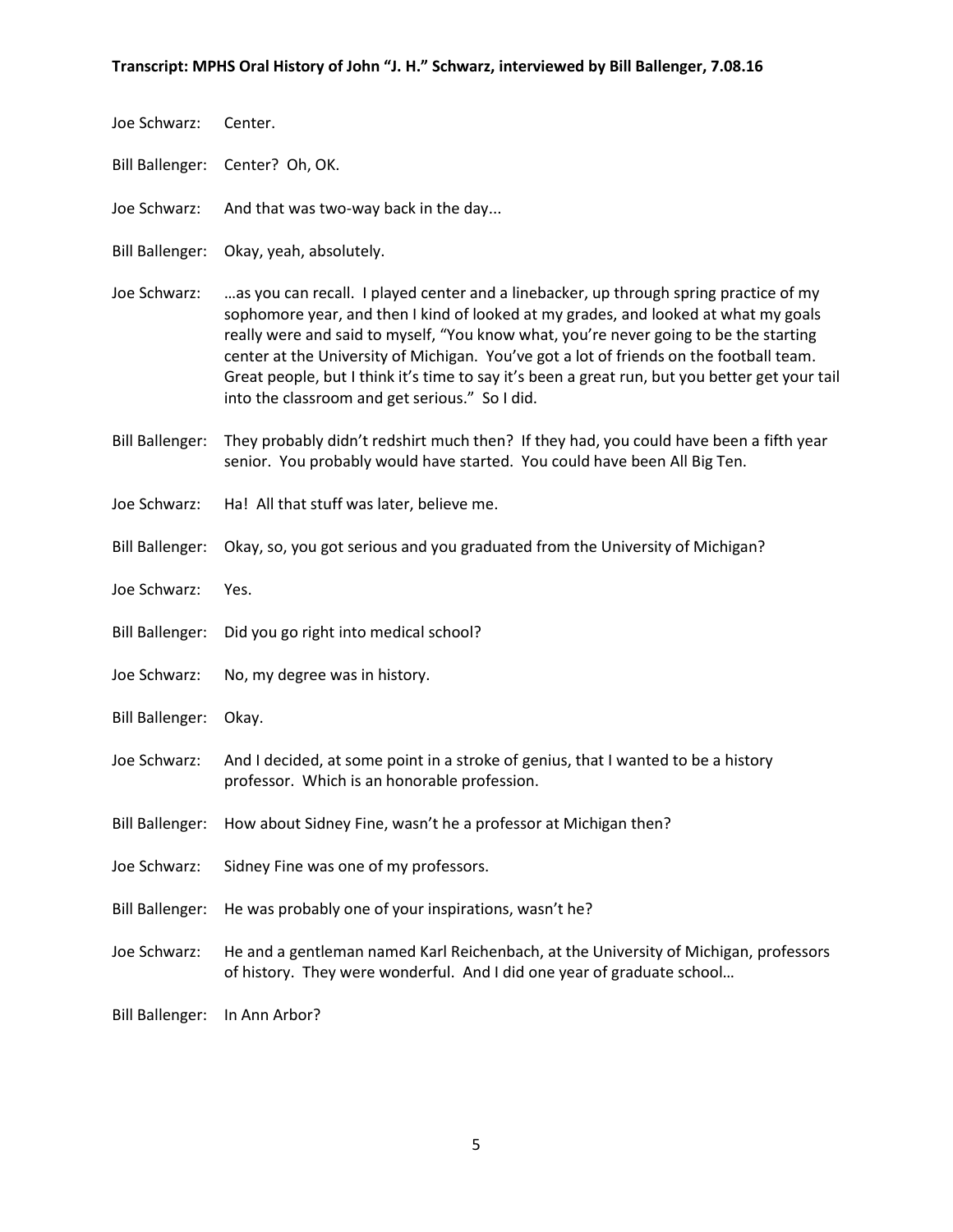- Joe Schwarz: …in Ann Arbor, one year of graduate school in history, and my older brother who's thirteen years older than I, who graduated from medical school in 1952. He got to me, and my father by this time had passed away, and said, "Don't you think you ought to go to medical school?" And I thought about it probably for five minutes and said, "Yeah, I should."
- Bill Ballenger: Had you had it in the back of your mind the all along that you really did, maybe want to eventually, become a medical doctor or not?
- Joe Schwarz: Yeah, of course you do. The things in the back of your mind sometimes remain there and they don't come to the frontal cortex. Well this jumped up to the frontal cortex and I applied to Wayne State's Medical School, which is where my brother graduated. He also did his undergraduate work at Michigan. And I was accepted, and graduated from Wayne State Medical School in 1964.
- Bill Ballenger: Okay, so once you got out of there, then what?
- Joe Schwarz: I did my internship at Los Angeles County General Hospital, which is now called Los Angeles County USC Medical Center.
- Bill Ballenger: How did you happen to go way out there?
- Joe Schwarz: Bill, remember it was the mid 1960's and all young men wanted to go to California.
- Bill Ballenger: Oh, okay.
- Joe Schwarz: I think there were fifteen or sixteen of my graduating class at Wayne State's Medical School in 1964 - which was 113, I remember the number - who went to the Los Angeles area to southern California to do their internship, and I was one of them.
- Bill Ballenger: Okay, what did you think of the experience?
- Joe Schwarz: It was the best medical experience that I have ever had because it prepared me for things to come.
- Bill Ballenger: In what way?
- Joe Schwarz: Well, there was lots of trauma. There were lots of people who were really sick. There were lots of opportunities for an intern to be hands-on in the operating room and in the emergency room. The instruction was exceptionally good because of the physicians who were at that hospital knew how to do things; knew how to take care of people who were really sick, or who were badly injured. So, it was a great, great year.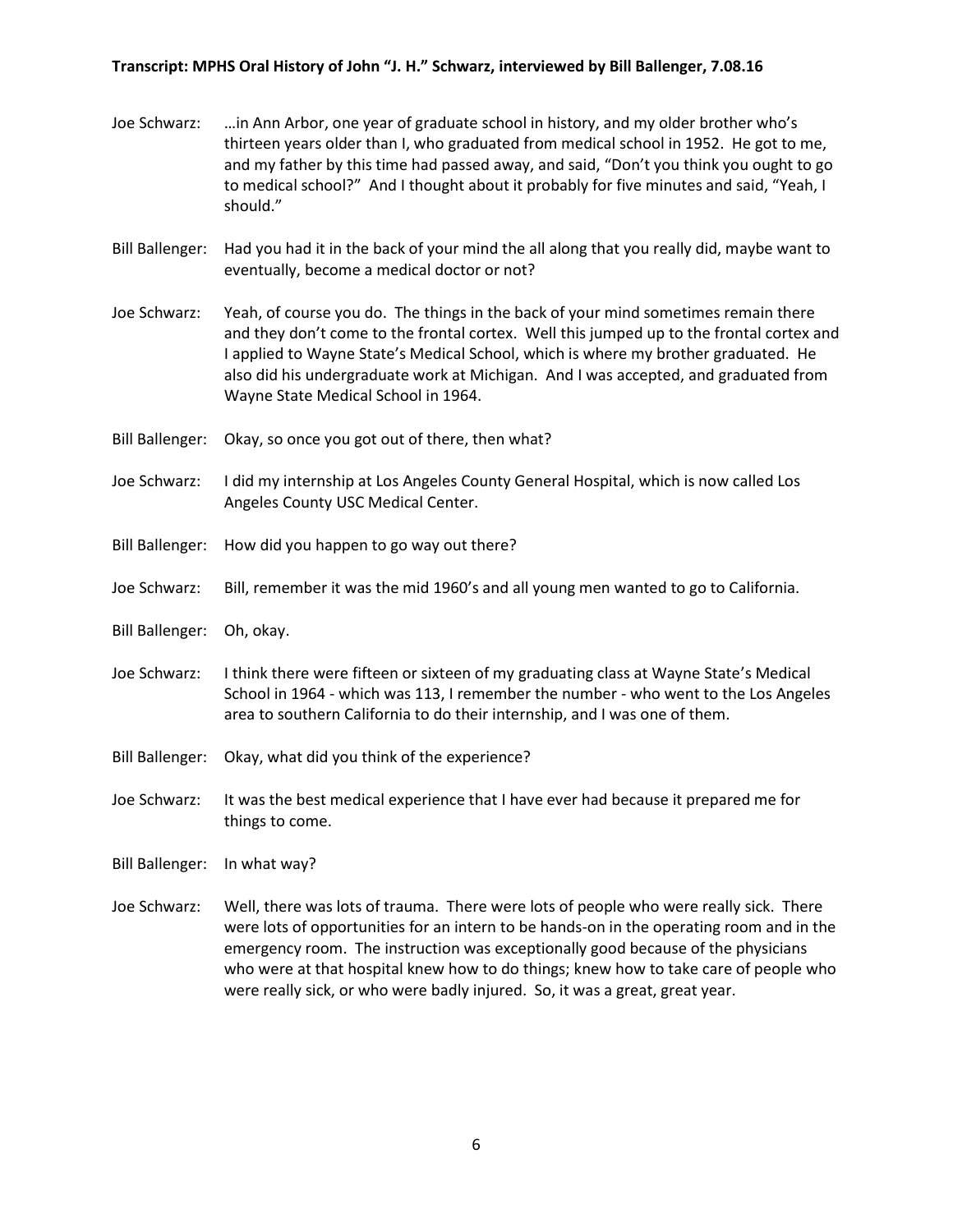- Bill Ballenger: Okay, now what was your career path in your own mind at that time? Would you expect to go on after one year and do something else or what?
- Joe Schwarz: Well, I would have expected to go on to a residency in time, but just sitting around the interns' quarters during that year, there was a group of us who were pretty close friends. Actually, all of us from the Big Ten, and one of my best friends was a fellow named John Hill from Iowa. Cedar Falls, Iowa to be exact. He and I had decided that we wanted to join the Navy. And then when we went in the Navy, asked to be seconded to the Marine Corps, because as you know the Marine Corps has no medical corps – all Marine doctors are Navy doctors – and be sent to Vietnam because the war in Vietnam was heating up at that time. So we did that. We went down, we enlisted. We talked to a very gnarly-faced chief petty officer in the officer enlistment office in Los Angeles and said, "We'd like to be Navy doctors and we'd like to go to Vietnam, with the Marines." And he looked at us and said, "Doctors, I don't think there's going to be any difficulty whatsoever in granting your wish." So off we went.

Bill Ballenger: You might have been the first people to volunteer for such an assignment.

- Joe Schwarz: I don't think so. I think there were more than us, but we were the two that day.
- Bill Ballenger: Okay, so then what?
- Joe Schwarz: I went to Vietnam, and was a battalion surgeon for the 2<sup>nd</sup> Battalion, 1<sup>st</sup> Marine Regiment.
- Bill Ballenger: Stationed?
- Joe Schwarz: We were south of Da Nang, and then we were north of Da Nang between Da Nang and the Demilitarized Zone, and that was for a year. Every once in a while we'd get on a Navy transport and go down, and because we were the ready amphibious group too, and do a landing some place, and then "jump five", but we were basically around Da Nang.
- Bill Ballenger: And the guy for Cedar Falls was with you?
- Joe Schwarz: No, he was with another Marine battalion, but he was essentially doing the same thing.
- Bill Ballenger: Okay, alright, so then what after a year? Then What?
- Joe Schwarz: After a year I got orders, which I could not understand. I had to take them to my commanding officer, the Marine Colonel, and I said "What does this mean?" Well what it meant was that I had order to be Assistant Naval Attaché at the U.S. Embassy in Jakarta, Indonesia. I would go back to the United States for, it wasn't very long, six weeks and go to Attaché School in D.C.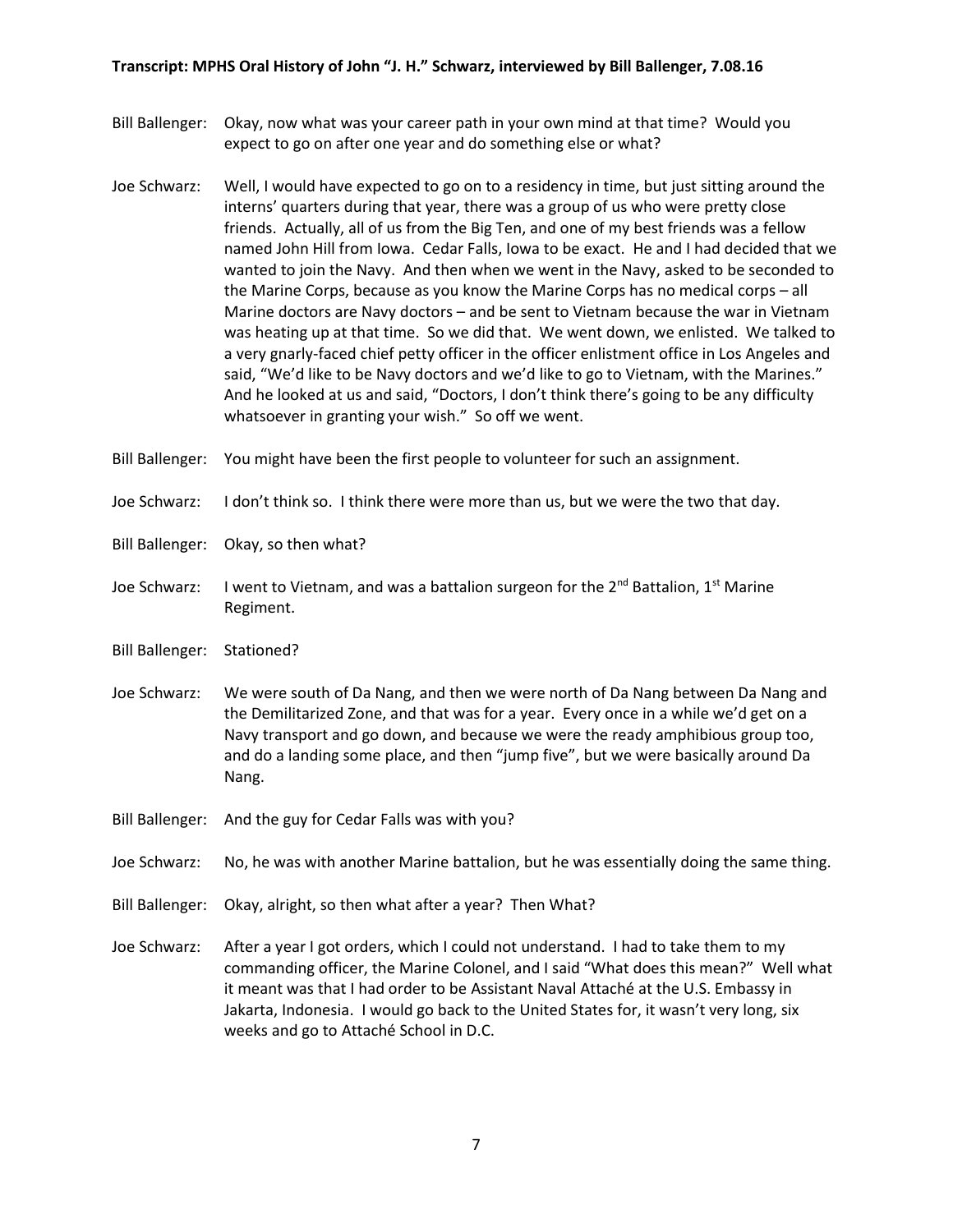Bill Ballenger: In Washington, D.C.?

Joe Schwarz: Yeah, and then off to Jakarta. And so I was off to Jakarta in 1966.

- Bill Ballenger: But you don't know how or why you got this kind of assignment? You don't know where it came from?
- Joe Schwarz: No clue, no clue, other than the fact that in the Navy and in the Army and in the Air Force, one medical officer was assigned as an assistant attaché, not as **the** attaché, but as an assistant attaché. That apparently was tradition.
- Bill Ballenger: But they could have picked someone else, but they picked you.
- Joe Schwarz: Yeah, they could have, but they picked me.
- Bill Ballenger: There had to be a reason?
- Joe Schwarz: I'll be dammed, I don't know why. I have no idea. The Air Force guy was always in Moscow, the Army guy was either in Manila, the Philippines or Delhi, and the Navy guy was always in Jakarta. So I was in Jakarta.
- Bill Ballenger: So what happened when you got to Jakarta?
- Joe Schwarz: A lot of things happened when I got to Jakarta.
- Bill Ballenger: Tell us a few stories.
- Joe Schwarz: Well, I can tell you a few stories because there was a revolution going on there. And there had been the attempt by the Soviet Union to essentially suborn Indonesia because the biggest thing is the seaways that come around Indonesia and then head up toward China and Japan. They wanted to control those, and so there was a really, really good consortium of Americans, Brits, French, Germans, Australians, especially Australians who were doing everything in the intelligence field to prevent this from happening. An attempted coup failed, and at that time Suharto started to move in and take over for Sukarno. So these were very, very interesting times and I loved working with the officers from the other militaries and the intelligence services, from other militaries. And of course there was a very big KGB presence in Indonesia. I had to laugh because they were just like the KGB was portrayed in the movies. (In humorous Russian accent): "Oh, doctor you like Russian Vodka? Well, have two or three Vodkas." "Thanks very much, I think I won't." And the Polish had an embassy there. And of course they were hand-in-glove with the Soviets at that time. The East Germans did as well. The great stories: The Polish military attaché, whose name was Wladyslaw Mulgrowski, had these two absolutely gorgeous daughters who he kept trying to push off on westerners, especially Americans and Australians. And I had to go to my commanding officer one time and say, "Look Colonel Kellogg," – not a Battle Creek Kellogg, but his name was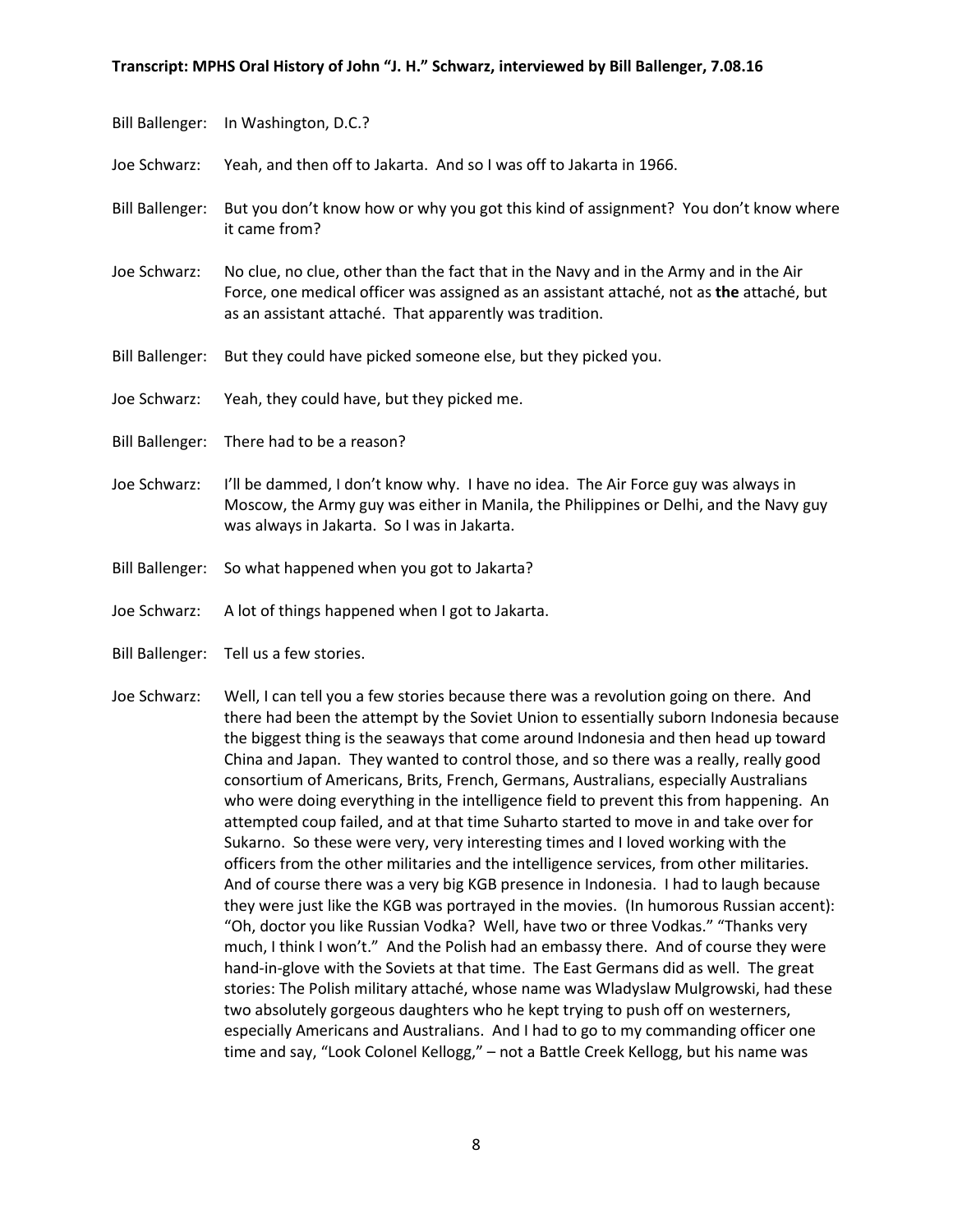Wilbur Kellogg – I said, "Colonel Kellogg, look, Colonel Mulgrowski keeps throwing his daughters at me in a way that I find a little bit questionable, and I just wanted to let you know that." And Kellogg looked at me and said, "Don't worry about it." He said, "He does that to everybody." I said, "Well alright, I feel better about it now." But it was great fun. I think the most fun story, the most interesting story: We had a little dispensary in the embassy and I was in there one morning and the ambassador's office called. The ambassador was a man named Marshall Green who was a true diplomat in every sense of the word. He was professional. He was married to a woman named Lispenard Crocker Green, who was the daughter of Edward Crocker, who was the American chargé d'affaires in the embassy in Tokyo. On December  $7<sup>th</sup>$  1941, his boss, Ambassador Joseph Grew, was not there. So Edward Crocker, he's in all the history books, this was his daughter who was Marshall Green's wife. Anyhow, Marshall Green's secretary called me and said, "We have an American here who is doing some research on conserving certain things, and trying to get the Indonesians to respect this national park, called Ujung Kulon, which is out on the west end of Java, and all of the flora and fauna there. He hasn't had his gamma globulin shot yet." And, that's what we gave for Hepatitis then. You know you got gamma globulin, which is mixed globulin that would which one hoped, and did, have some hepatitis antibodies in it. He said, "Would you come up and give this gentleman, unnamed, some gamma globulin?" And I said, "Well, Mr. Ambassador of course. I will be right up." That was a *big* shot Bill. That was about eight cc's you pushed in. So I pulled it up and put it in a syringe, and wrapped it in a towel, and went down the hallway, and up the stairway to the ambassador's office. And I walk in, and the secretary said, "Go right in." And the ambassador is there and the other gentleman is there and he has his back turned to me. I said, "Okay Mr. Ambassador, here I am. Is this the gentleman?" The ambassador turns to me and said, "Yes. Joe I'd like for you to meet Colonel Lindbergh."

- Bill Ballenger: Really? Are you kidding?
- Joe Schwarz: I did a *Whisky, Tango, Foxtrot* on that one, believe me. I said "Okay", and he turned around and it's Charles Lindbergh.
- Bill Ballenger: Wow. Wow!
- Joe Schwarz: So I have the distinct honor of having pushed eight cc's of gamma globulin into Charles Lindbergh's behind.
- Bill Ballenger: Whoa, and everything turned out alright?
- Joe Schwarz: Everything was fine.
- Bill Ballenger: Thank God.
- Joe Schwarz: Yes, but as you remember toward the end of his life, he was in his 60's then, he was interested in conservation. And this is one of the things he did. He was in Indonesia and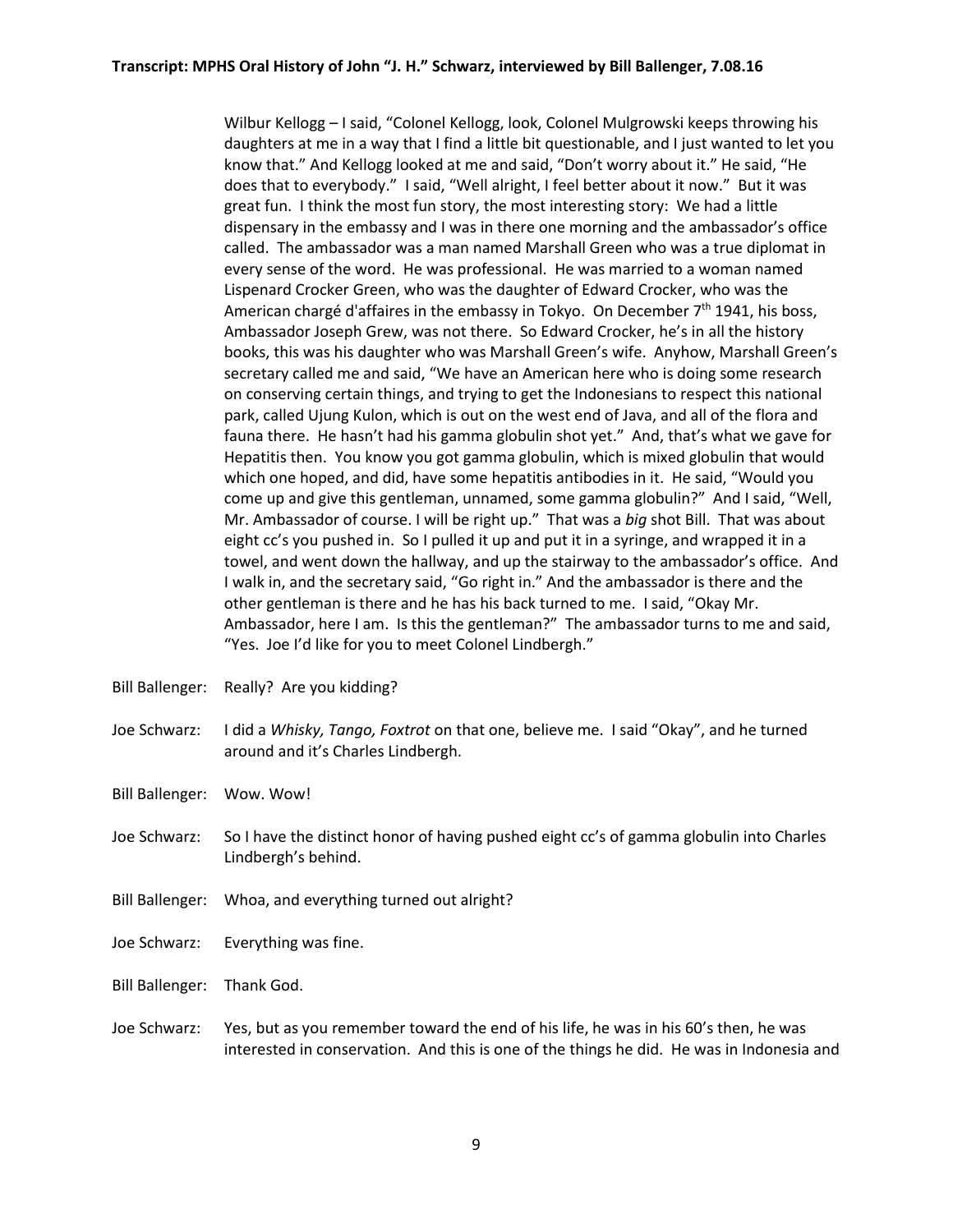he was looking at this area on the west end of the island of Java. So there he was and there I was.

- Bill Ballenger: Wow! That was an incredible story!
- Joe Schwarz: But that was a great tour of duty. I had the opportunity to work with wonderful, wonderful people.
- Bill Ballenger: What about Suharto and Sukarno? Did you actually have any personal meetings or experience with either of them?
- Joe Schwarz: I did. I met Sukarno several times. I can remember the first time I met him was at the presidential palace, and there was some kind of a reception. I was in uniform, which we didn't do a lot of but I did then. He turned around and looked at me and said, "Who is this young man with the crew cut?" So, I had to introduce myself. He spoke some English. It was fine, so I did meet Sukarno. Suharto was a little different. Suharto had been commanding officer of the Jakarta Military Garrison, and at the time of the coup that failed, he had called the Siliwangi Division – Siliwangi Tiger is a Javan Tiger – commanded by a man named Ibram Adji down to Jakarta to secure all the government buildings, and by doing so basically the coup failed. So I had met him on several occasions.
- Bill Ballenger: He spoke English too?
- Joe Schwarz: No, no, this was the thing. Another call from Ambassador Green said, "Joe?" And I said, "Yes, Mr. Ambassador." And he said, "We would like you to go to Suharto's residence and teach him some English."
- Bill Ballenger: Whoa.
- Joe Schwarz: And I said, "Mr. Ambassador, I'm honored, but why me?" He said, "Because you are the most junior and the most inoffensive person around here carrying a diplomatic passport and we don't think anything could happen to you. You're so junior." So, for about six weeks, I can't remember which day of the week it was, but one day of the week, maybe a Monday – I can't remember – I would drive to Suharto's house, and go in and walk around a table in the entry way, and teach him English phrases like: "Where is the men's room?", "Good morning", "Good evening", "How are you?", that sort of stuff. We did that for about six weeks and then he felt like he'd had enough. He was a very pleasant guy.
- Bill Ballenger: Did you get any evidence in future years that he had kept his lessons that he received from Dr. Schwarz?
- Joe Schwarz: No, I never did. I never did. You know he was the president for thirty-four years, and like most Indonesian military dictators, which is what he was, he kind of got into the

corruption end of it toward the end. But at that time he was a pure as the driven snow.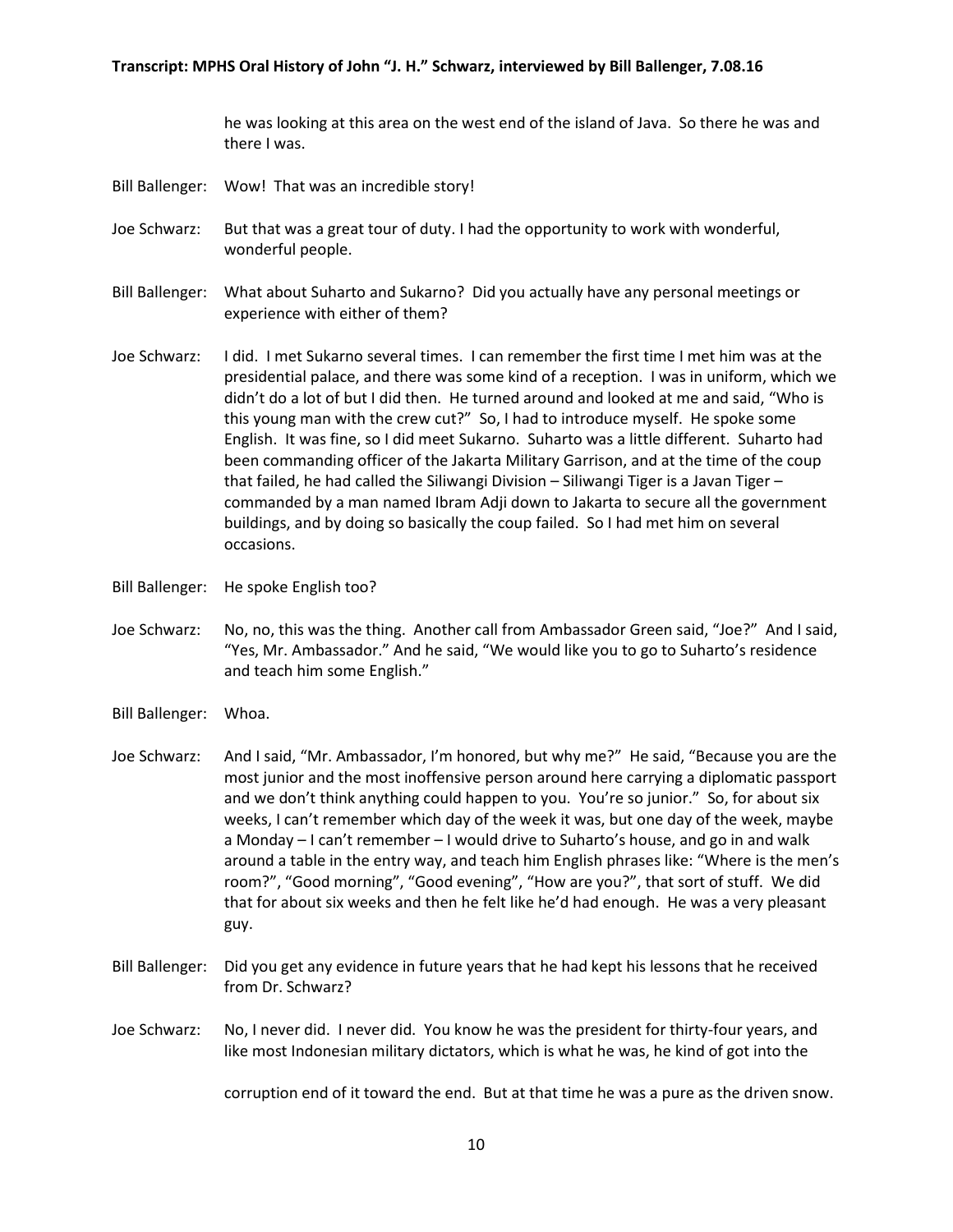He was a boy from central Java who became a general in the Indonesian army, and by hook or crook, and by accident became president, became the person who replaced the Sukarno.

- Bill Ballenger: But wasn't there some time during these thirty-four years, when you would have seen him on TV, and he would be trying to speak English? Did you ever see it?
- Joe Schwarz: I cannot remember ever seeing that.
- Bill Ballenger: What, you mean you think he never did, or you think you just missed it?
- Joe Schwarz: I missed it.
- Bill Ballenger: Because you could have taken credit.
- Joe Schwarz: Well, I could have probably, but I didn't.
- Bill Ballenger: Alright, so how long did this last in Jakarta? Then what?
- Joe Schwarz: About a year and a half. Then, I was recruited by the Central Intelligence Agency.
- Bill Ballenger: So another, this comes out of nowhere?
- Joe Schwarz: Well we worked with the CIA. We were DIA.
- Bill Ballenger: Right.
- Joe Schwarz: The attaché office is DIA. So, I worked with the CIA folks in Jakarta.
- Bill Ballenger: Yeah, but somebody else had to make the decision to say, "We want you to join the company." I mean, it wasn't like you went out and applied for it.
- Joe Schwarz: No, the Chief of Station did.

Bill Ballenger: Okay.

- Joe Schwarz: He said, "What are you doing to do when you leave the Navy?" And then I said, "Well I'm going to do a residency some place." He said, "Wouldn't you like to come and work with us for a while, because you're single. You've had experience now, you've been in South East Asia now for more than two years."
- Bill Ballenger: And you're "inoffensive"...
- Joe Schwarz: That's right, I'm inoffensive, and I thought I was invisible, invincible and bullet proof of course. I found out later that those are the three final stages of drunkenness.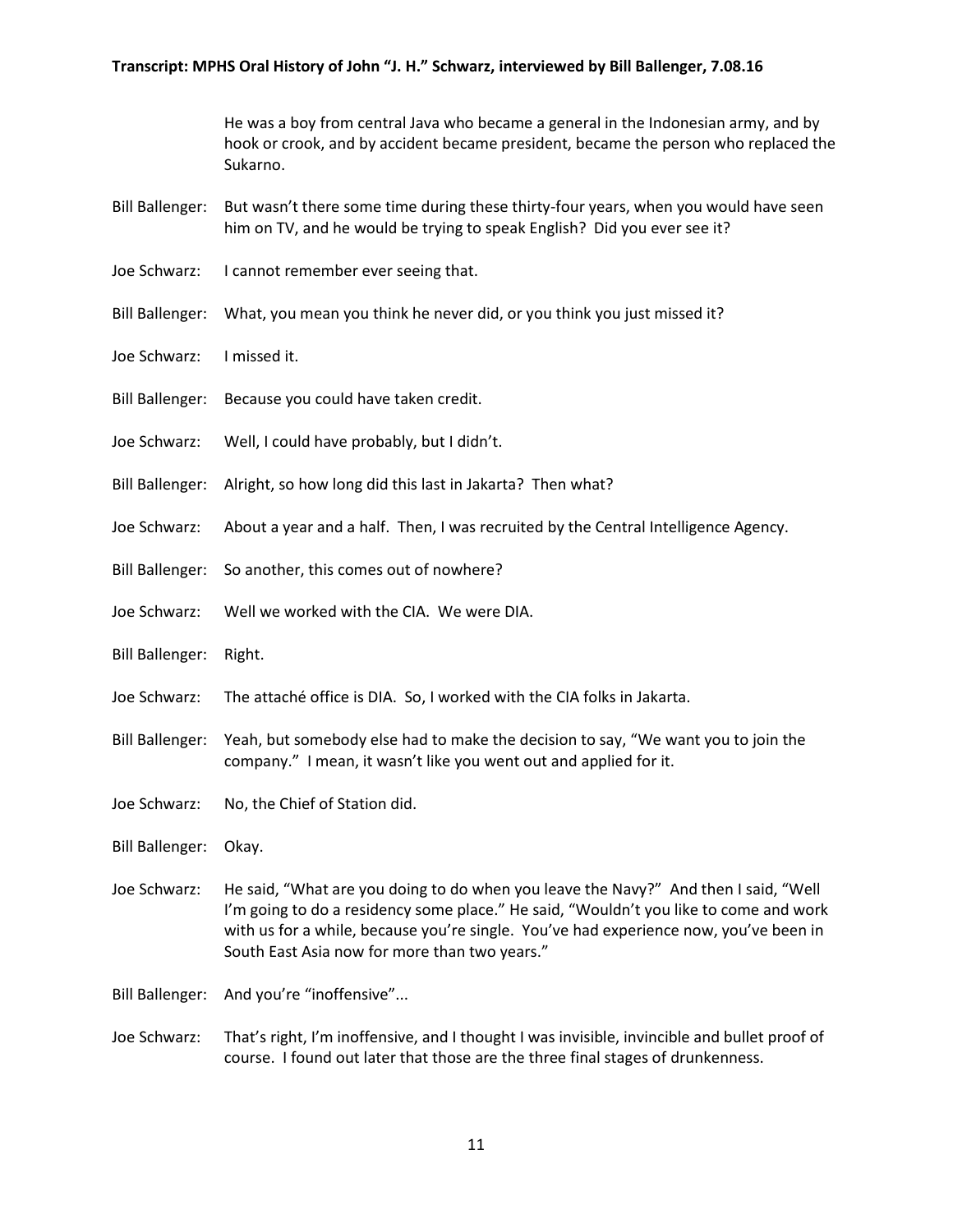So, anyhow, I was recruited by the agency, went back to the States, again for just a few weeks. I then went to Laos, way, way up in Northern Laos at a place called Ban Houayxay, which is on the Mekong River.

- Bill Ballenger: Now are we into 1968, '69?
- Joe Schwarz: Actually, we are in '68.
- Bill Ballenger: Okay.
- Joe Schwarz: Was there, I'm going to say four months. Basically, there was a crew there of agency people, and we had medical equipment and we could do things. We were helping the tribal people for the most part, who were loyal to the government in Vientiane and not the Pathet Lao. The one thing that happened there, was down the Mekong River one day, comes a very nice tribesman who turned out to be Yoa.
- Bill Ballenger: What does Yao mean?
- Joe Schwarz: I don't know what it means. It's the name of the tribe.
- Bill Ballenger: Oh, okay.
- Joe Schwarz: And, he came down, and through two interpreters; Yao to Lao and Lao to English, he said that his wife was in labor and the baby wasn't coming. "How long does it take to get down here?" Well, it turned out it took him about two hours. Going straight north, he was darn-near in Burma. I should say Myanmar, but then it was Burma. I said again back through the two interpreters, I said, "You have to bring her down here, because it doesn't sound like things are going to happen, and that's bad." He goes back up the Mekong. We don't think he is going to return, but maybe about six hours later he comes back and he's got his wife with him.
- Bill Ballenger: She was in labor all this time?
- Joe Schwarz: She was in hard labor.
- Bill Ballenger: Oh, man.
- Joe Schwarz: We had enough equipment, it was basically kind of a field aid station, a battle aid station that we had, but we could do things. I had done cesarean sections as an intern at L.A. County Hospital. That's why I say the hands-on helped.

Bill Ballenger: Right.

Joe Schwarz: And he'd say, "As an intern?" and I'd say, "Yes, as an intern." And so did all the interns who spent two months in OB-GYN. We gave her "drop ether" as an anesthetic. And I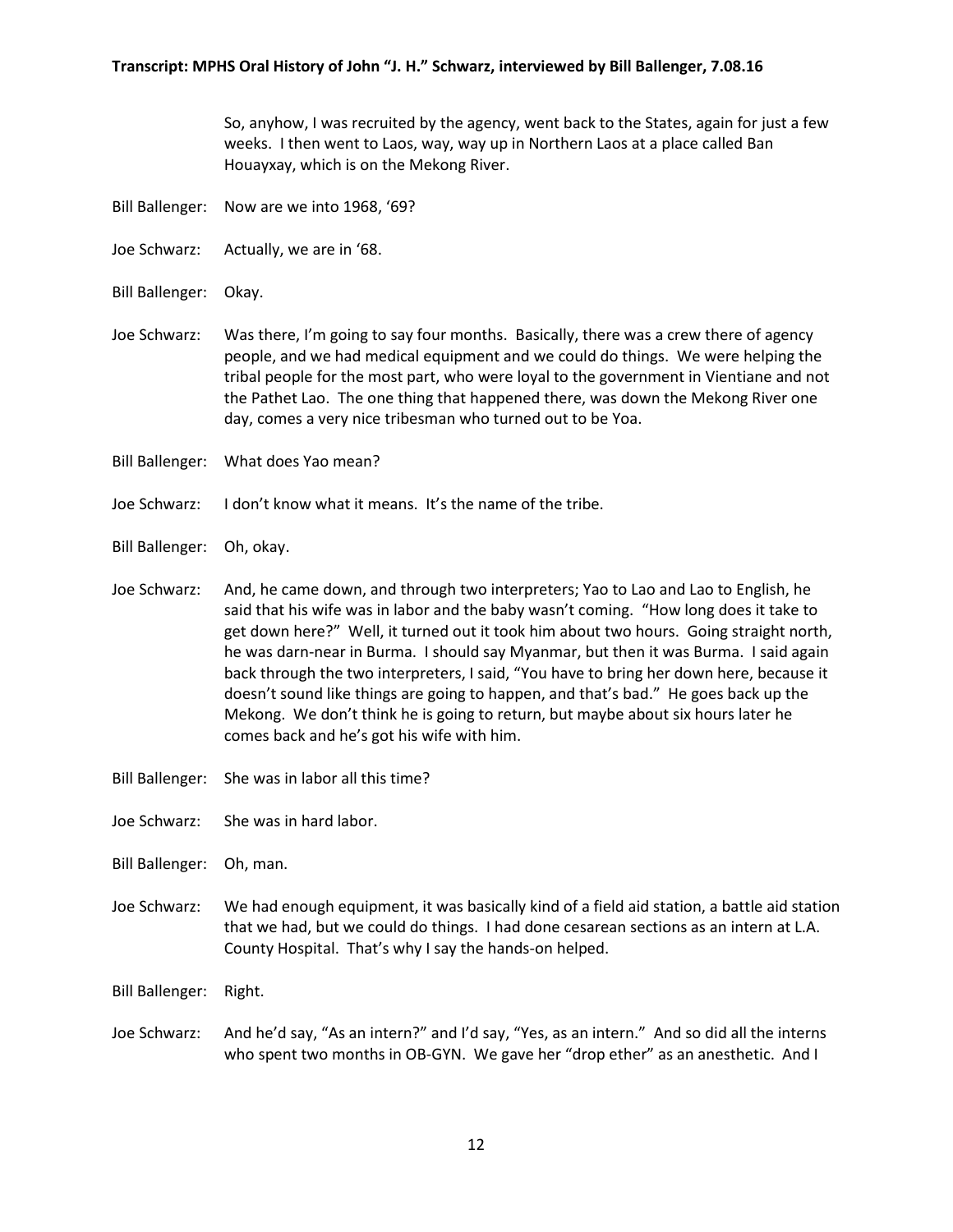did a cesarean section on this woman. I mean it was a nice little incision, I did pubis to umbilicus, and got a good baby. It was a little boy. We got a good baby, got her sewed up. We kept her with us for about, maybe two and a half - three weeks while she healed up.

- Bill Ballenger: Had she had other children?
- Joe Schwarz: Yes, and that child was with her.
- Bill Ballenger: Was it really? No kidding.
- Joe Schwarz: Everybody came. We told the husband that, "She is going to need food. You are going to have to go out and get her food." So, he disappeared for a couple of days and we said, "God, where has he gone?" He comes back and he's got a lot of food for her, mostly rice and everything. He said, essentially through the two interpreter, "I have something for you." I said, "What?" And he pulls out this bottle. And Bill, as God as my witness, it is a bottle of Dubonnet!
- Bill Ballenger: Really?
- Joe Schwarz: And I said, "What the…" Well, he bought it over in Thailand. He went over across to Thailand.
- Bill Ballenger: Well that's pretty good. He knew what you probably liked.
- Joe Schwarz: Yeah, that's right.
- Bill Ballenger: You probably did like it, right?
- Joe Schwarz: So, oh yeah, I did. So, after a couple of weeks she was okay and off she went with the babe in arms, back down the hill and to the Mekong and up into the mist of the Mekong and never again to be heard from.
- Bill Ballenger: Well now, I would think that was a major PR break-through for what the U.S. was trying to accomplish in that area with these people, right?
- Joe Schwarz: I don't think we'd use it for PR.
- Bill Ballenger: Well no, but I mean…
- Joe Schwarz: They thought we were good guys.
- Bill Ballenger: Yeah, well you were supposed to be encouraging friendly relations between the government and the U.S. That was your job.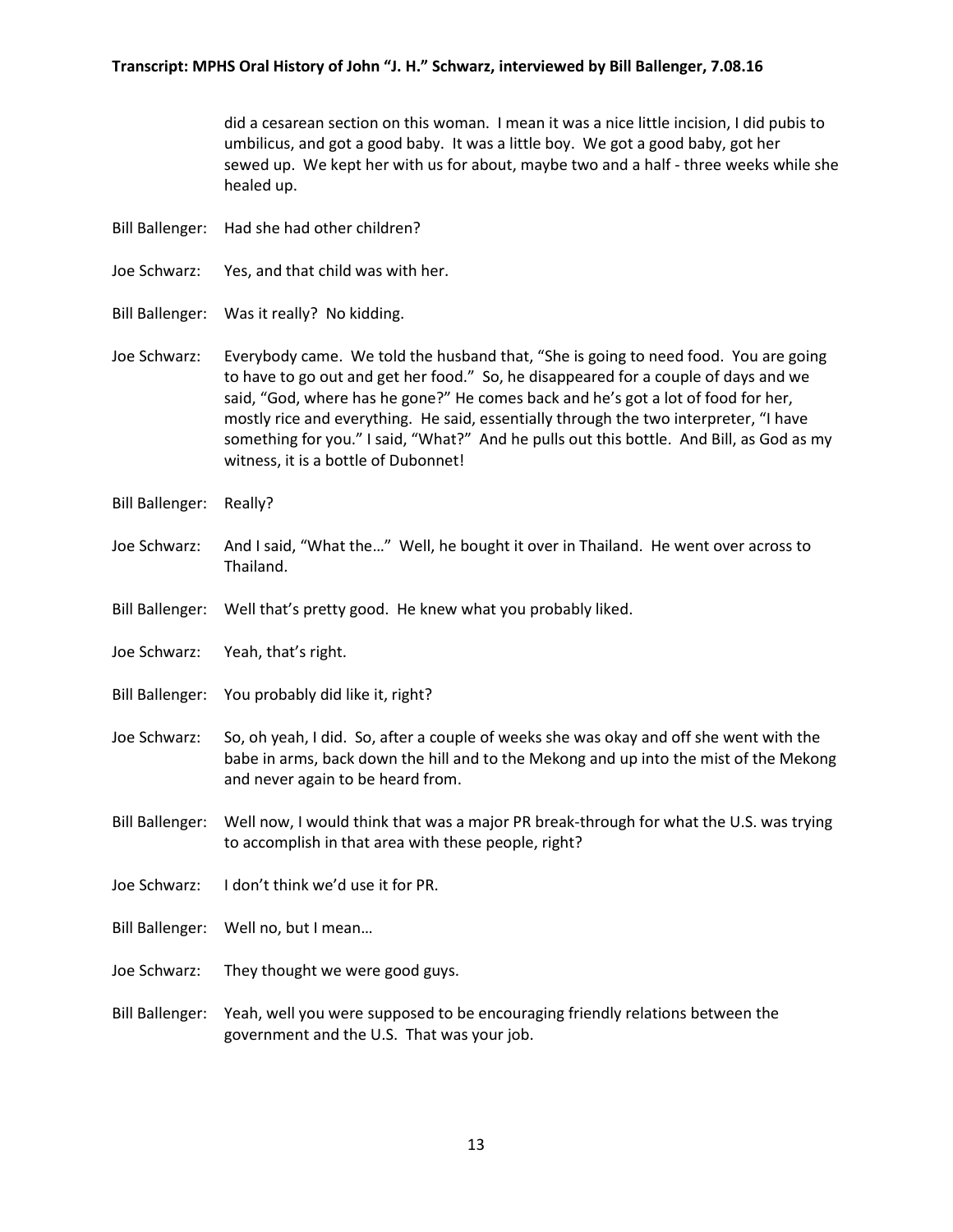- Joe Schwarz: Yeah, that is what we were trying to do.
- Bill Ballenger: And, this had to be a big plus? I mean, word gets around.
- Joe Schwarz: We flew in from Thailand…
- Bill Ballenger: Yeah.
- Joe Schwarz: …in a black, so called, unmarked American aircraft to a runway that was cut out of the side of a hill, and you landed going uphill and took off going downhill. But our senior officer there was an American, a 6-foot four-inch, blonde, blue-eyed fellow from Indiana named Bob Thomas. And we had to laugh because we were supposed to not be there. We called him "Captain Indigenous." Anyhow, that was an interesting tour of duty. And then a guy walked up the hill one day who was a CIA guy, who had been there for many years, named Tony Poczepka. They called him "Tony Po", and said, "They want you in Bangkok." And I said, "Okay." So, I went down to where that little airport was and got on a C-47 that belonged to the Lao Air Force, and back down to Vientiane, and then few Thai Airways down to Bangkok. Went to see the Chief of Station in Bangkok. He said, "You are going back to Indonesia." And I said, "Okay." And then they had to work through some identity things, some identification things. You know, who I'm going to be when I go there, etc., etc. Then, probably a week, ten days later, I took off and went back down to Jakarta. I got off the airplane and the first person I met was Anne Louise Ennis from Kalispell Montana…who became my wife, later on.
- Bill Ballenger: Just by happenstance, she happened to be the first person to meet?
- Joe Schwarz: She was there with the embassy doctor who, as I said before, worked for the CIA as well. So, she came up with him to meet me, and that's when I met her.
- Bill Ballenger: So, was she CIA too then?
- Joe Schwarz: Yes.
- Bill Ballenger: It is kind of like Paul and Julia Child.
- Joe Schwarz: Yes, something like that, yeah. Yeah she was, and she graduated from the University of Montana. She went to work in Madison Wisconsin after she graduated. Was bored, and interviewed with the CIA and they hired her.
- Bill Ballenger: I'll be darned. That's amazing!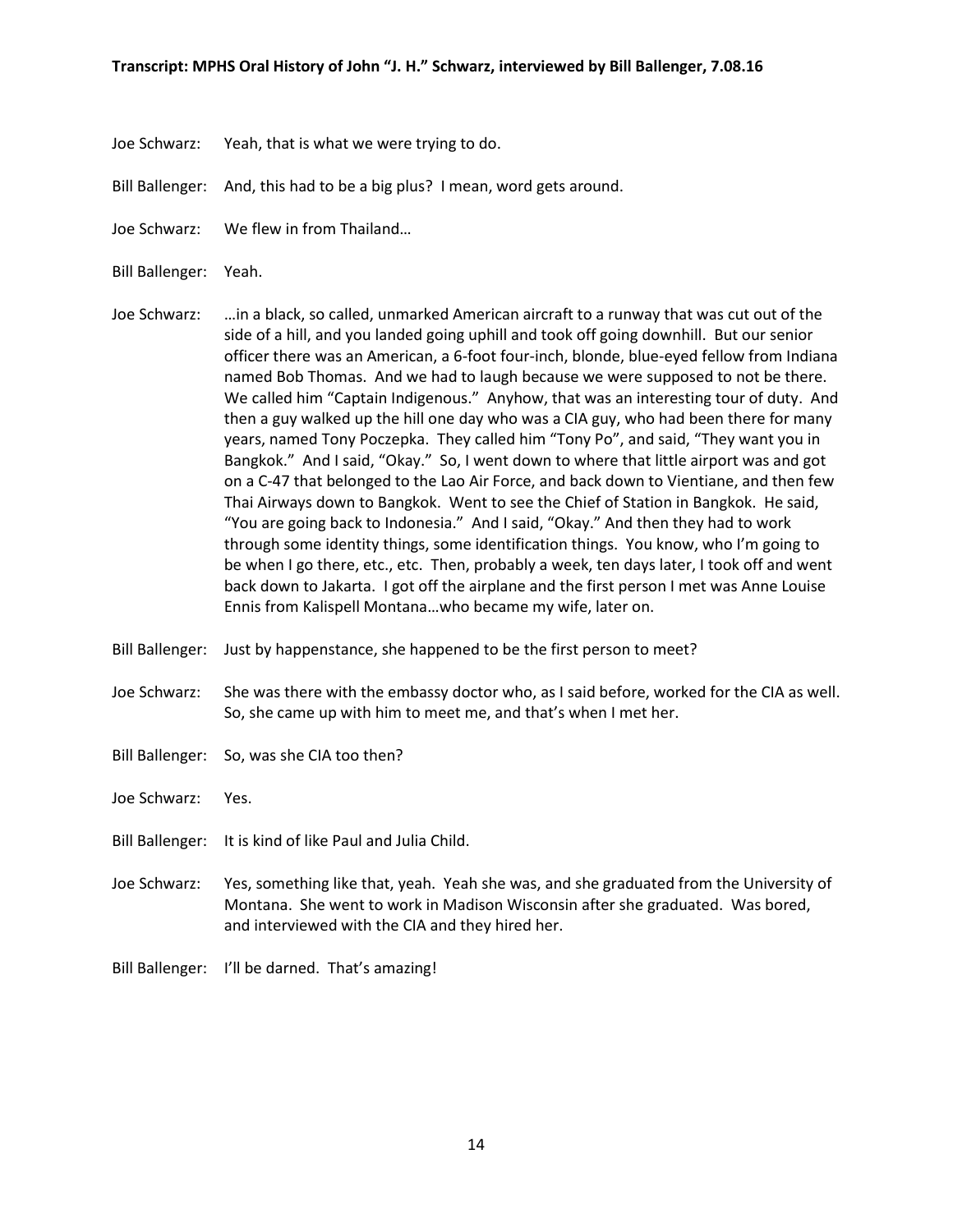## Joe Schwarz: So, anyhow, I spent in this particular operation, another probably six weeks in Indonesia. That was completed, and then I went back to Vietnam for a year with the agency.

- Bill Ballenger: How bout Anne?
- Joe Schwarz: Anne's tour in Indonesia was up about the same time my tour in Vietnam was up, and I accepted the residency position at Harvard, in Otolaryngology. She went back to CIA Headquarters.
- Bill Ballenger: In D.C.?
- Joe Schwarz: Yeah, in 1971. Actually, Langley Virginia, and we got married in January 1971 and lived in Boston for four years.
- Bill Ballenger: Now after you performed the C-section up in Laos, how come you didn't go into OB-GYN? Is that what really convinced you to go into Otolaryngology?
- Joe Schwarz: I wanted to do Otolaryngology. There were a lot of things in it that I was interested in. The fact that we had done so much OB-GYN and so much general surgery, as interns at Los Angeles County General, served me well.
- Bill Ballenger: So, how long was the stint getting your degree up at Harvard?
- Joe Schwarz: Four years.
- Bill Ballenger: Four years, OK, and you and Anne were married at that point.
- Joe Schwarz: Yep.
- Bill Ballenger: And you had children?
- Joe Schwarz: One daughter.
- Bill Ballenger: One daughter and she was born while you were there?
- Joe Schwarz: She was born in Boston, that's right.
- Bill Ballenger: And then what happened after that?
- Joe Schwarz: And then I did what I had intended to do really all along. And that is, I took a teaching position at the Harvard Medical School for a year. Then, did what I had intended to do all along, which was to go back home.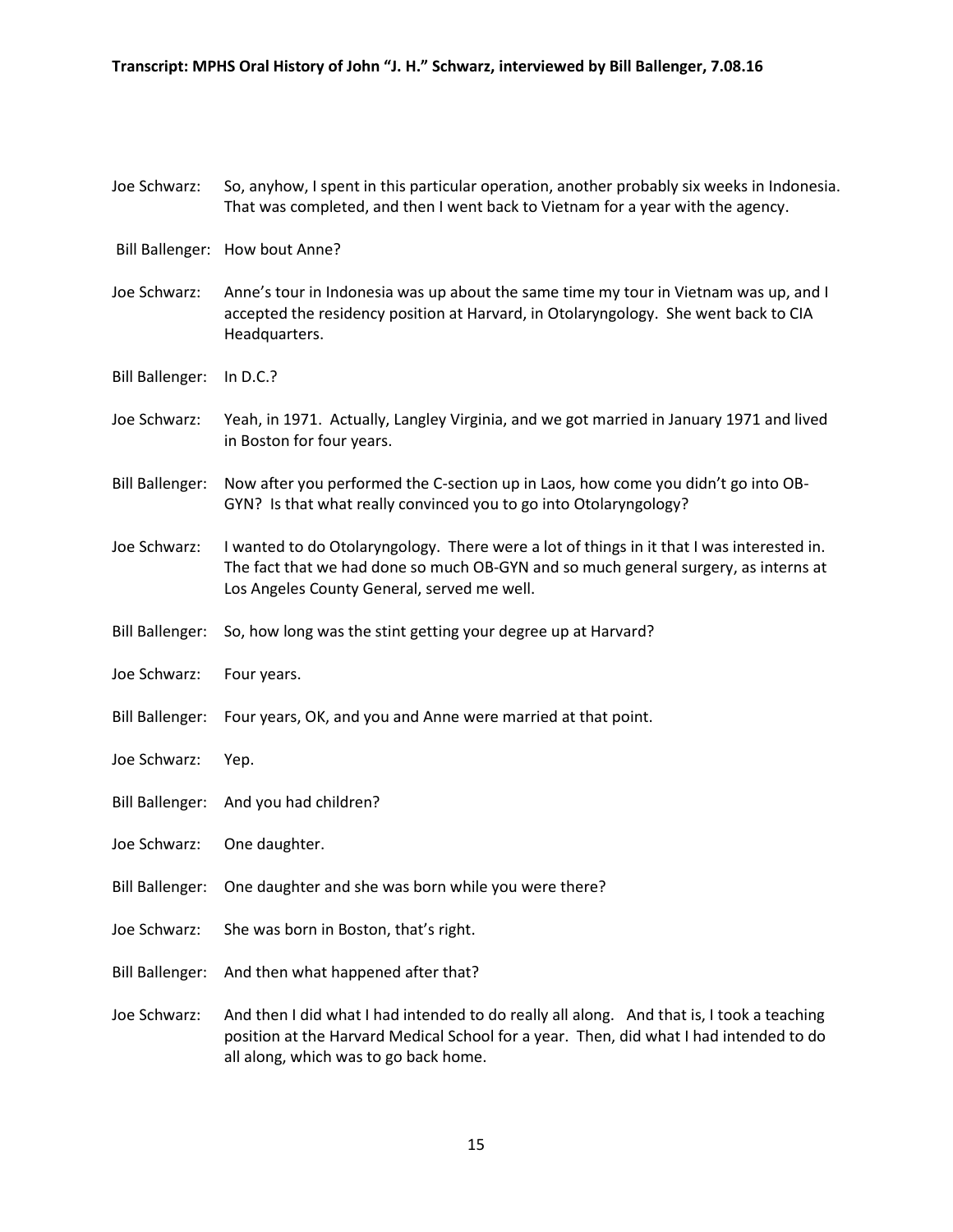| <b>Bill Ballenger:</b> | Okay.                                                                                                                                                       |
|------------------------|-------------------------------------------------------------------------------------------------------------------------------------------------------------|
| Joe Schwarz:           | And it was alright with Anne. Brennan at that time was, I think just a year old and we<br>went back to Battle Creek and I set up my private practice there. |
| <b>Bill Ballenger:</b> | In Otolaryngology?                                                                                                                                          |
| Joe Schwarz:           | In Otolaryngology, yes.                                                                                                                                     |
| <b>Bill Ballenger:</b> | So, you started out there. This would have been the early '70s?                                                                                             |
| Joe Schwarz:           | Yes, in '74.                                                                                                                                                |
| <b>Bill Ballenger:</b> | '74, okay. I'm going to skip ahead a little bit. Maybe just a couple of years. I think at<br>some point you decide to get into politics.                    |
| Joe Schwarz:           | In '76.                                                                                                                                                     |
| <b>Bill Ballenger:</b> | What happened? What inspired this?                                                                                                                          |
| Joe Schwarz:           | I had always wanted to run for Congress. There was no deep underlying meaning to it. I<br>had always wanted to run for Congress.                            |
| <b>Bill Ballenger:</b> | No politicians in the family up until that time?                                                                                                            |
| Joe Schwarz:           | In the Family?                                                                                                                                              |
| <b>Bill Ballenger:</b> | Way back, yeah.                                                                                                                                             |
| Joe Schwarz:           | Yeah, my Uncle Fred.                                                                                                                                        |
| <b>Bill Ballenger:</b> | Your Uncle Fred                                                                                                                                             |
| Joe Schwarz:           | Was my father's oldest brother.                                                                                                                             |
| <b>Bill Ballenger:</b> | Yeah.                                                                                                                                                       |
| Joe Schwarz:           | Was a judge in Philadelphia.                                                                                                                                |
| <b>Bill Ballenger:</b> | Okay.                                                                                                                                                       |
| Joe Schwarz:           | That's it.                                                                                                                                                  |
| <b>Bill Ballenger:</b> | Was he elected or appointed?                                                                                                                                |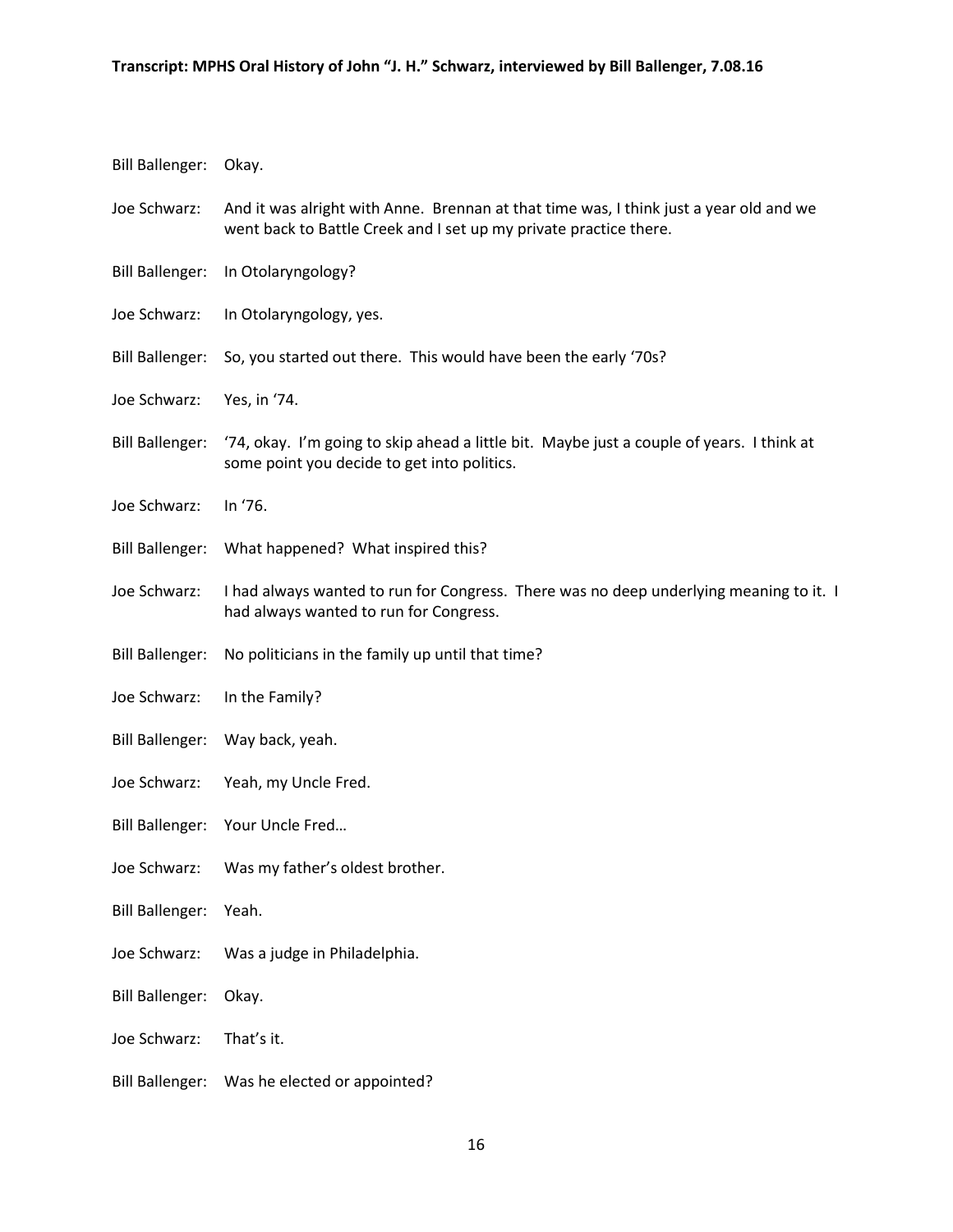- Joe Schwarz: He was elected. He had also been a Philadelphia city councilman. Back in the day, I mean way back in the day, and had been an unsuccessful candidate for mayor of Philadelphia.
- Bill Ballenger: Well at least you had the little political gene in there, somewhere.
- Joe Schwarz: Someplace there was a screwed up gene, yeah.
- Bill Ballenger: So it leapt out and in '76 you... So the incumbent congressman was a Republican?
- Joe Schwarz: Yeah, Gary Brown, fine guy.
- Bill Ballenger: Gary Brown, and he was from like Kalamazoo, Schoolcraft?
- Joe Schwarz: Schoolcraft, South of Kalamazoo.
- Bill Ballenger: Yeah, and so you decided to run as a Republican?
- Joe Schwarz: Yes.
- Bill Ballenger: Challenge him in the primary.
- Joe Schwarz: Yes.
- Bill Ballenger: That's tough to do.
- Joe Schwarz: Yes it was.
- Bill Ballenger: Well, I mean, you might have gotten your Calhoun County support anyway. Did you do very well in your home county?
- Joe Schwarz: Yeah, I did okay, I did alright. At that time the district was essentially Calhoun, Kalamazoo County, Branch County and parts of surrounding.
- Bill Ballenger: Right. Well you evidently didn't totally get it out of your system?
- Joe Schwarz: No, I don't think you ever do that.
- Bill Ballenger: No, so in other words, was it a learning experience? Did you learn from it?
- Joe Schwarz: Oh yeah, it was a learning experience, and it was not a bad experience.
- Bill Ballenger: So, after it was over, then what? Did you get into local politics?
- Joe Schwarz: I got into local politics in 1979, and was elected to the Battle Creek City Commission.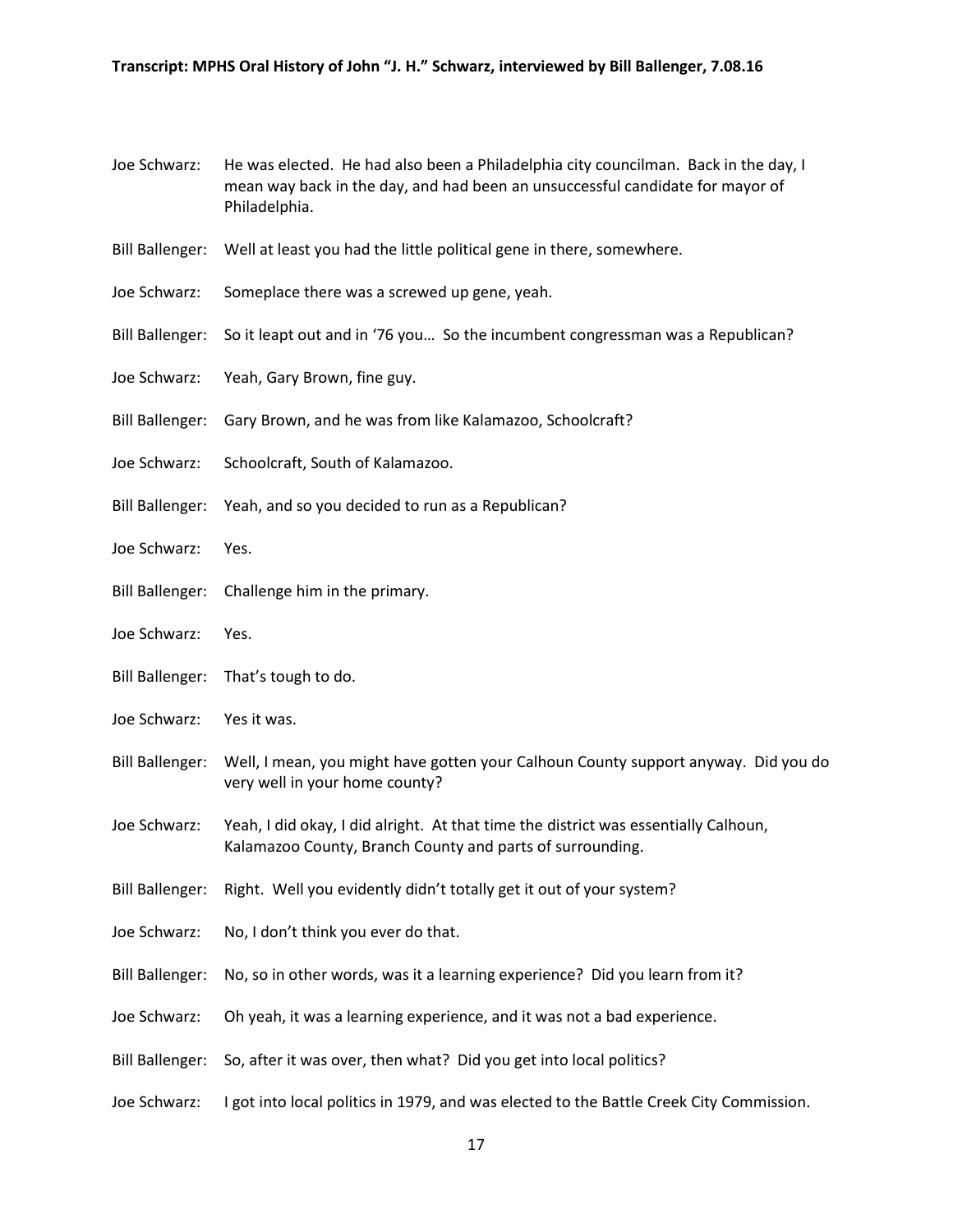Bill Ballenger: And then how did that go? How long were you…

- Joe Schwarz: That went very well, enjoyed it. Was elected mayor of Battle Creek in 1985 and to the state Senate in 1986.
- Bill Ballenger: How were you able to juggle your practice and your political duties? Did your political duties impinge on your time as a practitioner?
- Joe Schwarz: Well, impinge is probably not a bad word. Impingement, yes. A little bit of impingement, but never the less, I worked my butt off. With the approval and assent of my wife, was able to do both.
- Bill Ballenger: Right. Now you are mayor of Battle Creek, didn't a seat open up in '86? Was it open or was there an incumbent Democrat in there?
- Joe Schwarz: In the Senate?
- Bill Ballenger: Excuse me, in the Senate.
- Joe Schwarz: Oh, Harry DeMaso retired.
- Bill Ballenger: Yeah, Harry DeMaso retired in '86.
- Joe Schwarz: Yep.
- Bill Ballenger: Okay, so you decided to run to succeed him.
- Joe Schwarz: Yes.
- Bill Ballenger: And, what happened then?
- Joe Schwarz: It was an interesting primary.
- Bill Ballenger: The district was like Calhoun and Eaton?
- Joe Schwarz: The district was Calhoun and Eaton and a small part of Ingham Holt in fact was in the district.
- Bill Ballenger: Okay, alright.
- Joe Schwarz: Calhoun and Eaton is what the district was.
- Bill Ballenger: The dominant, and Calhoun was by far the biggest?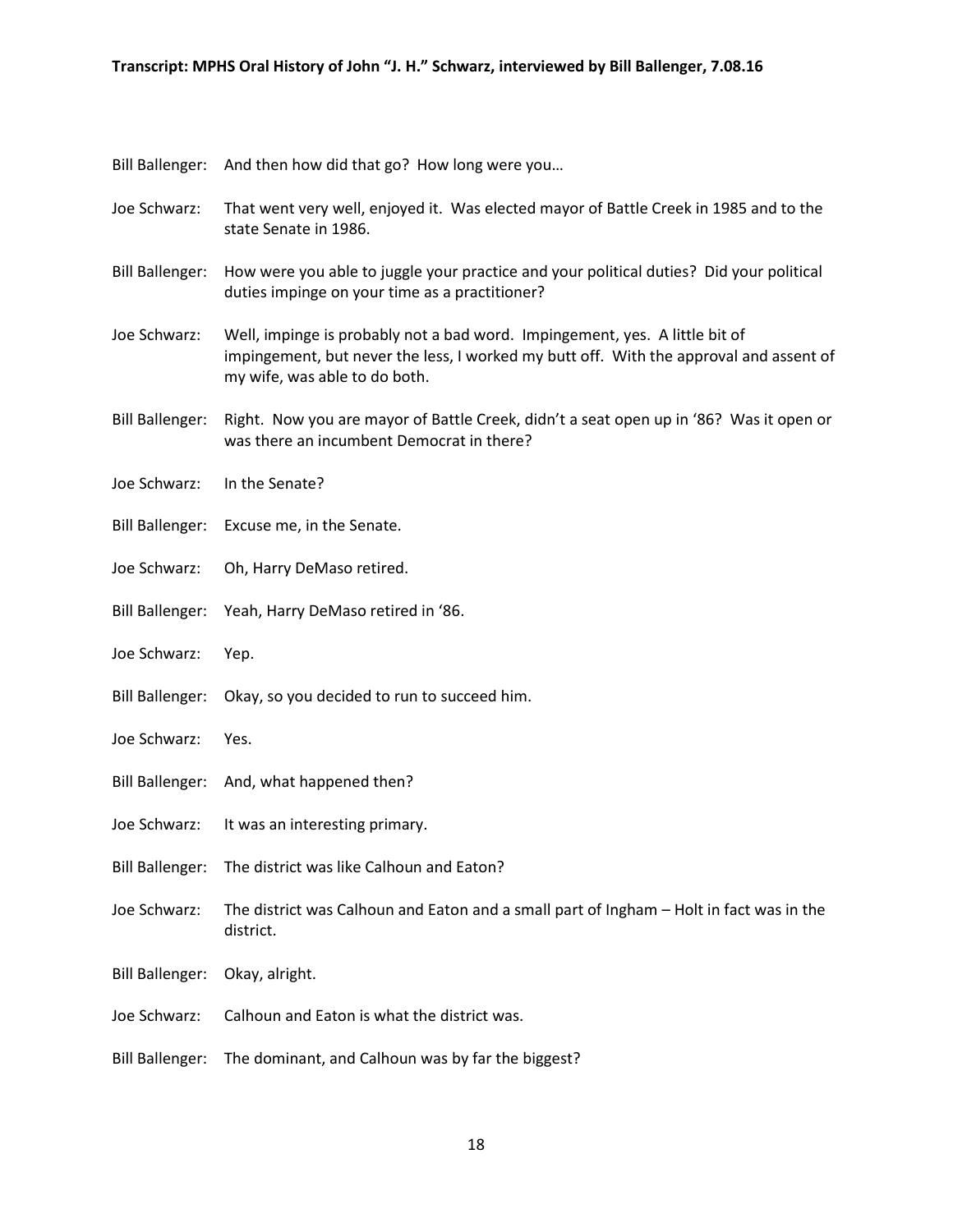- Joe Schwarz: Yeah, I guess. Yeah, Calhoun is about 150,000 152,000. Eaton at that point was probably about 90. So, anyhow, yeah and then this little part of Ingham up here.
- Bill Ballenger: Yeah. So, you ran in the primary?
- Joe Schwarz: I did.
- Bill Ballenger: And what, did you have an opponent then?
- Joe Schwarz: Ah, yes, it was…
- Bill Ballenger: Ernie Nash?
- Joe Schwarz: There was an opponent and the opponent was in fact Ernie Nash, State Representative Ernie Nash.
- Bill Ballenger: He was an incumbent state representative.
- Joe Schwarz: From Bellevue, yes.
- Bill Ballenger: But he was from Eaton County, which was a smaller county.
- Joe Schwarz: Yeah.
- Bill Ballenger: So you won that.
- Joe Schwarz: Yep.
- Bill Ballenger: And it was pretty much a Republican district. So you won that.
- Joe Schwarz: Yeah, pretty heavily Republican.
- Bill Ballenger: Although it was a terrible Republican year, '86, you may remember.
- Joe Schwarz: Yeah.
- Bill Ballenger: You know Jim Blanchard, the sponsor of our little talk here, won a resounding reelection.
- Joe Schwarz: Who became a good friend, by the way.
- Bill Ballenger: Yeah. So you come into the Senate, a freshman. What was your reaction to what you found in the state Capitol? Because, this was the first time really wasn't it that you had any experience in state government?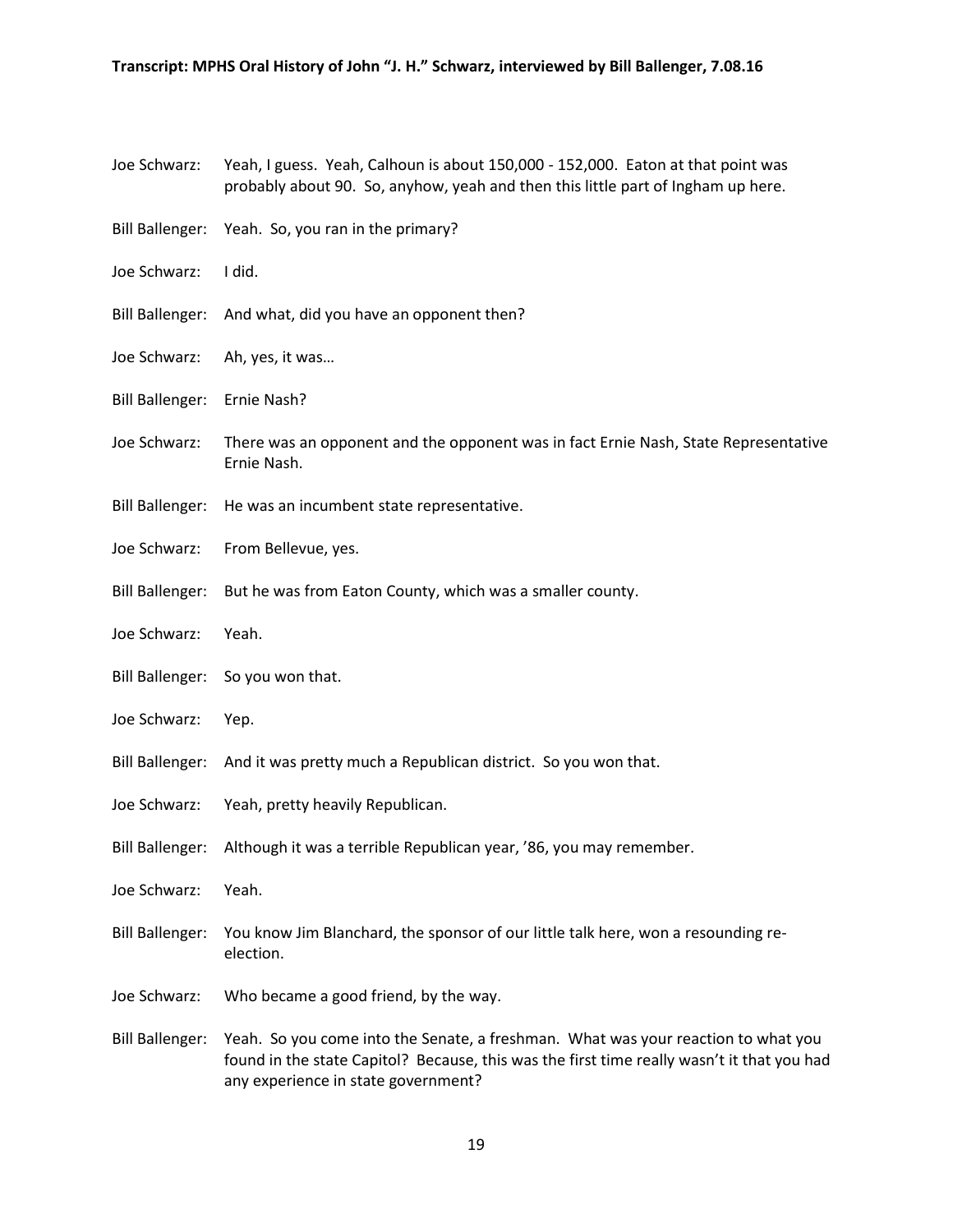- Joe Schwarz: Yes.
- Bill Ballenger: What was your reaction, what did you think?
- Joe Schwarz: Well first my experience in local government served me well. And that's one of the things that I have preached since then, to people who want to run for the legislature. "It will be very helpful if you have some experience in local government. At the city level, or at the county level, the township level. Because so much of what the legislature does has to do with relationships with its local governments." That served me well, and I noticed that right away, as compared to members who did not have any experience in local government.
- Bill Ballenger: So there were people, probably there for some time in the Senate, but they hadn't had any real local government experience before they had been elected. So even though you were a freshman, you actually had a little step on them.
- Joe Schwarz: Yeah, I did, and it was great. It was very helpful, but I loved the state Senate. It was the glorious pre-term limit years where there were mentors in the Senate, of both parties, who would be helpful to you whether you were a member of their party or a member of the opposite party.
- Bill Ballenger: Who were the ones that you remembered most?
- Joe Schwarz: John Engler.
- Bill Ballenger: John Engler was already there, yep.
- Joe Schwarz: Harry Gast.
- Bill Ballenger: Yup.
- Joe Schwarz: Dan DeGrow…on the Republican side. On the "D side," Art Miller was an excellent help. John Francis Kelly.
- Bill Ballenger: Right.
- Joe Schwarz: And others in that first term. You know the old saying, "Can't we all just get along?" We all *did* just get along. It was fine, and when there was a problem, I think we solved it most of the time pretty constructively. So, I enjoyed that first term of the Senate, and felt it was quite a good learning experience. And I had no compunction whatsoever in approaching John Engler, or Harry Gast, or Dan DeGrow, or Art Miller, or Lana Pollack, John Kelly or someone, saying, "OK, here's a problem, I don't quite understand this, fill me in." It worked, the place worked.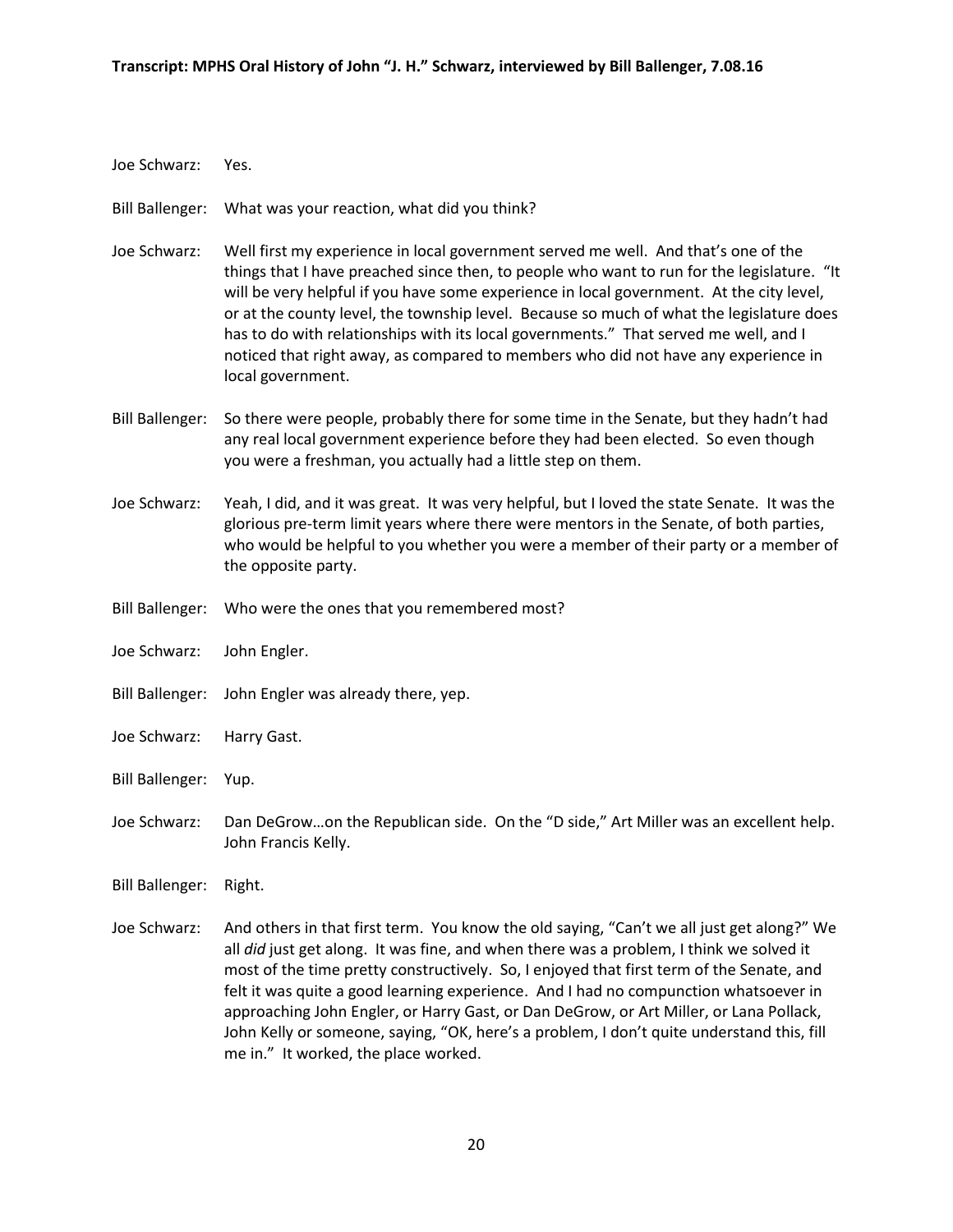- Bill Ballenger: And it was a fairly closely-divided Senate, even though the Republicans had control. It was 20 to 18.
- Joe Schwarz: Yeah, it was 20 to 18.
- Bill Ballenger: Democrats controlled the House.
- Joe Schwarz: Yup.
- Bill Ballenger: And Jim Blanchard, a Democrat, was governor. So that was the first term.
- Joe Schwarz: Yep, and Martha Griffiths was lieutenant governor, so any ties were broken on the Democratic side.
- Bill Ballenger: That's right. What did you think about Martha Griffiths?
- Joe Schwarz: I loved her, she was wonderful.
- Bill Ballenger: Was she a good presiding officer?
- Joe Schwarz: Yeah, she was fine.
- Bill Ballenger: Good, that's good. Let me ask you about one thing that came up for a vote in the last year you were in your first term in the Senate which nobody really thinks about or talks about nowadays, and that is: "emergency manager." I don't know if you even remember, because I asked Ken Sikkema, who was in the House…
- Joe Schwarz: He was in the House.
- Bill Ballenger: …at that time, and he voted for it. That original legislation passed almost unanimously in the House and Senate. It was not a partisan issue at all. It was sponsored by, I think, John Engler and Dick Posthumus in the Senate.
- Joe Schwarz: Probably.
- Bill Ballenger: And Jim Blanchard signed it. Okay, and everybody was fairly happy with it until you got into the 2000s.
- Joe Schwarz: Of late.
- Bill Ballenger: This was way back ten, fifteen years later, and then it started to be applied to more and more cities. And then of course Rick Snyder came in as governor in 2011. He says, "It's too weak. We need to strengthen the Emergency Manager Law." And at that point, everything diverged. It became a very partisan issue. I'm just curious, looking back at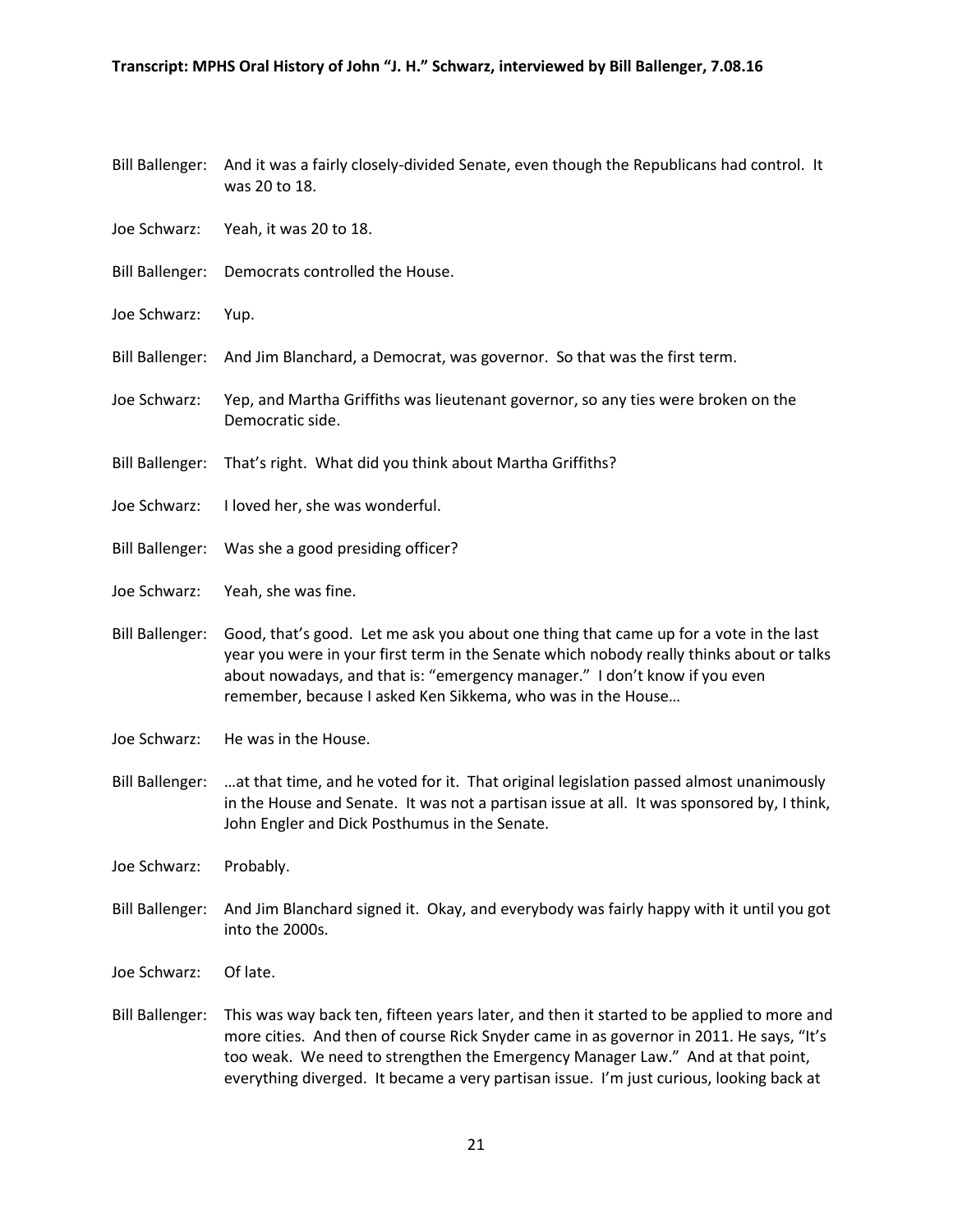the history, what is your thought? Do you ever even remember this being debated very strenuously?

- Joe Schwarz: No, there was no strenuous debate. Had there been I would have remembered it.
- Bill Ballenger: Yeah.
- Joe Schwarz: And I'm certain that I supported it, because I felt it was good government.
- Bill Ballenger: Yeah, you did. You voted for it.
- Joe Schwarz: This was one of the things that we had to do to clean up some incipient problems out there in the various jurisdictions that we had.
- Bill Ballenger: Did you have any feeling way later, almost two decades later when the wheels came off the buggy on *emergency manager*? At least according to the Democrats, saying, "This is a terrible law. This should not be allowed. The governor and the state should not come in big-foot and smash down local governments and take away their power." What's your feeling about all of that?
- Joe Schwarz: My feeling is that the emergency manager concept is still a good concept, still a workable concept. I think one has to be careful where one applies it, and one has to be aware probably now more than ever. People are going to be offended with the emergency manager concept if it comes to my town: "I don't want you here. Well, your government is broken. You've laid off half of your police force and half of your fire fighters. The roads are in horrible condition," and on and on and on. "And the revenue outlook for this community is terrible. We need to have someone come in, pick up the pieces, try to put them back together and re-structure the government for this jurisdiction so that there is some future." And I think that concept is a good one.
- Bill Ballenger: Do you go back to your days as a mayor and a city commissioner and think, "You know this could have happened to us if we hadn't taken care of our books, and we'd gone in the tank fiscally?"
- Joe Schwarz: Bill, as you know, all politics is: "There but for the grace of God, go I" so, yeah, sure that's true. Fortunately in Battle Creek we were and actually remain solvent, but yeah, absolutely.
- Bill Ballenger: Okay, so you get through your first term. You are elected to three more terms. What were your committee assignments?
- Joe Schwarz: The first term was Health Policy and Education, and I actually chaired the Education Committee. I was very fortunate to have somebody like Vern Ehlers on the committee with me. What a wonderful and capable legislator he was.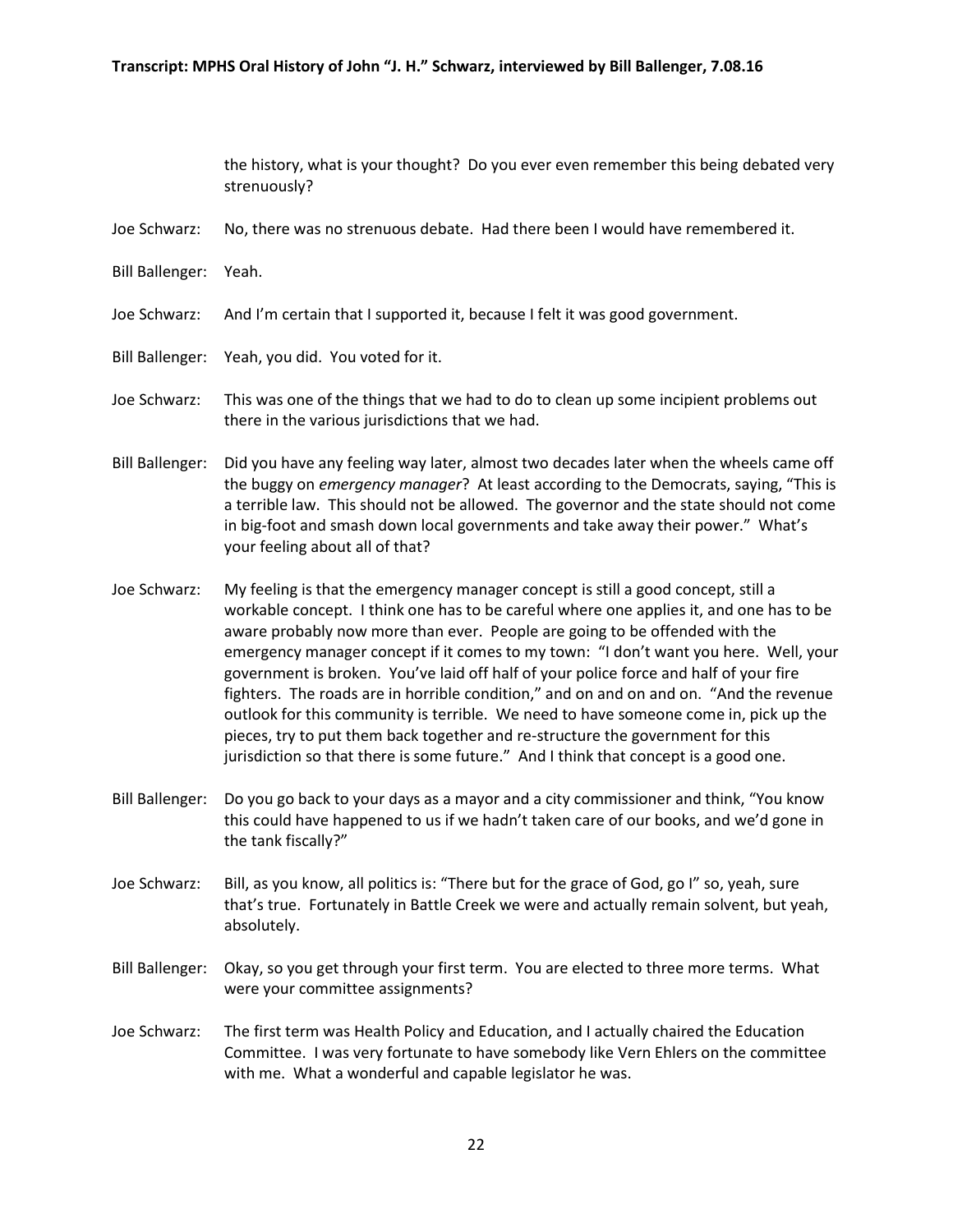- Bill Ballenger: From Grand Rapids?
- Joe Schwarz: Grand Rapids, Yep.
- Bill Ballenger: Later a congressman.
- Joe Schwarz: Later a congressman. The second, third and fourth term I was on Appropriations, and chaired the Subcommittee on Appropriations for Higher Education. Which to me…
- Bill Ballenger: The last two terms?
- Joe Schwarz: Three.
- Bill Ballenger: Three, oh, all three terms?
- Joe Schwarz: Yes.
- Bill Ballenger: So, you not only got on the Appropriations Committee, you chaired from the beginning for twelve years.
- Joe Schwarz: I chaired that *subcommittee* for all three terms, yes. And which for me was the consummation devoutly to be wished, because I love the universities. It's a good example, as you know, if a legislator in a state as complex as Michigan, with a budget the size of Michigan's budget, with all of the pieces, you've got to be a specialist. I was a specialist on health care issues because of my profession prior to coming to the legislature and during my time in the Legislature. I became a specialist on public higher education because of my love for public higher education, and that was my favorite thing.
- Bill Ballenger: Was a lot of that due to your devotion to your alma mater in the University of Michigan?
- Joe Schwarz: Absolutely to my alma mater, but in time to the fourteen other schools as well. It doesn't make any difference whether you're a Wolverine or a Spartan or a Bronco or whatever. These are wonderful universities.
- Bill Ballenger: Right.
- Joe Schwarz: They are really the gem, the jewel in the crown of what we have in this state, and we have to take care of them. I never had a hearing that was not on a university campus. Hell, we went up to Houghton two or three times in those twelve years.

Bill Ballenger: Michigan Tech.

Joe Schwarz: To Tech, to Northern, to Sault St. Marie, to Lake State, to all of the other schools. At least probably three times to each school in those twelve years, but in the four or five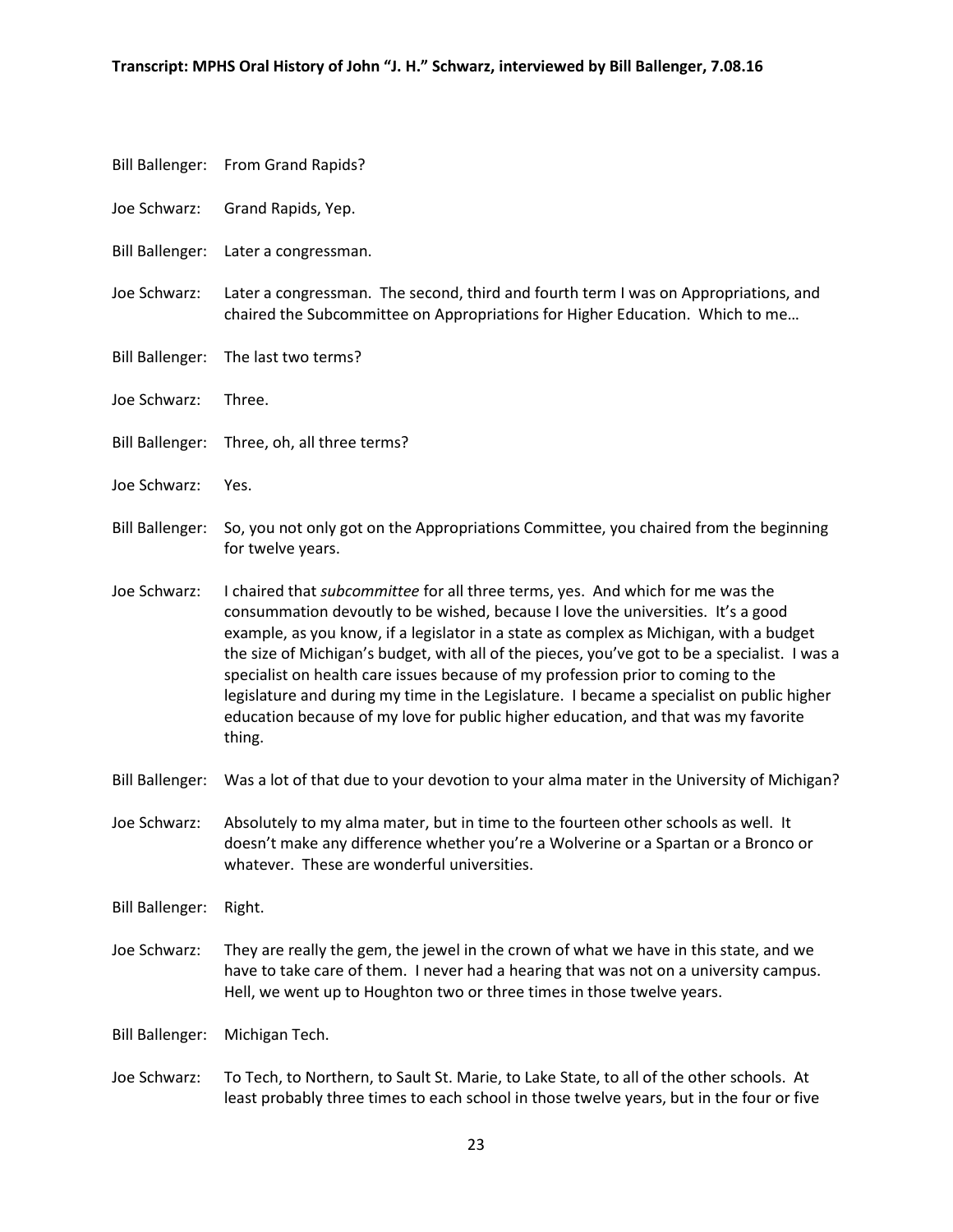hearings that I'd have before the final hearing for passing a budget; always held on a college campus. One of the things that I believe I can legitimately criticize today's Legislature for is that these hearings are now held in Lansing. And I'm asking, "How can you as a chair in the House or the Senate, of the committee that funds, that provides the state appropriation for our public universities, how can you really do that knowledgeably, without having your hearings on the campuses themselves?"

- Bill Ballenger: Why do you think this has happened?
- Joe Schwarz: I don't know, I don't know what the reason is. I don't think there is any good reason, it is just what the chair has chosen to do. And I believe it is an inappropriate choice.
- Bill Ballenger: Well they have had different chairs over the years…
- Joe Schwarz: Oh, yeah.
- Bill Ballenger: …but the trend has been the same.
- Joe Schwarz: Yes. True.
- Bill Ballenger: It's bad.
- Joe Schwarz: True.
- Bill Ballenger: Well, one thing that must have been a little disappointing to you is that despite your success as a chairman, and I think you were highly-regarded as chairman of that Subcommittee on Higher Education, the state's share of funding for higher education continued to go down as a percentage of the budget compared to fifty years ago.
- Joe Schwarz: Well, as compared to fifty years ago, yes. The actual number under my chairmanship went up every year.
- Bill Ballenger: Okay
- Joe Schwarz: And it didn't nose dive until after term limits took over in the Senate after 2002.
- Bill Ballenger: That's when it started to go down?
- Joe Schwarz: And then it tanked! But every year that I was chair, the actual dollars went up.
- Bill Ballenger: Dollars went up even though maybe only as a percentage of the state budget, it wasn't going up?
- Joe Schwarz: That's true, as a percentage.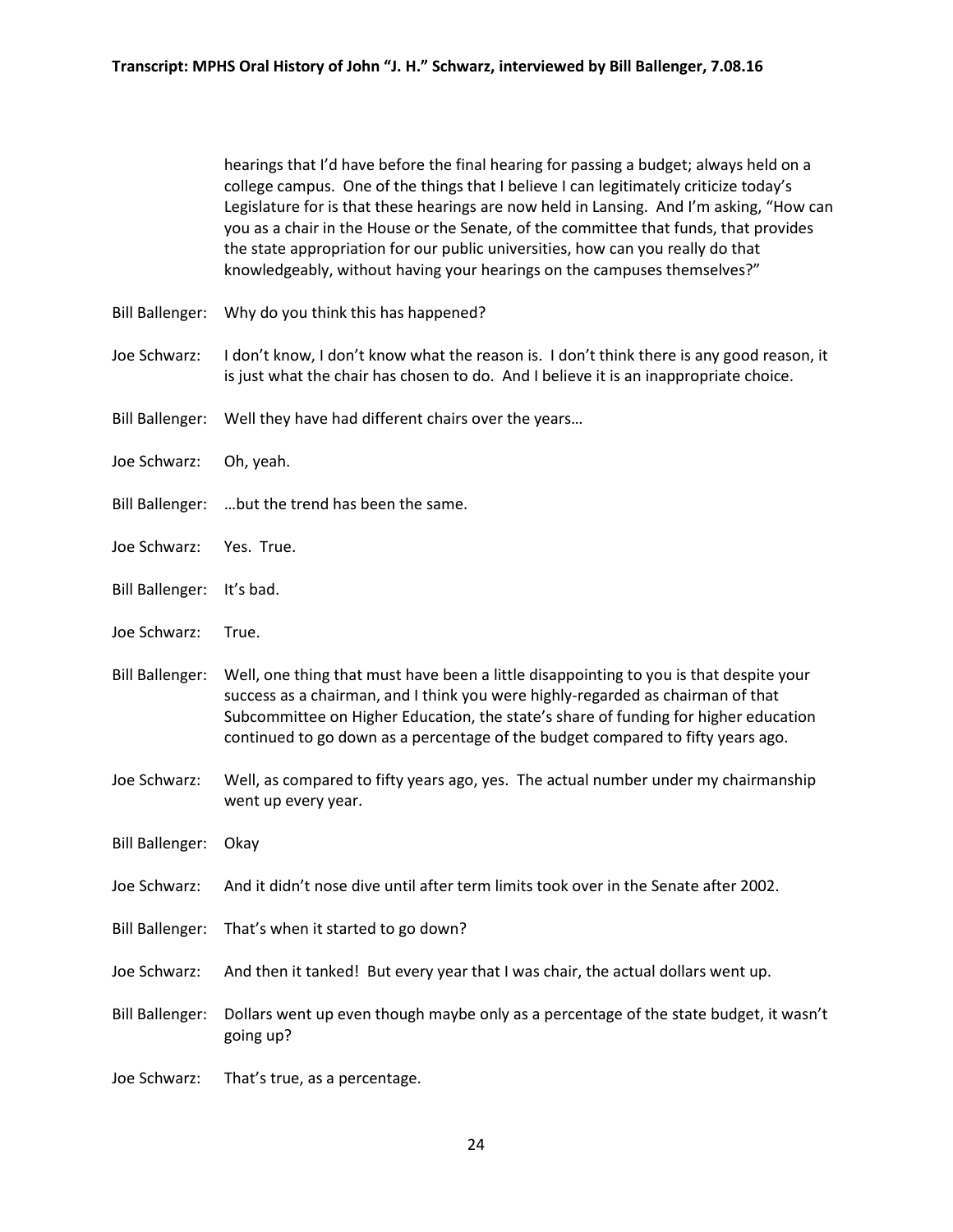- Bill Ballenger: But at least it was going up.
- Joe Schwarz: The dollars always went up.
- Bill Ballenger: But after term limits in 2002, that is when it really went in the tank.
- Joe Schwarz: Yep. Yes, that's true.
- Bill Ballenger: And why do you think that is?
- Joe Schwarz: I think, unfortunately that there was a lesser appreciation of what a fabulous asset those public universities are. The point I used to make to my fellow members of the Senate and House as well, especially to my subcommittee and to the members of the Appropriations Committee, "Look, if the state appropriation goes down, tuition goes up. That relationship exists. It goes down further, tuition goes up further." And that's where we are now. That's where we are now. The state appropriation has gone down to the point where tuition can be defined in some schools as utterly unaffordable. That's why, one of the reasons, there are many, one of the reasons we have this intolerable student debt.
- Bill Ballenger: Did you get the kind of support from the House, in terms of keeping higher education funding levels fairly high while you were chairman of the Senate committee?
- Joe Schwarz: Yes.
- Bill Ballenger: But, the same thing happened in the House once term limits kicked in?
- Joe Schwarz: Yes, the House and the Senate… I found that that committee, my committee and my subcommittee in the Senate, and the subcommittee in the House, we worked together beautifully and for most of those years…
- Bill Ballenger: Who were some of the people you remember in the House?
- Joe Schwarz: Oh gosh, in the House that were working on it, you know, Paul Hillegonds was wonderful to work with.
- Bill Ballenger: Right, the speaker.
- Joe Schwarz: Curtis Hertel was wonderful to work with.
- Bill Ballenger: Democratic Speaker in '97, '98.
- Joe Schwarz: Democratic Speaker. Yeah, these were people who were great to work with.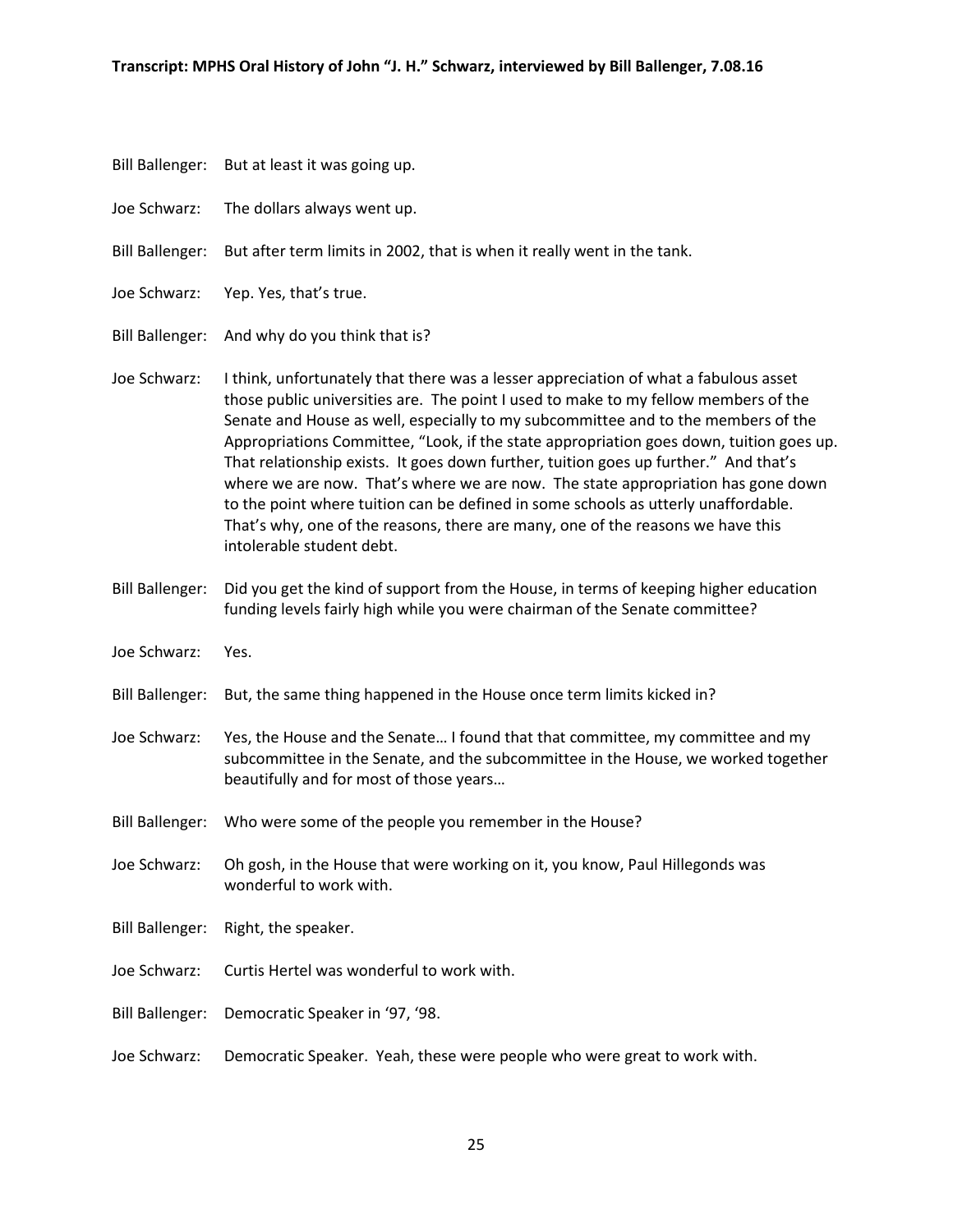- Bill Ballenger: And of course the House, they had more and more turnover on these committee chairmanships, so you know...
- Joe Schwarz: Yep.
- Bill Ballenger: …they didn't have anybody consistently there.
- Joe Schwarz: People worked together well, and the importance of these universities was recognized. And as you know, okay you say, "Well, it didn't hurt the University of Michigan." Well, the University of Michigan sits out here with the way it's funded. It has the largest endowment of any public university in the United State with the exception of the University of Texas System.
- Bill Ballenger: Yep.
- Joe Schwarz: The University of Texas System.
- Bill Ballenger: Right, the whole system.
- Joe Schwarz: And their endowment right now is about eight billion dollars. And you go down to the next highest endowment is MSU, which is still I think a tad under two billion. And then you go down to other schools, a little smaller state universities. They don't have big endowments. They don't live on their endowments. They need their state appropriation. And their state appropriation is a much larger percentage of their budget. And if their appropriation goes down and if you look 2002 'till the present time how they've gone down and what the tuition has done, I think it's unforgivable.
- Bill Ballenger: Well, let's say that finally somebody saw the light and said, "We've got to start kicking up state funding for higher education again; get us going back up so that these colleges and universities could maybe tamp down their tuition." Because it is like you say, it is like a zero sum game…
- Joe Schwarz: That's right, it is.
- Bill Ballenger: …you know if one goes up, the other one, etcetera. What practical effect do you think it would really have on the universities or are they insatiable? They just want more money. They wouldn't lower the tuition, they'd keep it there. It might not go up as fast.
- Joe Schwarz: Well, there is a certain amount of insatiableness that you have to except, that's a given. No question. However, most of the schools really need that state appropriation to stay up there and be increased every year. Their expenses don't go down. Huge expenses, salaries at universities, faculty salaries. You know everybody has an organization that, I will say a union, because it is a union, but they're represented and the unions do the best for the people that belong to the unions. So the salaries and benefits go up. So the state has got to keep up with this. You could say, "Well to hell with the universities.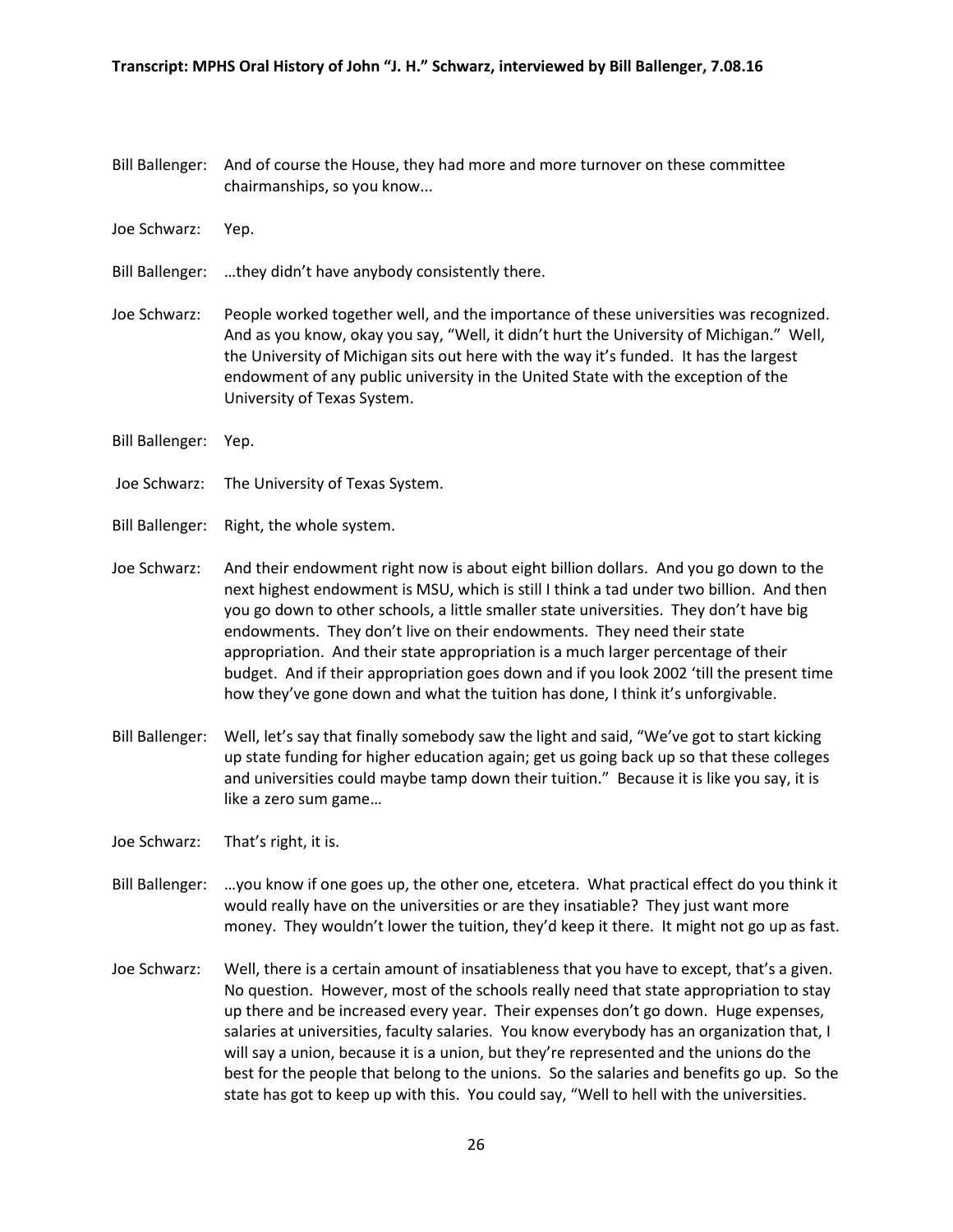We are sick and tired of them spending this money. This is ridiculous, we are going to spend it on something else." Well, that's really not fair to the young men and women in this state who are going to school at these universities: "It's a fact of life, ladies and gentlemen of the Legislature; suck it up and do the right thing!"

- Bill Ballenger: Okay, Senator you're a politician in Michigan now. You're in the state Senate. Do you ever, or did you ever back in the late '90s, let's say, think about those days back in South East Asia? The people you knew there, did you keep in touch with them?
- Joe Schwarz: Yeah, all the time. Of course, between my wife who died in 1990 and had many friends that she made in the agency, but then in the subsequent years, I kept in touch with a number of them. Another, Assistant Naval Attaché in Indonesia, a fellow named Don Black, Navy Lieutenant Commander, Ohio State grad. We're best of friends. There were two or three or four women in Vietnam who were agency people. Some of the most dedicated professionals I've ever met in my life, and two of them actually one, owns a home down on Lake Michigan, down South of St. Joseph. They come up every summer. I drive down and we swap tales back and forth. What wonderful people they were. Both of them, thirty year veterans of the agency. I think back about them and what wonderful professionals they were, and what great examples they were to me, who was new at the trade. I'm very fortunate that I'm able to talk to them and see them at least once a year. They're retired and living in Arizona, but they come up to Michigan in the summer.
- Bill Ballenger: And also, when you were a young bachelor in the embassy, it must have been paradise there? Wasn't it?
- Joe Schwarz: It's a fact of life that I wasn't aware of prior to this, but in a large international capitol like Jakarta, in Indonesia the fourth most-populous country in the world, there are many embassies. There are many absolutely wonderful single women in these embassies, and we had more fun than you can imagine. There's a revolution going on outdoors, but we all got to know each other well, what with Australians, Brits, French, Germans, Italians, lots of Dutch in Indonesia because for three hundred years of course it was the Dutch East Indies. So, I highly recommend to a bachelor, if you get assigned to an embassy, take the assignment. I think you'll like it.
- Bill Ballenger: So the ratio of men to women was pretty good too?
- Joe Schwarz: In that particular coterie of people, of embassy folks, yes.
- Bill Ballenger: Okay so you're in the Senate. It's the late 90s. You're coming up to 2000. You had a presidential election coming up. Bill Clinton's second term is ending. You've got George W. Bush running. You've got John McCain running. You've got several other people running. Tell us what happened in 2000, in that presidential year. You're in the middle of your fourth and final term in the Senate because you're going to be term-limited in two years in 2002. Anything in particular happen this year that sticks out to you?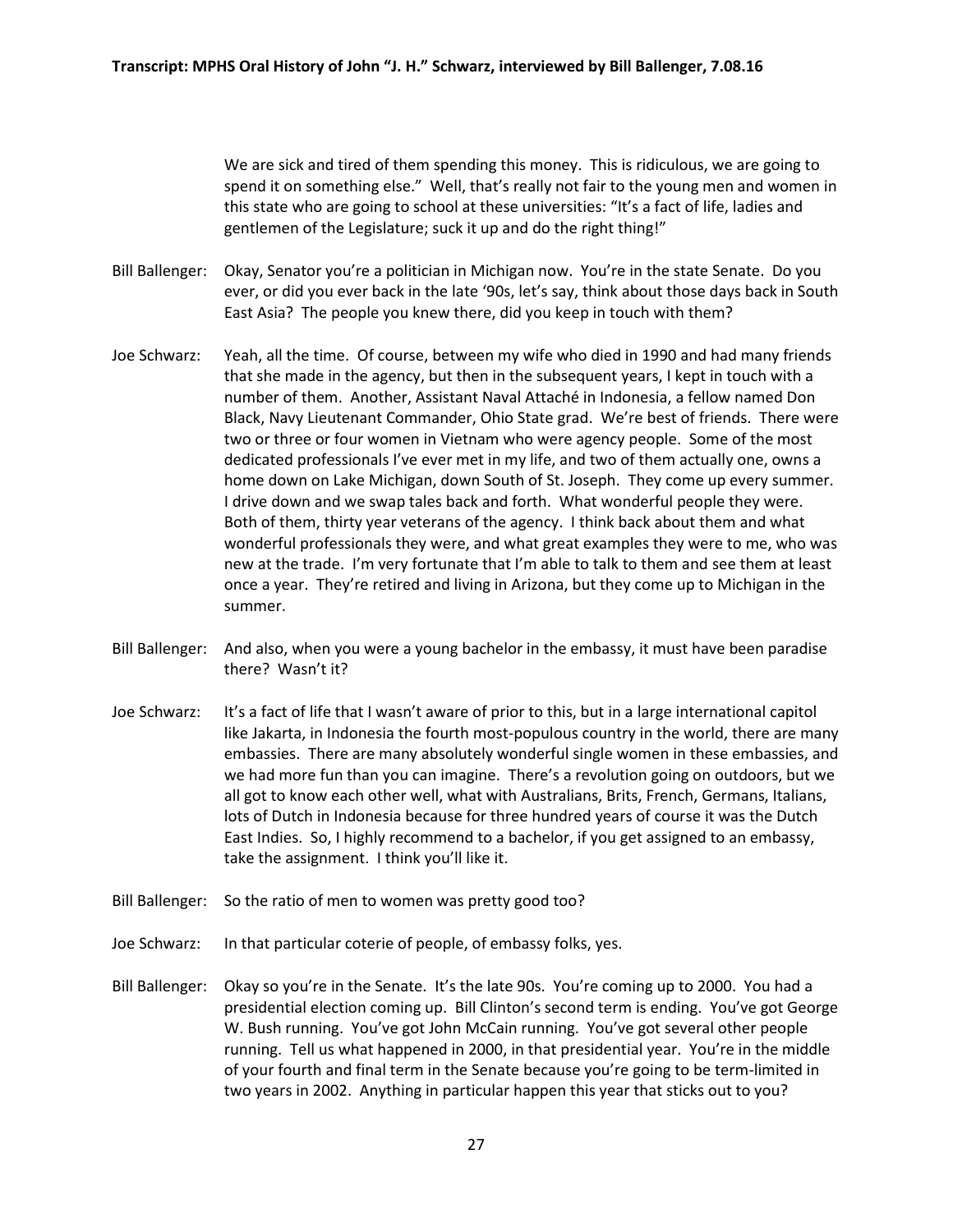Joe Schwarz: Yeah, I chaired the McCain campaign in Michigan, which by the way, we won.

Bill Ballenger: Right.

- Joe Schwarz: And I did something I very rarely did, but I took the opposite side from Gov. Engler, and he understood that. I mean, I think he likes people who are honestly independent politically, and that was not a problem with him. He worked as hard as he possibly could for George W. Bush. I worked as hard as I possibly could for John McCain.
- Bill Ballenger: Well did you know John McCain?
- Joe Schwarz: I had met John McCain on one or two occasions and I think without breaking into classified information, one of the assignments, one of the groups that I was assigned to in my CIA tour in Vietnam, was to ferret-out if we possibly could, where American POWs were held. And in McCain's case we knew where he was, but there were a whole bunch of others we were trying to find out. When McCain first came to Michigan, he and I had a conversation about that and very shortly thereafter I said, "Senator I'm going to support you. I just feel like I have to do it. We are Vietnam veterans and I have the utmost respect for you. And not only your legislative record, but your record as a naval officer."
- Bill Ballenger: So did you talk to Gov. Engler about doing that beforehand?
- Joe Schwarz: Yes, I did. I said I'm going to…
- Bill Ballenger: Did John McCain have anybody on his side in Michigan before you stepped forward?
- Joe Schwarz: I'm sure he had some people on his side, but they weren't really public. So I went public, and when I went public I think other people felt it was okay, that they could go public about it. You know, Engler was working as hard as he could for George W. Bush, and was working as hard as he could then against McCain. I can remember McCain saying, "When you go out in the morning, when you come to Lansing, be sure to have somebody start your car for you." Anyhow, that was great fun in that primary traveling all over the state with McCain. You know, he knew that I had been in Vietnam, because he had heard me talk about it. It was one of the things we've done, but he wanted to check my bona fides, which is good. So, I talked about being in Laos. And he said, "Do you remember that saloon that everybody used to talk about in Vientiane? Where the Dancer's did this, that and the other thing?" I said, "Yeah, this was the name of the saloon." He said, "That's good, thank you. You got it right."
- Bill Ballenger: He knew that you were genuine at that point. You were the real deal.
- Joe Schwarz: That's right, I established my bona fides with him.
- Bill Ballenger: Absolutely, well that's the way it's done.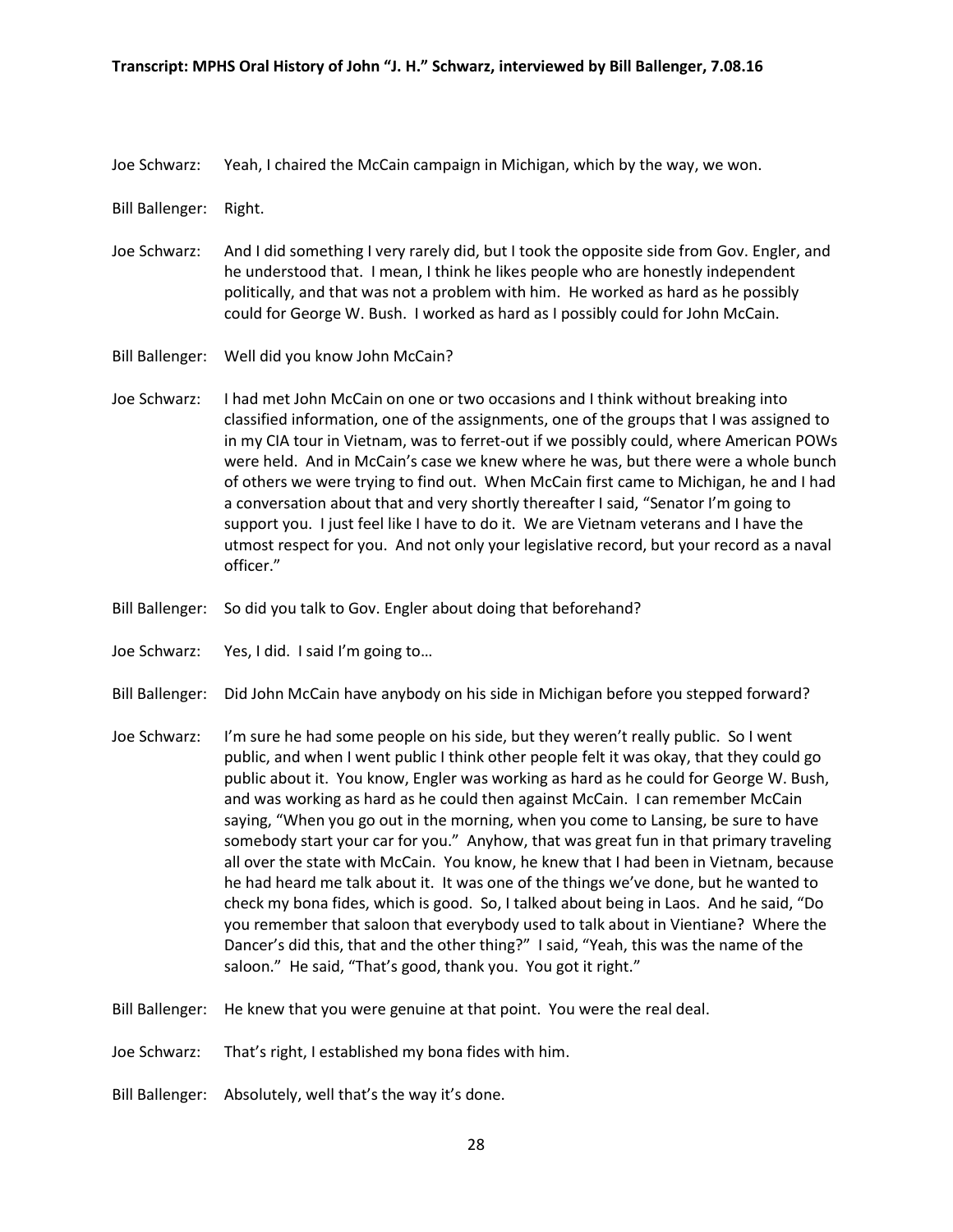- Joe Schwarz: So, in any event, it was great fun. And we won the primary and then I was able to  $$ along with Gov. Engler… I went to Gov. Engler to be the co-chair of the Michigan Delegation to the convention. Spence Abraham was a co-chair too. There were actually tri-chairs – to be able to name a lot of the delegates that were given to the candidate who won the primary – so that was a lot of fun. Enjoyed it. The convention was very well done. John McCain was as-ever gracious in accepting the fact that he wasn't going to be the nominee and very, very publically supporting George W. Bush. Which is typical John McCain, a class person from top to bottom.
- Bill Ballenger: Now, you come to 2002. You saw it coming. You knew you were going to be termlimited for the first time in history for the state Senate. Anybody who had been elected, you know, in 1992 is when the referendum passed.
- Joe Schwarz: Yeah, thirty-one out of thirty-eight were term-limited.
- Bill Ballenger: Right, exactly. So you knew it was coming. Now, what did you decide to do at that time? As I remember there was still another campaign.
- Joe Schwarz: Yeah, I ran for governor on the Republican ticket. I ran against Dick Posthumus, who was the majority leader of the Senate at the time, and a very good friend – remains a very good friend.
- Bill Ballenger: Well he was lieutenant governor.
- Joe Schwarz: That's right he was lieutenant governor.
- Bill Ballenger: He had been majority leader.
- Joe Schwarz: Had been, but now he is lieutenant governor. That's right.
- Bill Ballenger: And he only had one-term seniority on you in the Senate, right, when you came in in '86?
- Joe Schwarz: That is true. He had one-term seniority.
- Bill Ballenger: Okay. Well, what was your feeling that he just wasn't good enough to be the Republican nominee?
- Joe Schwarz: No, not at all. I think he represented the more conservative wing of the party.
- Bill Ballenger: Yeah.
- Joe Schwarz: And I think I represented the center right wing of the party. I think that in a primary, I was naïve enough to think that first there would be a high voter turnout in a gubernatorial primary, in a year when there was no incumbent governor running.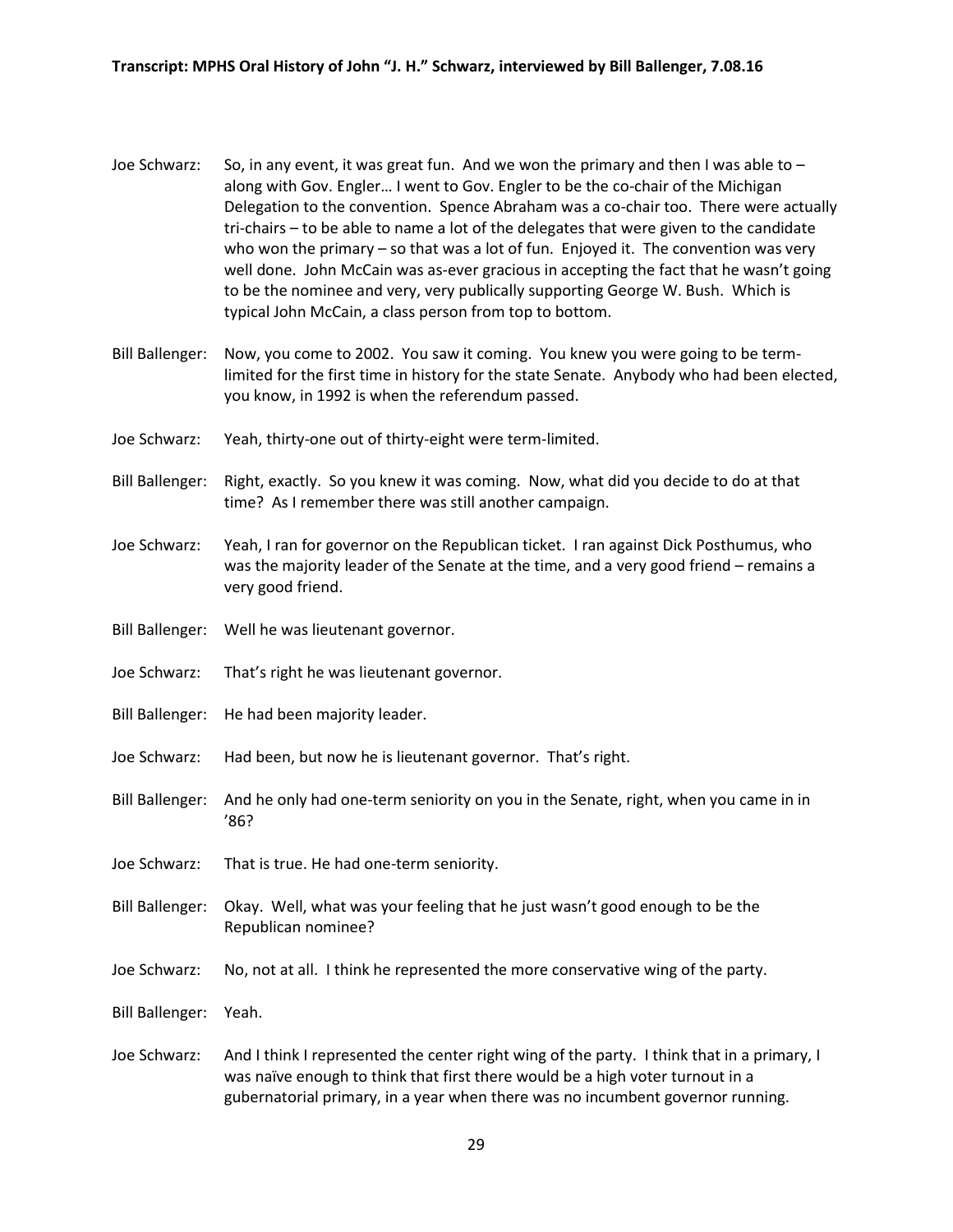- Bill Ballenger: Right. You were hoping maybe a lot of independents would turn out. It would be more moderate…
- Joe Schwarz: Yes, I was hoping more people would turn out, but it's foolish to think that anybody is going to turn out in a primary election. I mean, the very best we've ever done is somewhere around twenty-two or twenty-three percent.
- Bill Ballenger: Right.
- Joe Schwarz: And usually it's below twenty percent. So, I was hoping against hope that that would happen. It did not. Dick won the primary and was the candidate for governor against Jennifer Granholm.
- Bill Ballenger: When you say he was farther to the right of you and you were kind of center-right. How do you define yourself, ideologically, as center-right as a Republican serving in the Senate and running for governor in 2002? What in your mind, or what do you think other people think, makes you a little more moderate as a Republican than a lot of the rest of the Republican party is today?
- Joe Schwarz: First, I can work with the other guys, because most good hard-working Democrats are center-left, and there is common ground there. But there are some issues. I'm prochoice. I'm *not* pro-abortion. Immediately, they say, "You're pro-choice, you're proabortion." I'm *not* pro-abortion.
- Bill Ballenger: Well let me ask you this. Back in 1986, was that even an issue when you ran?
- Joe Schwarz: Oh I think, to a degree.
- Bill Ballenger: I mean did you have to take a litmus test, you know?
- Joe Schwarz: No.
- Bill Ballenger: I mean were you endorsed by Right To Life in 1986 when you ran?
- Joe Schwarz: I may have been, but I'm not sure, but I was the Republican candidate.
- Bill Ballenger: Well that's kind of amazing isn't it?
- Joe Schwarz: My position has always been the same. I am pro-choice, in that I believe a woman has a choice, but I am not pro-abortion. And I've had many, many opportunities and many, many years of practicing medicine to advise women who are pregnant and don't want to be pregnant. What do you do? And my advice to an individual, all of them, has been, "Carry the pregnancy to term unless there is a reason, a health reason that you can't." There are some of those, but not many.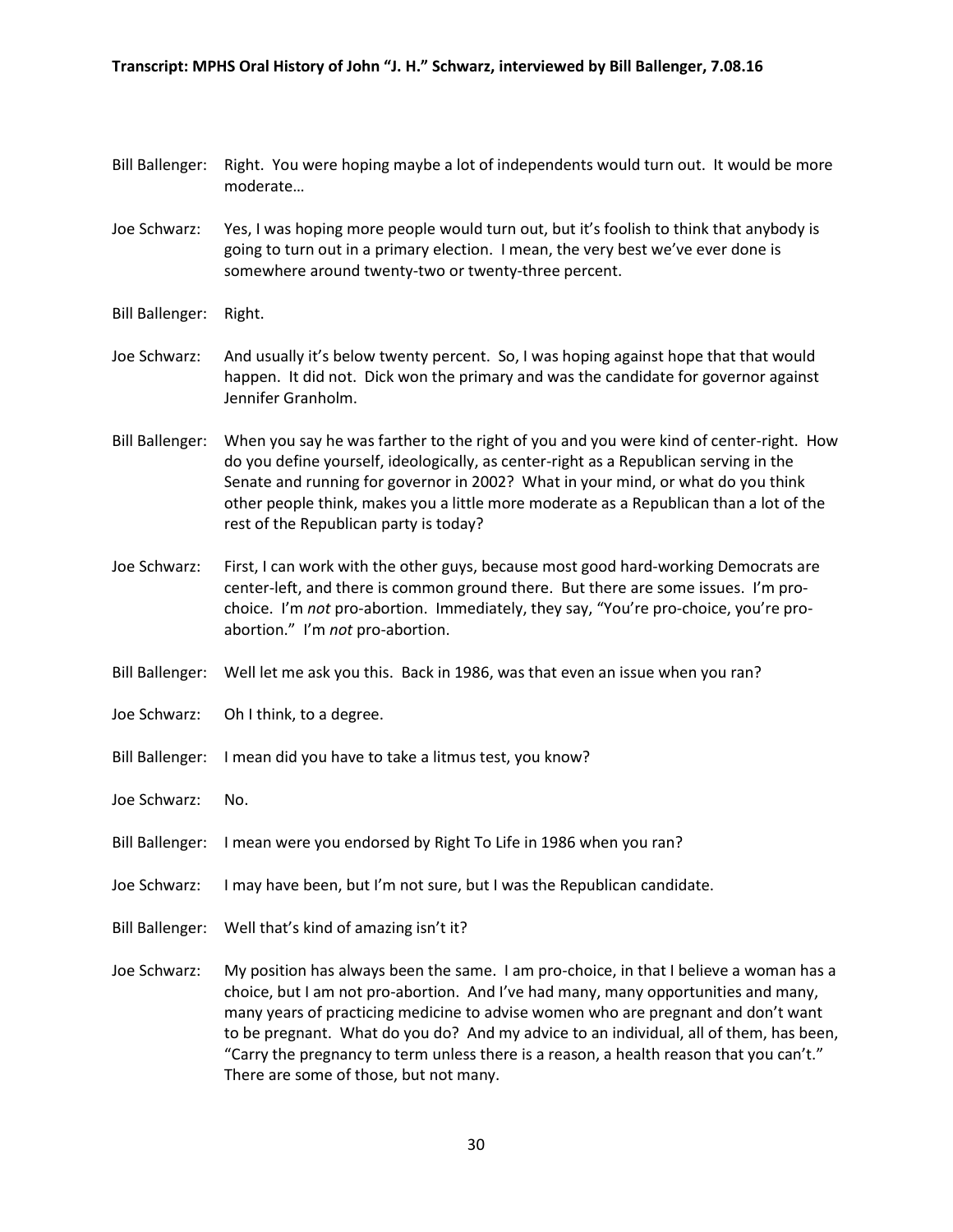Bill Ballenger: Right.

- Joe Schwarz: But it always is, "Carry the pregnancy to term." But I believe a woman has a choice. That is where the farther-right members of the Republican Party and I have had our problems over the years, and continue to.
- Bill Ballenger: What about other issues? What about LGBT issues today? Which wasn't even a factor when you first got in.
- Joe Schwarz: Today?
- Bill Ballenger: Yeah.
- Joe Schwarz: I have no problem with gay marriage. If a gay couple wants to get married, and it's legal in that state, then they have every right to get married.
- Bill Ballenger: But back in the '80s or the '70s when you were first…?
- Joe Schwarz: You know that never came up.
- Bill Ballenger: Well I know it didn't, but if it had what would your reaction have been?
- Joe Schwarz: I would have felt the same way.
- Bill Ballenger: You would have?
- Joe Schwarz: Yeah.
- Bill Ballenger: Okay.
- Joe Schwarz: I would have felt the same way.
- Bill Ballenger: Alright, very interesting. What are some other issues?
- Joe Schwarz: One of the problems today Bill, is we get bogged down on these issues, which don't have anything to do with the economy, with jobs, with national security…
- Bill Ballenger: Right.
- Joe Schwarz: …with the upkeep of our infrastructure, with education; the things that a legislator or a member of Congress should be truly concerned about, get bogged down on these issues, which are really marginal issues, and people have strong feelings about them. They have every right to have strong feeling about them, but they shouldn't be centerstage.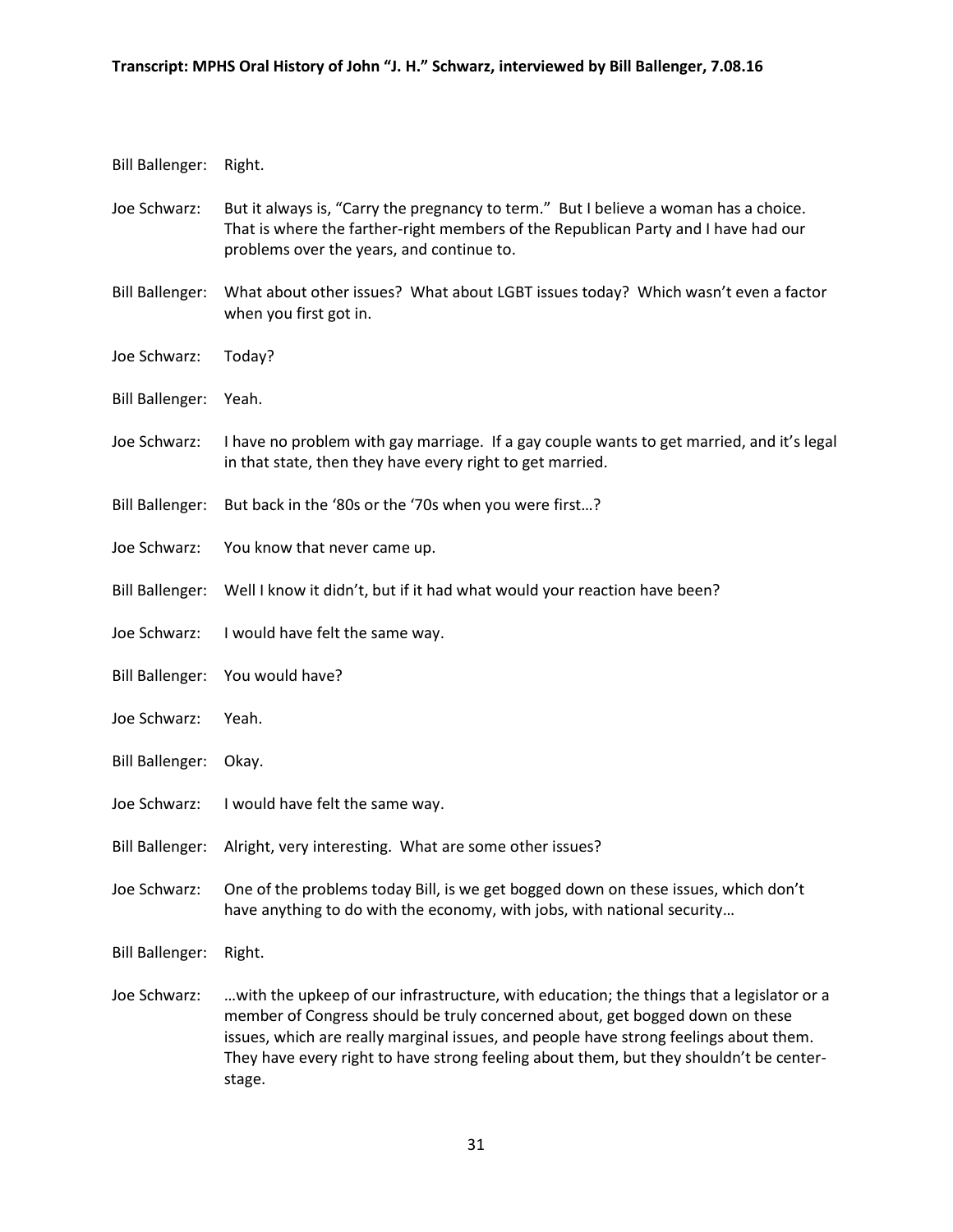- Bill Ballenger: And you think too much attention is being focused on some of these marginal…
- Joe Schwarz: Yes, I do. I've always felt that.
- Bill Ballenger: Okay, so 2002 comes and goes. Jennifer Granholm beats Dick Posthumus in the general election by four percentage points. She's governor. 2004 comes along and Nick Smith. One thing we didn't cover was way back, when you were in the Senate in your second term,…
- Joe Schwarz: '92, I ran.
- Bill Ballenger: …in '92 you ran for Congress.
- Joe Schwarz: I ran. I thought I was going to win that.
- Bill Ballenger: Yeah.
- Joe Schwarz: And I lost the primary to Nick.
- Bill Ballenger: To Nick Smith who was another state Senator serving with you.
- Joe Schwarz: Yes.
- Bill Ballenger: So, you were in the same district and he won. Why do you think you lost that primary in '92? And we'll get to 2004 in a minute.
- Joe Schwarz: I lost that primary in '92 because it became obvious, after it was all over and we went back and took stock, I wasn't conservative enough for the people, especially in that lower tier of counties: Branch, Hillsdale, Lenawee, out-county Jackson County. Those are very conservative people.
- Bill Ballenger: You think it was again issues like abortion that made the difference?
- Joe Schwarz: Yeah, absolutely and I didn't realize that. And the second thing that beat me in that primary was again, horrible voter turnout. And the people who are really motivated, as you know, are the self-same people we're talking about, especially the ones who are motivated by issues that we would consider quite far to the right issues.
- Bill Ballenger: Right.
- Joe Schwarz: And they come out and they vote in primaries. And they win primaries, and that's what is going on today.
- Bill Ballenger: Yeah, I think Nick Smith had another advantage. He had a farm.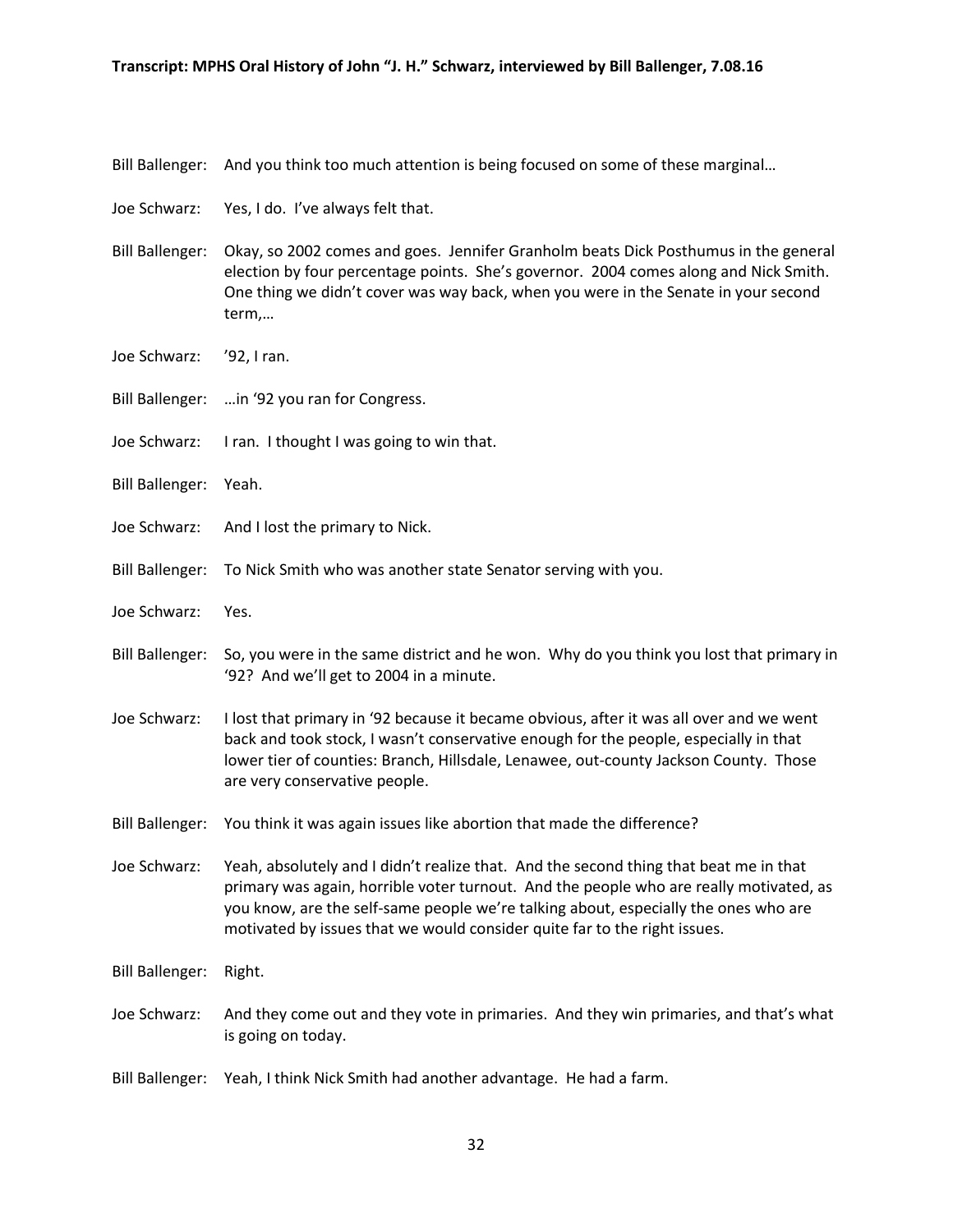| Joe Schwarz:           | Yep.                                                                                                                                                                                                                                                    |
|------------------------|---------------------------------------------------------------------------------------------------------------------------------------------------------------------------------------------------------------------------------------------------------|
| <b>Bill Ballenger:</b> | And, there was a lot of farm support for him.                                                                                                                                                                                                           |
| Joe Schwarz:           | Yeah, absolutely. I agree.                                                                                                                                                                                                                              |
| <b>Bill Ballenger:</b> | You know he had a farm kind of background and constituency. You didn't. That<br>probably helped him.                                                                                                                                                    |
| Joe Schwarz:           | I agree, I think it did.                                                                                                                                                                                                                                |
| <b>Bill Ballenger:</b> | Okay, so you get to 2004, and Nick after six two-year terms                                                                                                                                                                                             |
| Joe Schwarz:           | Six terms, that's right.                                                                                                                                                                                                                                |
| <b>Bill Ballenger:</b> | says, "I'm out of here. I'm retiring." It is going to be an open seat race, and you<br>decide, "I'm going to run again." Okay, what happened?                                                                                                           |
| Joe Schwarz:           | I won the primary.                                                                                                                                                                                                                                      |
| <b>Bill Ballenger:</b> | Right.                                                                                                                                                                                                                                                  |
| Joe Schwarz:           | There were five or six in the primary. I won the primary with twenty-eight percent of<br>the vote. And one of the candidates was Nick's son, a very good guy; a couple members<br>of the Legislature, I mean it was quite a cross-section of the party. |
| <b>Bill Ballenger:</b> | Right.                                                                                                                                                                                                                                                  |
| Joe Schwarz:           | Then, I won the general.                                                                                                                                                                                                                                |
| <b>Bill Ballenger:</b> | Right. Okay, so you get in and you're                                                                                                                                                                                                                   |
| Joe Schwarz:           | Against a weak candidate by the way, in the general.                                                                                                                                                                                                    |
| <b>Bill Ballenger:</b> | Well, whether it was weak or not, it doesn't make any difference. It was not viewed<br>necessarily as a marginal district at that time. Whoever the Republican nominee was,<br>was probably going to win anyway.                                        |
| Joe Schwarz:           | I was quite certain I would win the general.                                                                                                                                                                                                            |
| <b>Bill Ballenger:</b> | In that year, in 2004, George W. Bush lost Michigan, but only by three points to John                                                                                                                                                                   |

Kerry. So it was pretty close to the top of the ticket.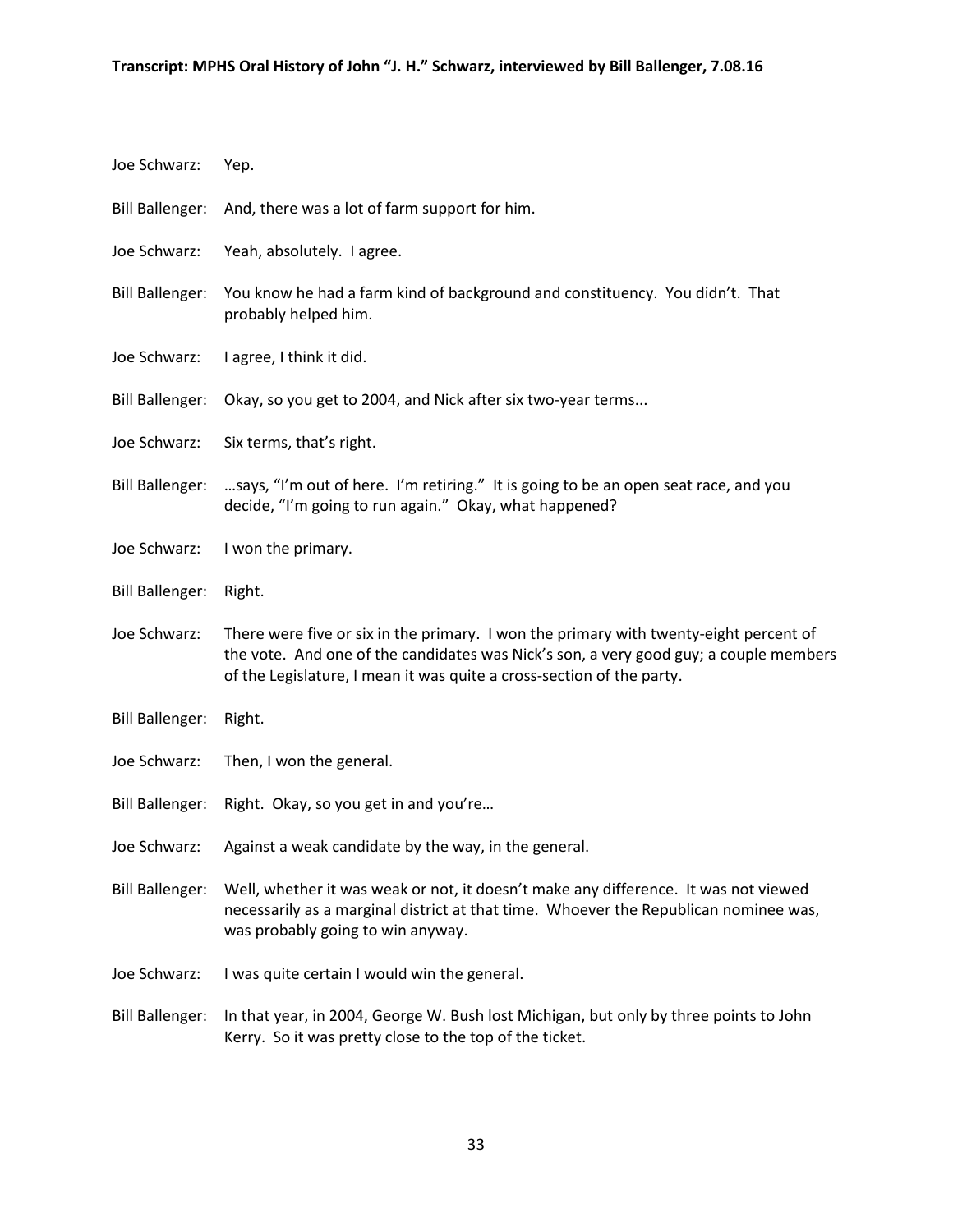- Joe Schwarz: I got a lot of Democratic votes in the congressional seat, especially in my home county, Calhoun County, and especially in the areas around Ann Arbor. The city of Ann Arbor is not a district.
- Bill Ballenger: Right.
- Joe Schwarz: But, North, West and South of Ann Arbor, like Saline, Dexter, Chelsea, Whitmore Lake, were all in the district.
- Bill Ballenger: Right. Well in that year it didn't even matter so much how many people turned out because you had five other candidates who were more conservative that you. And they kind of split the vote up amongst themselves.
- Joe Schwarz: I think that's quite so.
- Bill Ballenger: And you were the most moderate. And anybody who wanted to be slightly center-right, Joe Schwarz is their man. Right?
- Joe Schwarz: Well, enough to win the primary.
- Bill Ballenger: Okay. Now, you get into Congress, you're elected to Congress. Now you've got a medical practice you've had all this time. Right? In Battle Creek, so what did you do?
- Joe Schwarz: I came back to the district virtually every weekend. I say virtually, because not every weekend. I practiced on Saturday mornings and saw patients then and I would frequently also practice on Monday mornings, and go back to D.C. Monday evening or Tuesday morning because the House did not go back into session, usually until sometime Tuesday afternoon. So it worked out fine. I had myself put on a straight salary from the medical practice. And I did a lot more as it turned out than that salary, but I was very happy because you put me on a straight salary and then I'll be here every Saturday and I'll be here virtually every Monday. So it worked, it worked out fine. I wasn't the only – there are more physicians now in the U.S. House, but I think I was one of six or seven in the House at that time. Several of them were doing the same thing I was doing. It was alright.
- Bill Ballenger: Well, one thing that was really good about getting elected, when you were elected, was you guys, you Republicans, were still in control of the House. It was the last session of a twelve year stretch…
- Joe Schwarz: That's right.
- Bill Ballenger: …when the Republicans controlled the House. Before they lost control in 2006.
- Joe Schwarz: For four years.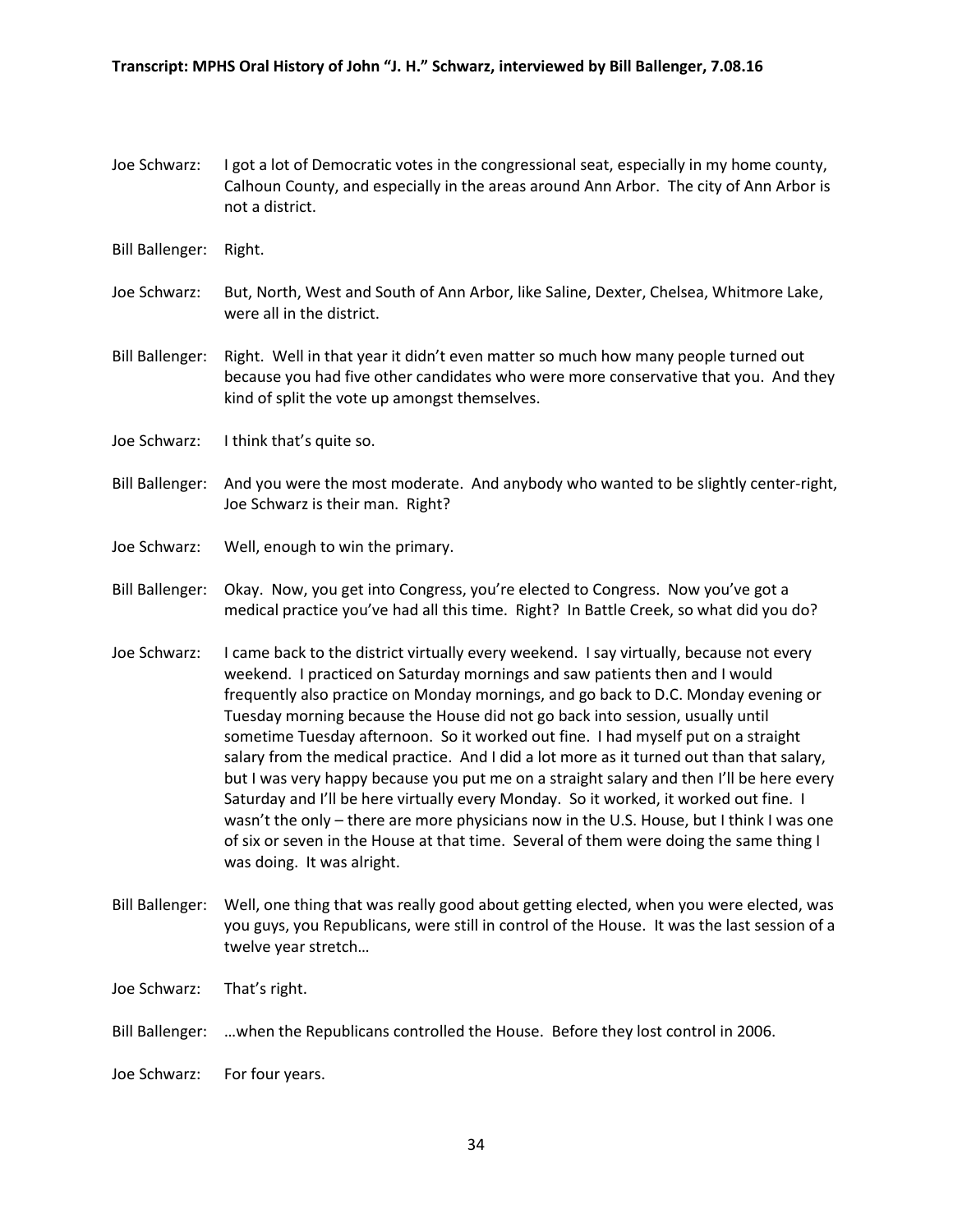- Bill Ballenger: So, you're in there and when you got to Washington did you ask for certain committee assignments?
- Joe Schwarz: Yes.
- Bill Ballenger: What did you ask for?
- Joe Schwarz: Armed Services.
- Bill Ballenger: Okay, why?
- Joe Schwarz: Because of my experience in South East Asia, my experience in the Navy, my experience in the intelligence community and I also asked for Agriculture and got that as well.
- Bill Ballenger: So you got both of your committee assignments that you wanted.
- Joe Schwarz: Yeah. Well I also got another one. I got Science and Technology too. But I didn't ask for that, they just gave me that one.
- Bill Ballenger: Okay.
- Joe Schwarz: I got Armed Services and I got Ag and enjoyed it. Someone said, "Why in the hell did you take Ag?" And I said, "You know you look at it" – this is a horrible simplisticism but nevertheless – "What is agriculture and being on the Agriculture Committee? It's economics and science."
- Bill Ballenger: Yes.
- Joe Schwarz: That's what it is, and in all of the meetings the committee had huge amounts of agriculture economics and science applicable to agriculture. I loved it!
- Bill Ballenger: Well not only that you have a lot of farm land in that district. You remember Nick Smith back in '92 and the farmers.
- Joe Schwarz: The district and its makeup spoke for itself.
- Bill Ballenger: Well how did you like your committee assignments? Did you like them?
- Joe Schwarz: Loved them.
- Bill Ballenger: All three of them?
- Joe Schwarz: Yeah, loved them.
- Bill Ballenger: Okay, and even Science and Technology? You liked that?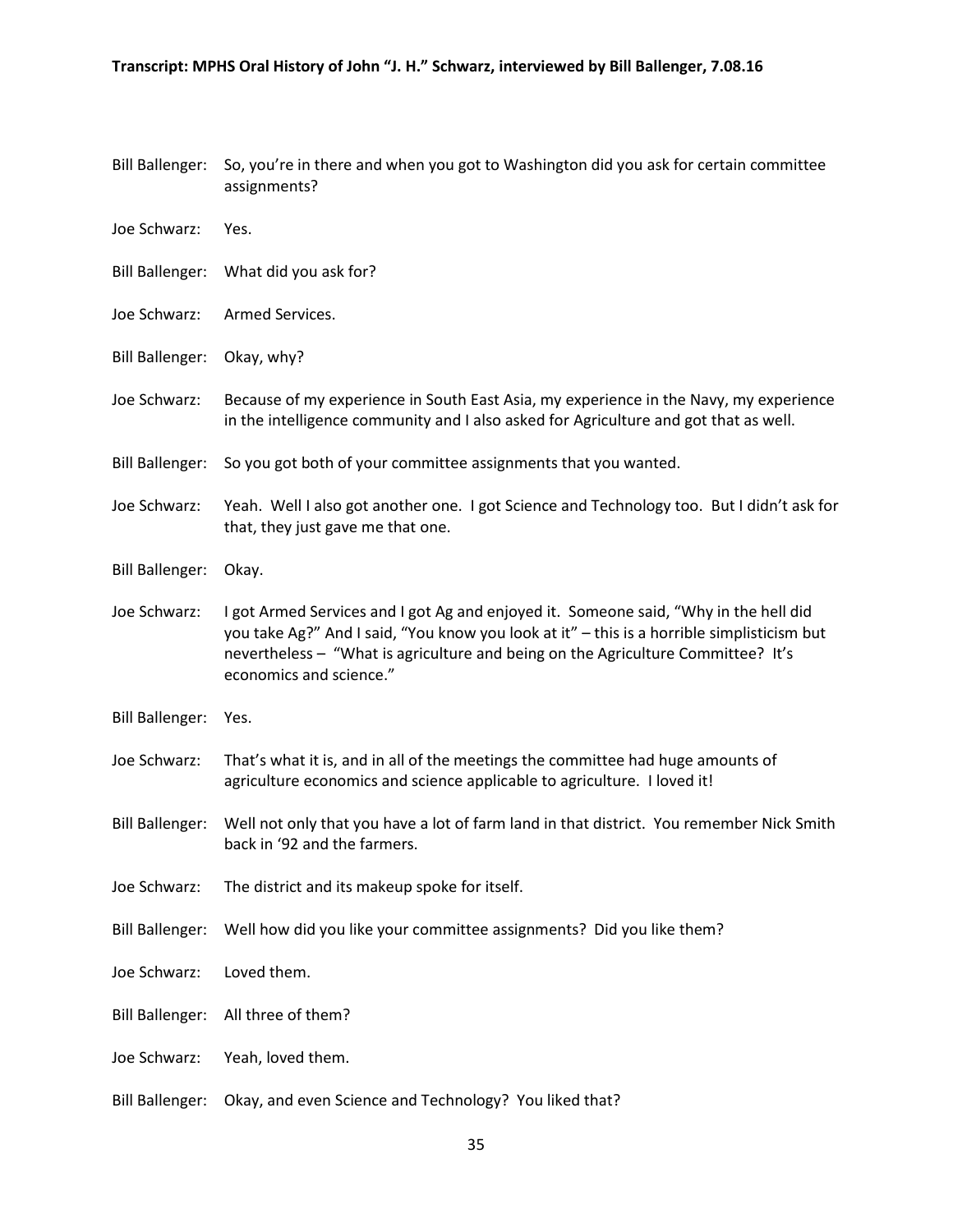- Joe Schwarz: Yeah, loved it.
- Bill Ballenger: Okay. So, what did you think overall of the U.S. House as an institution? All of a sudden, not 38 Senators, but 435 U.S. Representatives. What was your reaction to the House?
- Joe Schwarz: It's big.
- Bill Ballenger: Maybe too big?
- Joe Schwarz: I kind of compared, especially the Republican Conference, to my high school senior class. My high school senior class was about 452. So about half that number, and I was trying to remember everybody's name. That was my first assignment: "I'm gonna learn all your names, who you are, so I can say, 'Good morning Representative Jones. Good morning Representative Smith.'" And I think I did a relatively good job of that.
- Bill Ballenger: That is a pretty tough assignment. 230 in your caucus I think, in your conference.
- Joe Schwarz: Yeah, about. The other thing, I just loved the Armed Services Committee. John McCain took me under his arm.
- Bill Ballenger: Oh, great.
- Joe Schwarz: When he went somewhere, I virtually always went with him. In other words, the Munich Security Conference: his office called us and said, "You are going to the Munich Security Conference with Senator McCain." I said, "Okay." "And we are leaving such in such a day. Go show up at Andrews at such in such a time. We are going by an Air Force plane." It turned out to be a vice presidential plane, a 757. And the group that went; I can't remember them all. Hillary Clinton was in the delegation. John McCain, John Thune…
- Bill Ballenger: How big were these delegations?
- Joe Schwarz: The Congressional Delegation; we were about ten members of the House and about eight members of the Senate. And then the rest of the aircraft was filled up with press and other various and sundry pundits on the plane. It was a great education.
- Bill Ballenger: Did you have any impression of Hillary Clinton?
- Joe Schwarz: Yeah, I had a very good impression of her, Hillary Clinton and I on that first trip. We got off the plane in Munich and immediately a U.S. Navy plane taxied up. The congressional members, and not all of them, took off and we went to Kiev, Ukraine. The Orange Revolution had taken place and we went to see the government there. Talked to them, then we had a conversation with them. John Thune was in the group and…
- Bill Ballenger: Senator from North Dakota.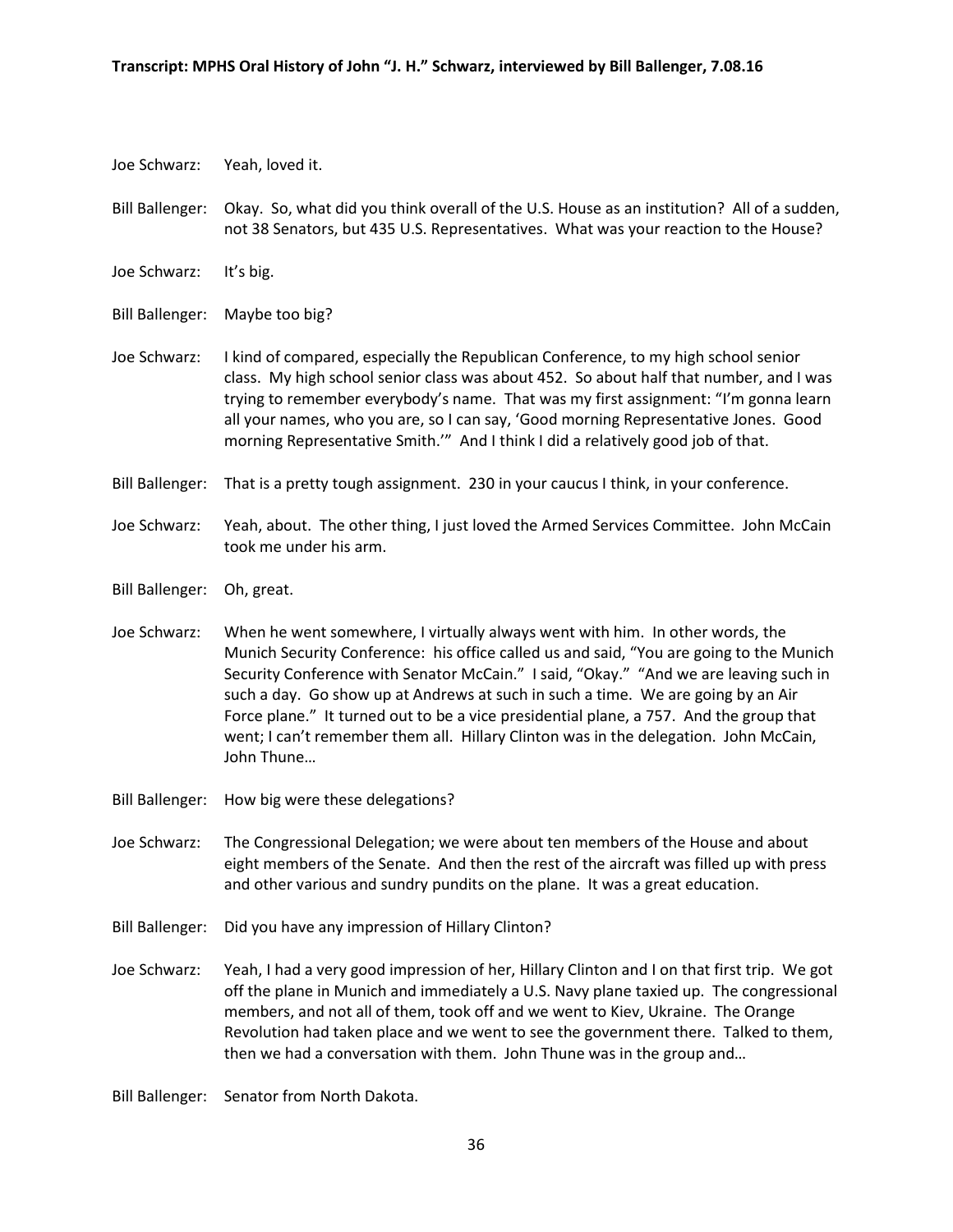- Joe Schwarz: South Dakota.
- Bill Ballenger: South Dakota, excuse me.
- Joe Schwarz: Mark Udall the Senator from…at that time a representative from Colorado. Elected to the Senate and unfortunately defeated. What a great guy he was and is. But, we went there and we talked to the representatives of the Ukraine government, and then we went across the street. This is in the old part of Kiev on one side of the Dnieper River. It is just a beautiful, beautiful old city. Went to the home of the prime minister who was, as you know, this absolutely gorgeous woman named Yulia Tymoshenko. Just a wonderful, brilliant woman, but just strikingly good-looking. And you think, "God, can anybody that good-looking be a prime minister?" We were having lunch there and sitting on my right was Hillary Clinton. We were having a good conversation and toward the end of the lunch we were served this little crystal glass with some clear liquid in it. She looked at her glass, and I looked at mine. We noticed some of the guys were doing this. Hillary kind of tapped me like this and she said, "Congressman, what do you think is in that glass?" I said, "Senator Clinton, I think because we are in the home of the prime minister of Ukraine, this is probably very, very good Ukrainian vodka." She kind of looked at me again and she said, "I think so too, shall we?" And we go boom like that. (He demonstrates a "throw-back".) So, she was a great traveling mate for this big group of people that went.
- Bill Ballenger: How many foreign trips did you take all together?
- Joe Schwarz: Foreign trips? Ah, five, six. Munich Security Conference both 2005 and 2006. Iraq with Sen. McCain, Sen. Graham, Sen. Thune. I think that was 2006.
- Bill Ballenger: Were these all in connection with Armed Services?
- Joe Schwarz: Yes, they all were. I had to go to the chairman of the committee and ask permission every time, and he always said yes. Just McCain and I went to a conference on climate change in London. Which was very interesting.
- Bill Ballenger: Just the two of you?
- Joe Schwarz: Just John and I, yeah.
- Bill Ballenger: Fascinating. What do you think about climate change?
- Joe Schwarz: It's real.
- Bill Ballenger: Okay.
- Joe Schwarz: It's real and we ought to listen.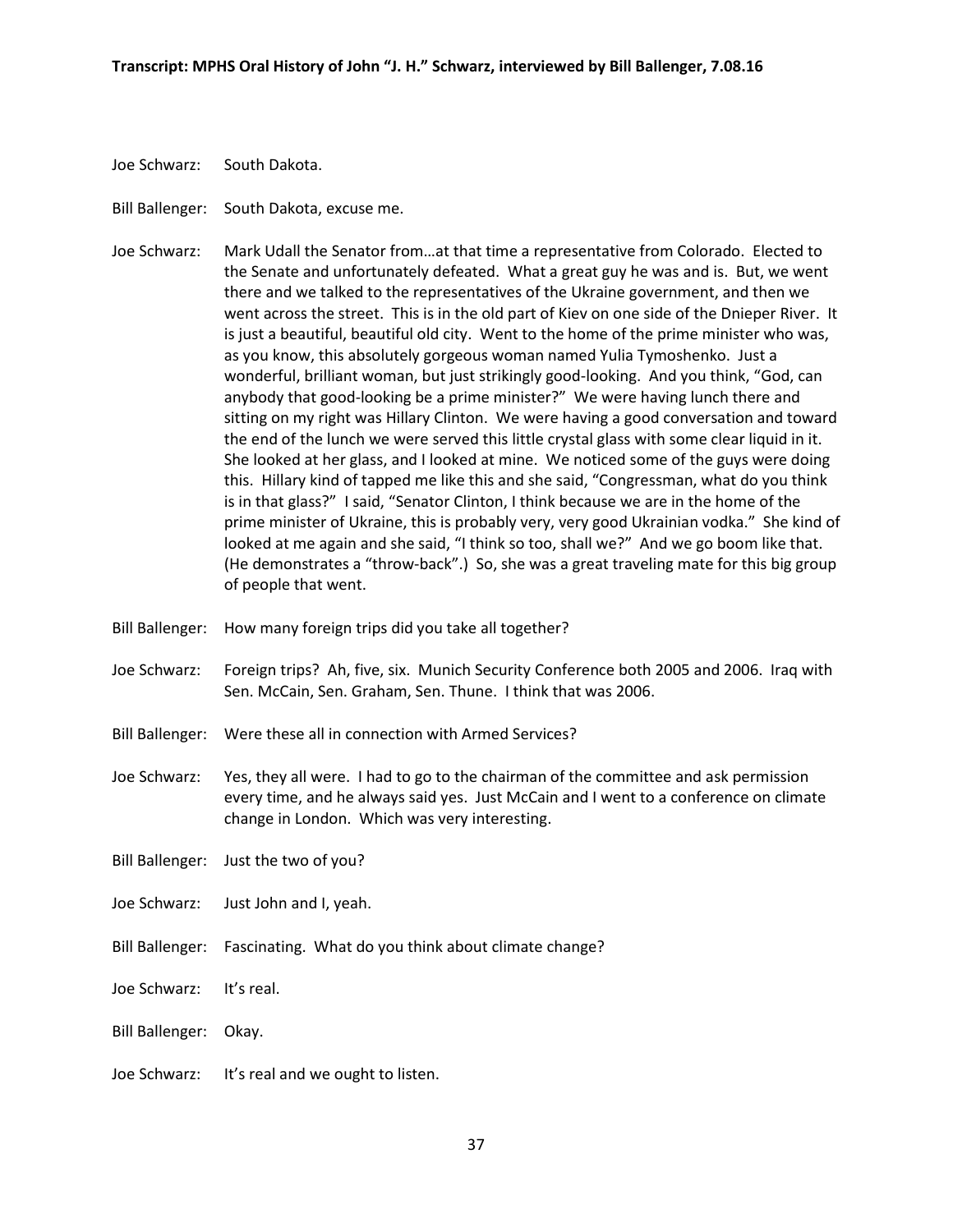Bill Ballenger: Do you think the government is doing the right things to deal with it?

- Joe Schwarz: I don't know how you deal with it. I don't know how you deal with it. How do you deal with climate change, something that is inevitable? You know we are not going to stop burning fossil fuels.
- Bill Ballenger: It's not nice to fool Mother Nature.
- Joe Schwarz: No it is not, but never the less, I think some steps are being taken, but it's a fact of life. Do everything you can to control it, but you're not going to control it, it's not going to go away. Climate change is a fact of life. Ask the people who live on the island of Kiribati in the South Pacific.
- Bill Ballenger: Right, right, it is about to disappear.
- Joe Schwarz: That's right.
- Bill Ballenger: Well if the rest of the world isn't completely cooperating, like particularly China. How much good does it do for us to, you know?
- Joe Schwarz: That is a fair question. And that's my answer, it is a fair question.
- Bill Ballenger: Exactly. Okay, so you are in the House. You're one term. You're commuting back and forth. Was the life style something you could cope with, tolerate, handling your practice on Saturday and Monday and going back and forth?
- Joe Schwarz: Yeah, it was. I think I did it a little differently. When the gavel fell on Thursday afternoon usually, don't get in anybody's way, because the rush to the airport was a stampede.
- Bill Ballenger: Yeah.
- Joe Schwarz: You know it's like we talk about some politicians, "Don't ever get between them and a TV camera."
- Bill Ballenger: Right.
- Joe Schwarz: But this is, "Don't ever get between any members to the House and the airport on Thursday afternoon."

Bill Ballenger: Right.

Joe Schwarz: And I just said, "To hell with this, this is ridiculous." So, I would on Thursday evenings, always find a couple of folks to go out to dinner with and have a nice dinner and talk over things, and fly back on Friday morning. It was more civilized.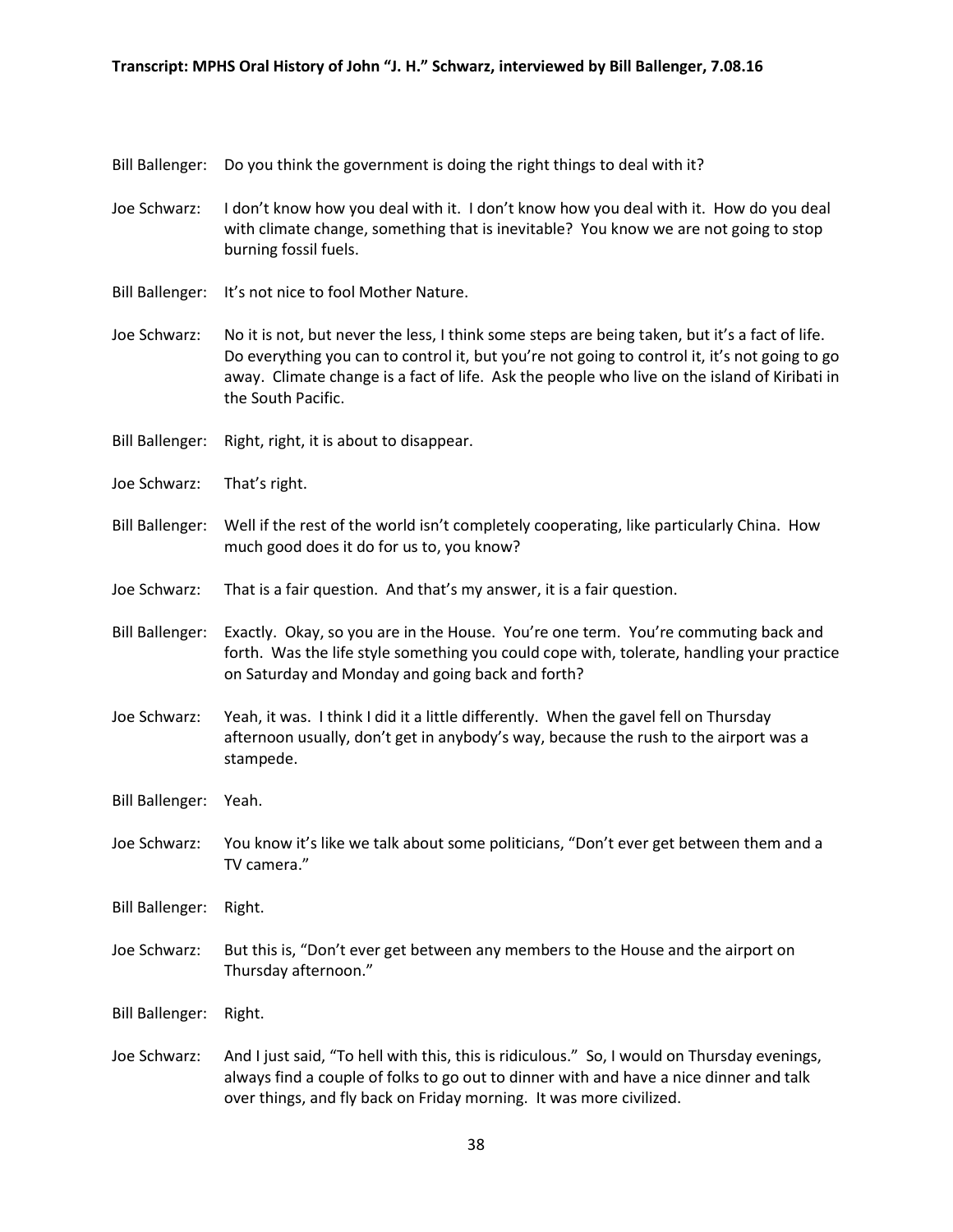Bill Ballenger: Yeah. And of course unfortunately, you didn't any longer have Anne?

Joe Schwarz: No.

- Bill Ballenger: It wasn't like you had a home like a lot of these congressmen say, "I've got to go back and be with my family at home."
- Joe Schwarz: I did have a home, but I was living in it by myself.
- Bill Ballenger: Yeah. Okay, so did you feel you were doing anything differently to correct, or didn't you even think about this, this so-called image that you might have had in the Republican Party; that you were a little too moderate, or center-right? I mean are there votes that you cast that you now looking back think, "I could have sent a signal that I'm a really reasonable person. Everybody ought to accept me?"
- Joe Schwarz: Well I am a really reasonable person, but certainly are there votes I cast? Yes there were, but they were votes I felt strongly about and I cast them. And I was not in any way inclined to change my persona or my feeling about issues because I might be irritating, angering some of the people in the party. I mean my loyalty has been, is, and always will be to the United States, and to the State of Michigan and not to the party. And one of the problems now Bill as you know, is it's gotten to the point where, "What is your first loyalty?" If some of the members of Congress and members the Legislature are honest, they'll tell you, "Well it is to the party." Whether it's the Democrats or the Republicans, but it's to the party, and that is absurd. That's utterly absurd. That's not where your loyalty needs to be.
- Bill Ballenger: And in 2006, Tim Walberg, a former state representative, who had been one of your opponents in 2004 and lost, decided he's going to challenge you in a primary and it's going to be one-on-one. Did you have any feeling that, you know, "This shouldn't really be happening. Why would he even have a chance against me as an incumbent?" What was your thinking?
- Joe Schwarz: During or after?
- Bill Ballenger: Well, during.
- Joe Schwarz: My thinking during was that I should win the primary.
- Bill Ballenger: Did you feel you'd done everything you could reasonably do?
- Joe Schwarz: Would I do things differently, now?
- Bill Ballenger: Yeah.
- Joe Schwarz: The answer is yes, but with 20-20 hindsight.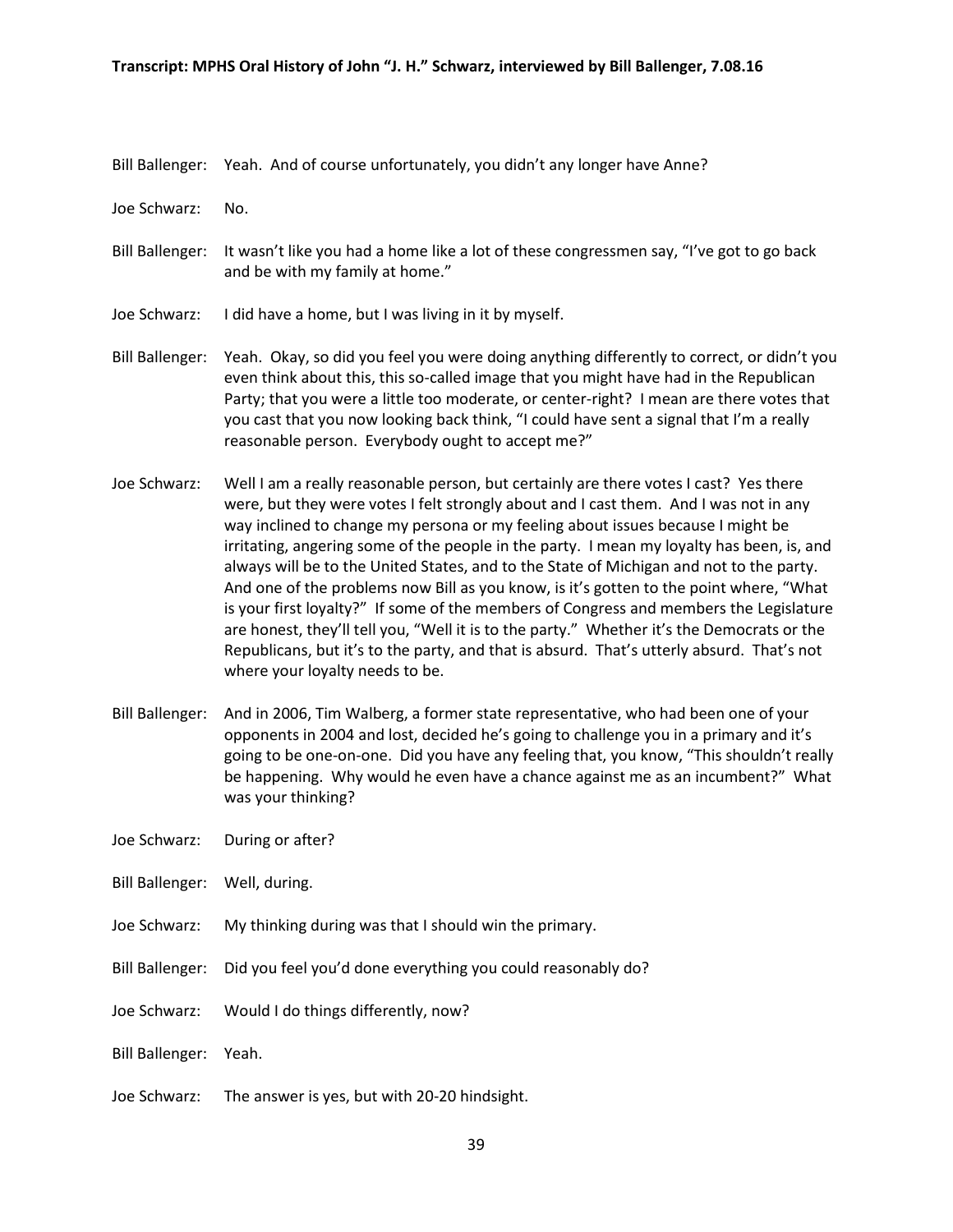Bill Ballenger: Well what would you have done differently?

- Joe Schwarz: I would have concentrated on "get out the vote" in areas that I knew were supportive: the three quarters of the way around Ann Arbor in Washtenaw County, is one; in Battle Creek – which is no longer in the district, but it was then – in my home town and in my home county. In the City of Jackson. I mean there are places where I would have concentrated and the concentration would have been "get out the vote", and emphasize my record, not only my political record, but what I had done in life vis-à-vis his. And quite frankly we did not do that enough. We didn't do it strongly enough. We didn't put enough energy into it and we lost the primary.
- Bill Ballenger: You didn't feel you could have necessarily put in any more personal time yourself in those areas did you, that would have made a difference? I mean, it was more of a question of G-O-T-V, "get out the vote" in campaign season in terms of allocating financial resources to get people to turn out?
- Joe Schwarz: I put in a huge amount of time.
- Bill Ballenger: Going back to district events and stuff.
- Joe Schwarz: Yeah, going back to district events. Going to Lincoln Day dinners, and I could feel a certain amount of opposition from the far-right at events that I would attend.
- Bill Ballenger: Well, but that was there all along. It always was.
- Joe Schwarz: It was there all along, but I guess I did not appreciate the level of ludditism in the right wing of the Republican Party.
- Bill Ballenger: So that built up. So then Tim Walberg beat you in the primary. What was your reaction afterwards? Was it much different than what you just told me?
- Joe Schwarz: Yeah, I was disappointed that I lost, but I have a life. I have a life. I have multiple interests.
- Bill Ballenger: Right, and you had your practice.
- Joe Schwarz: I had a very fine medical practice. I was asked not long after that to become a faculty member at the University of Michigan and to teach in the Ford School of Public Policy. And now, I'm beginning my tenth year doing that. So, I had a life. I have a life, and I think it is a mistake – you've seen it, I've seen it – for people to become so wrapped up just in the mechanics of holding office that everything else falls by the wayside and that's not good.
- Bill Ballenger: Well, the Republicans, your party, lost control of the house in 2006. So Tim Walberg goes down there in the minority and serves two years. Then he gets beat in 2008.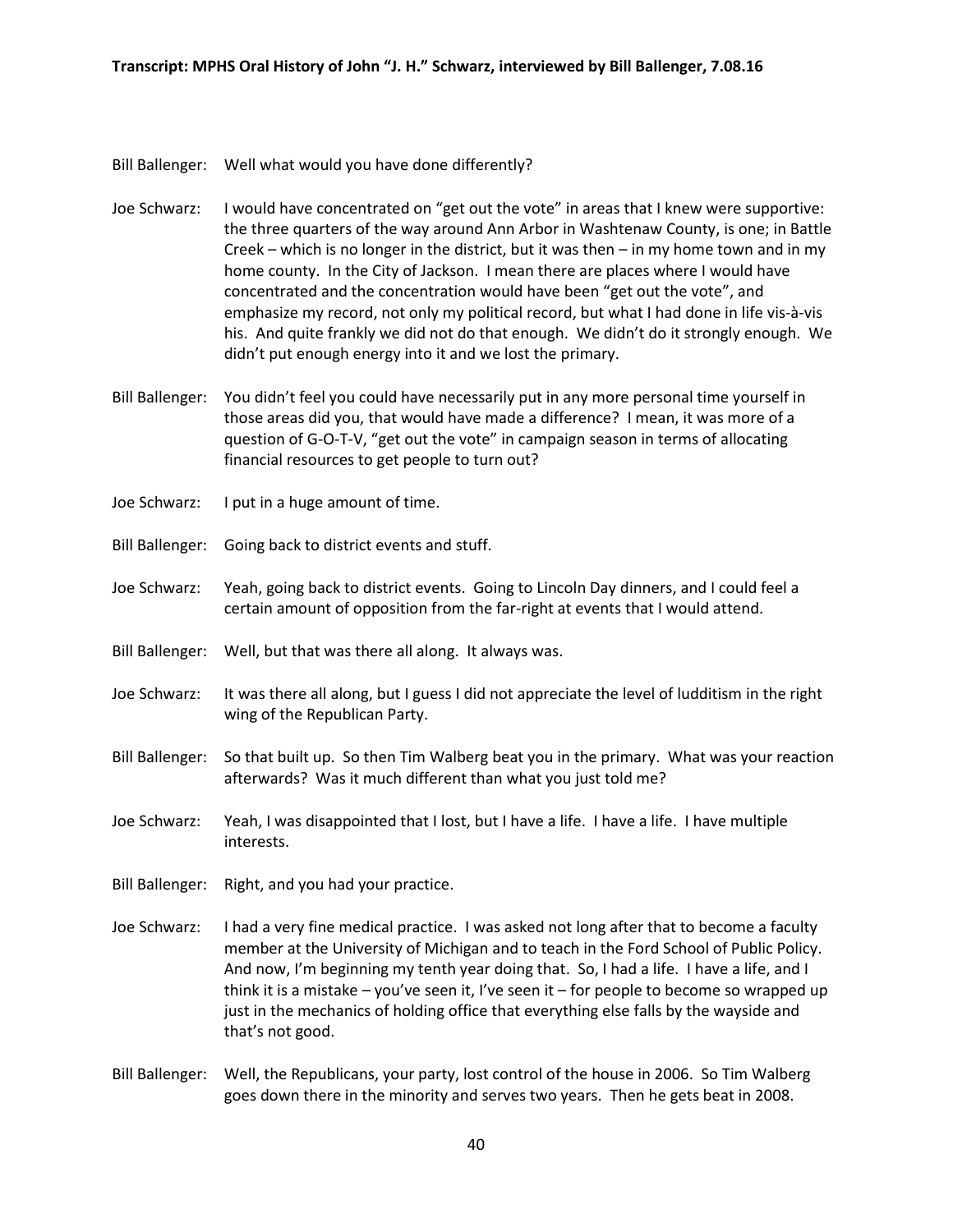He finally got the seat back in 2010, and now the Republicans are in the majority again. But, the next two terms you would have served, if you'd stayed on between 2006 and 2010, you would have been in the minority. Let me ask you, down there in your opinion, does it make that much difference being in the majority and minority?

- Joe Schwarz: Ever the master of understatement. Yes, it makes a *huge* difference.
- Bill Ballenger: Alright. Well, but remember while Hillary Clinton was on this trip with you, when you were in the majority in the House, she was in the minority in the Senate.
- Joe Schwarz: In the Senate, yep.
- Bill Ballenger: But she still got to go on the trip. So the Democrats aren't completely suppressed.
- Joe Schwarz: Well, they got to go on the trip, yeah, but try to get a piece of legislation through.
- Bill Ballenger: Okay, so it would have made a real difference. I mean…
- Joe Schwarz: Oh, I think it would have made a *huge* difference.
- Bill Ballenger: Okay, so you're back in the district and you're practicing again. Let me ask you this: Your speaker during your single term in the House was Dennis Hastert. I've seen you quoted as saying you thought he was a great guy. You must have been just absolutely floored by what's happened to Dennis Hastert in the last two years?
- Joe Schwarz: All of the above. Utterly floored. He was, in my mind, a very grandfatherly sort of a guy. He wasn't loud or boisterous in any way. In the first six months that I was in the House, one of the things that I'm most proud of is being one of the leaders in getting the approval of Human Embryotic Stem Cell Research; getting that bill through the House and through the Senate and then vetoed. It was George W. Bush's first veto, which I don't want to talk about because it was really a very ill-advised veto, but never-the-less. But, it was a Castle-DeGette bill – Mike Castle, the congressman from Delaware. What a superb individual he was. He was governor of Delaware. He ran for the Senate and was defeated in the primary by that woman who said, "I am not a witch.", and Diana DeGette, who is still in the House, from Colorado. Just a lovely woman.
- Bill Ballenger: A Democrat.
- Joe Schwarz: A Democrat. She and Castle had this bill, which made Human Embryotic Stem Cell Research legal, so the government could finance it, could fund it and it could be done nationwide. Which every scientist who follows that thing knew had to be done. So, they came to me almost immediately when I went to the House and said, "You're a physician. Will you help us with this, because a couple of physicians on the Republican side now are so conservative, they won't do it even though they know it's the right thing to do?" Castle and I went to Denny Hastert, in his office, just off the chamber, that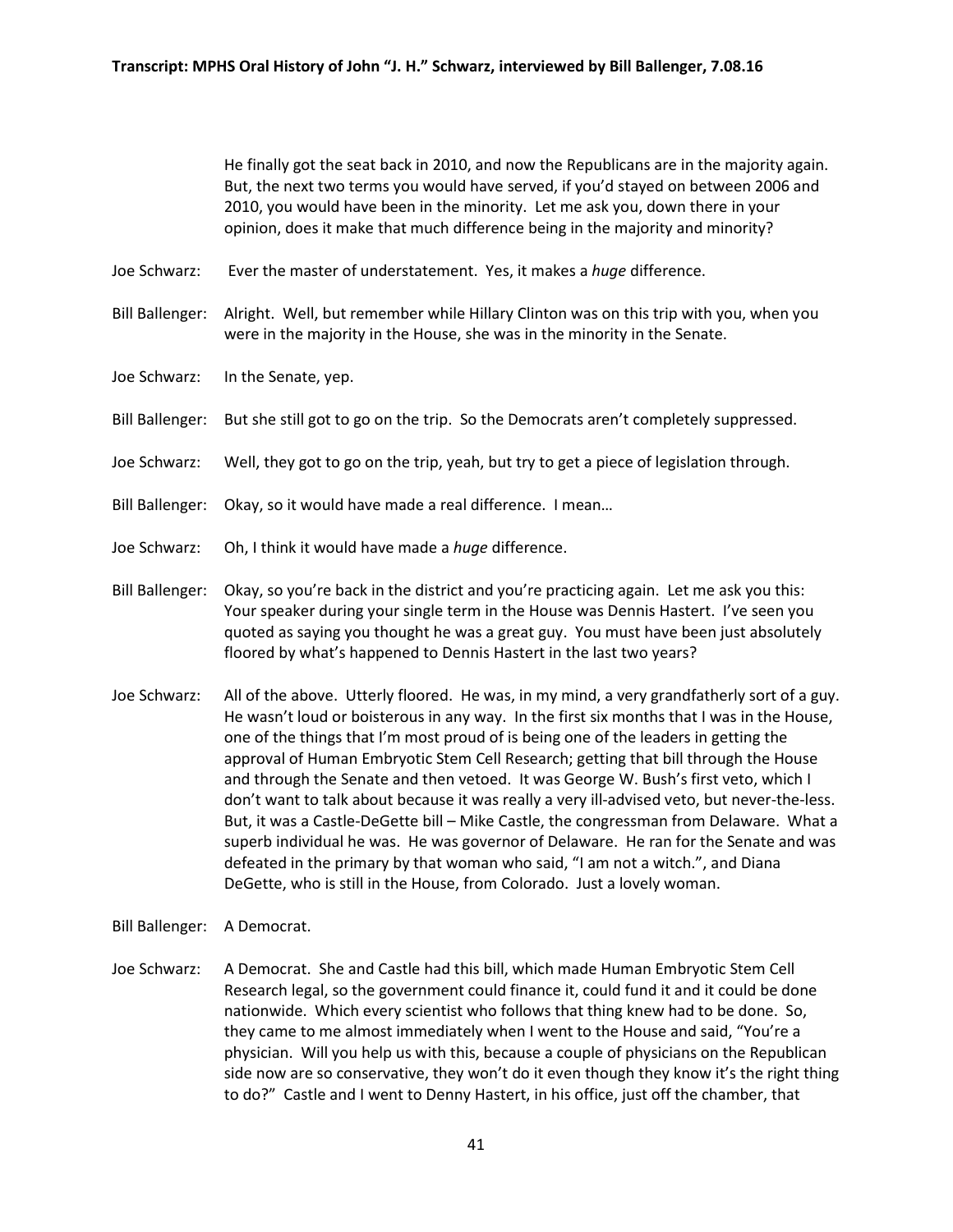office. He came out and talked to us. Sat down at the table. Listened to us, and then he looked at me and said, "Okay Dr. Schwarz, explain to the speaker why this should be." And I told him, "This is research that has to be done if we want, in the United States, to continue to be on the cutting edge of biologic research, of genetic research, of the ability to define biologic treatments for certain diseases.

- Bill Ballenger: Right.
- Joe Schwarz: He sat there and listened very patiently and everything. What we were asking for was a vote. He thought for about twenty seconds, kind of looked away and looked back and said, "You'll get your vote." We brought it to the floor. Got the vote. It passed. Sent it to the Senate, it passed. Bush vetoed it and we did not have enough of a majority to override the veto.
- Bill Ballenger: I'll be darned.
- Joe Schwarz: And as you know, subsequently, Barack Obama did it by executive order.
- Bill Ballenger: Right.
- Joe Schwarz: But that was my closest exposure to Hastert when I was there and I thought the world of him.
- Bill Ballenger: That would have been almost the zenith of your legislative accomplishments, if only your Republican president had signed the bill.
- Joe Schwarz: That's right. That was his very first veto. A logical person I believe, a rational person, would ask yourself why in *hell* would you veto that bill? And it was a perfect example of the influence, the far-right, the *right to life* of this world. It had nothing to do with *right to life.* People didn't even understand the research and what was done. And the problem was, "OK. These eggs are donated and you can get embryonic stem cells from the eggs. Well, if you don't get embryonic stem cells from them and they're not used, I mean these are going to be used. They were going to be fertilized." Bananas! They are going to be tossed in the garbage. If I ever was dealing with an issue where I was on the side of the gods, it was with the embryotic stem cell issue. And Denny Hastert made the right decision and I… irrespective of what's happened to him, which is terrible, I would always thank him for that.
- Bill Ballenger: One last question, unless you want to bring up something else that maybe we've missed, and that is, how do you look from what you read and see and hear in the media, at the function of Congress today compared to back in 2005, 2006? That's only ten, twelve years ago. Do you think things have deteriorated or is it pretty much business as usual – it's the same situation? What do you think?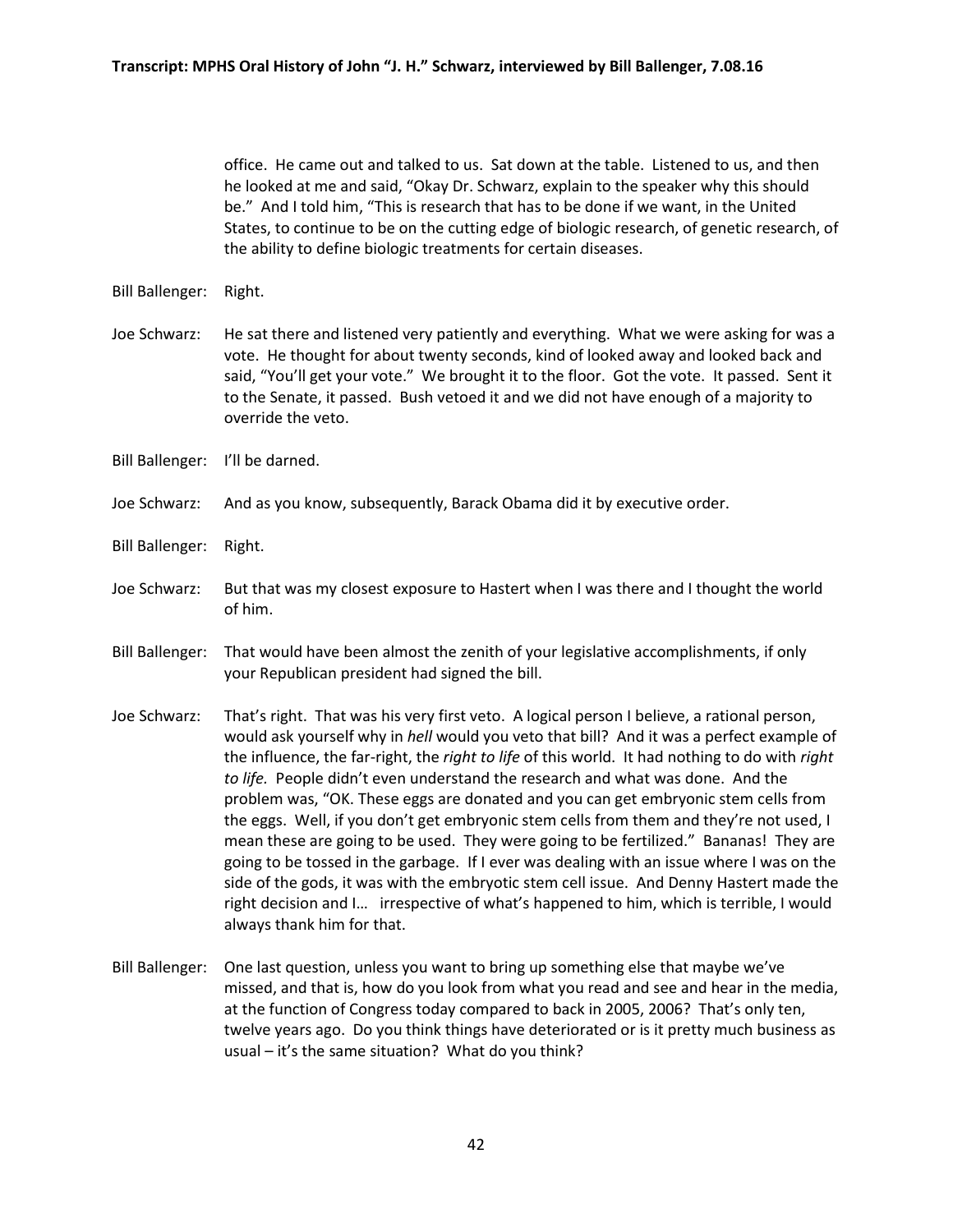- Joe Schwarz: I think things have deteriorated. Things have become far too partisan. The money calls the shots. It did when I was there too, but not to the degree it does now.
- Bill Ballenger: You think the *Citizens United decision* was probably a big factor?
- Joe Schwarz: It's a horrible decision. The gerrymandered congressional districts, all we have to do is look at Southeast Michigan. I tell my students at UofM, look at the fourteenth district. Elbridge Gerry would jump out of his grave and do a dance looking at that district.
- Bill Ballenger: Well, but the original district you were elected in, the seventh, was pretty much gerrymandered back in 2001. Yeah, that was a good Republican gerrymander.
- Joe Schwarz: Well, it was a Republican district but… I don't think the seventh was particularly gerrymandered.
- Bill Ballenger: You think the Republicans did a much better job of gerrymandering in 2011 than they did in 2001.
- Joe Schwarz: Oh, yeah, much better. And I think it is pretty hard to gerrymander when you get outstate. Because the population is not dense enough. It's pretty darn easy to gerrymander in Southeast Michigan or in New York State as you get down toward the city. California of course is not gerrymandered anymore because of the bi-partisan reapportionment commission out there, which was championed by none other than Arnold Schwarzenegger. And I think we should have a bi-partisan reapportionment commission in Michigan. So you have the money. You have the gerrymandering. And in Michigan you have the thing that's as bad or worse than those two, and that's term limits. It doesn't make for a good legislative body. We elect good people to the Legislature, Bill. I would never say we'd elect bad people. We don't, we elect good people to the legislature, but government is complex. In a populous state, government is even more complex, and it takes a little time to learn the twists and turns. And six years in the House is not enough. There are a few people in the Senate who have done six in the House and are in their second four year term in the Senate, who can probably tell you where the bodies are buried. They are very few and far between. So term limits, I believe, is the worst thing that the voters of this good state have inflicted upon themselves, ever.
- Bill Ballenger: Well, one thing is the federal courts did throw out the congressional portion of term limits.
- Joe Schwarz: Thornton vs. Arkansas. They did.
- Bill Ballenger: And, let me ask you this. If you were still in the state Senate and you were not limited by term limits, and an opening for a congressional seat came up; and if it wasn't in the middle of your term; you had to make a choice on whether you ran for the Senate again